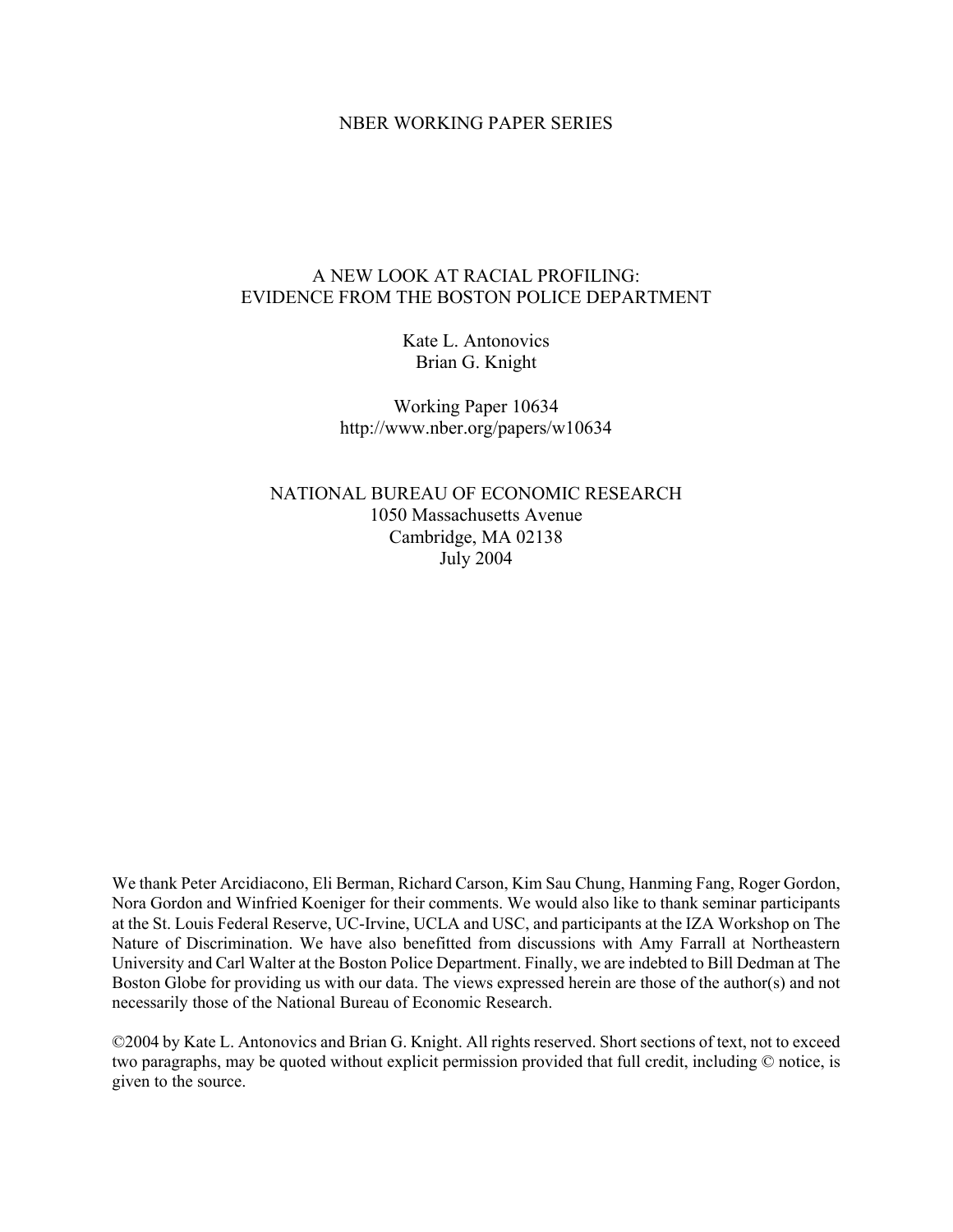A New Look at Racial Profiling: Evidence from the Boston Police Department Kate L. Antonovics and Brian G. Knight NBER Working Paper No. 10634 July 2004 JEL No. K0, H0

#### **ABSTRACT**

This paper provides new evidence on the role of preference-based versus statistical discrimination in racial profiling using a unique data set that includes the race of both the driver and the officer. We first generalize the model presented in Knowles, Persico and Todd (2001) and show that the fundamental insight that allows them to distinguish between statistical discrimination and preference-based discrimination depends on the specialized shapes of the best response functions in their model. Thus, the test that they employ is not robust to a range of alternative modeling assumptions. However, we also show that if statistical discrimination alone explains differences in the rate at which the vehicles of drivers of different races are searched, then search decisions should be independent of officer race. We then test this prediction using data from the Boston Police Department. Consistent with preference-based discrimination, our baseline results demonstrate that officers are more likely to conduct a search if the race of the officer differs from the race of the driver. We then investigate and rule out two alternative explanations for our findings: race-based informational asymmetries between officers and the assignment of officers to neighborhoods.

Kate L. Antonovics Department of Economcis University of California, San Diego kantonov@ucsd.edu

Brian G. Knight Brown University Department of Economics, Box B 64 Waterman Street Providence, RI 02912 and NBER brian knight@brown.edu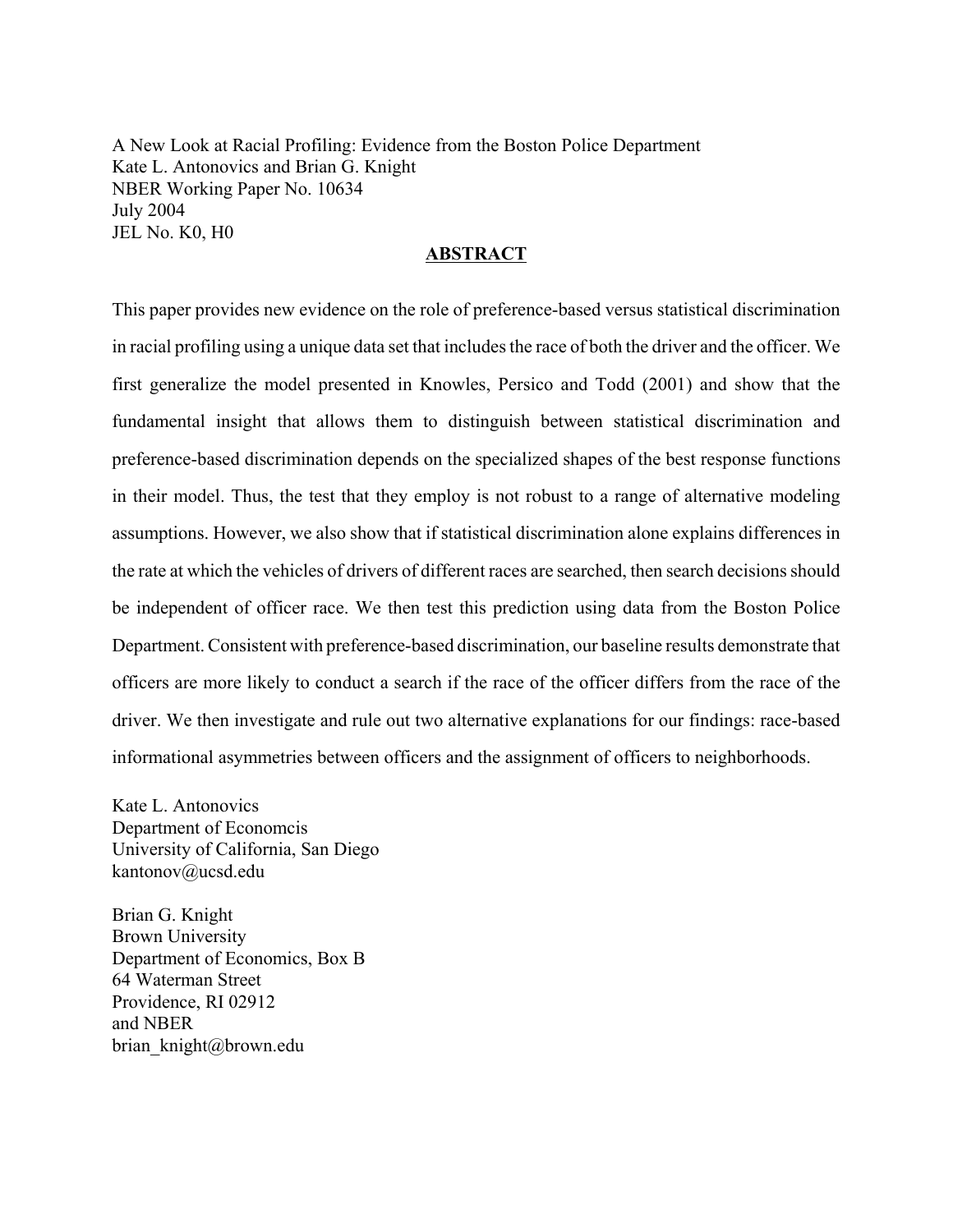## A New Look at Racial Profiling: Evidence from the Boston Police Department

To date, there have been over 200 court cases involving allegations of racial and ethnic profiling against law enforcement agencies in the United States. Typically, the focus in these cases has been on uncovering why law enforcement officials treat individuals from different racial groups differently. On the one hand, the courts have tended to uphold racially biased policing patterns when they can be reasonably justified by racial differences in crime rates. On the other hand, the courts have consistently ruled against what appear to be purely racist policing practices. The problem, of course, is that it is not easy to empirically distinguish between these two possibilities.

Economists, who have long struggled with explaining racial disparities in labor market outcomes, have now joined the debate over racial profiling, and a number of recent papers have attempted to determine whether the observed racial disparities in policing patterns are best explained by models of statistical discrimination or models of preference-based discrimination (see, for example, Knowles, Persico and Todd (2001), Hernández-Murillo and Knowles (2003), Anwar and Fang (2004) and Dharmapala and Ross (2004)).

In models of statistical discrimination, discrimination arises because law enforcement officials are uncertain about whether a suspect has committed a particular crime. Thus, if there are racial differences in the propensity to commit that crime, then the police may rationally treat individuals from different racial groups differently. On the other hand, in models of preference-based discrimination, discrimination arises because the police have discriminatory preferences against members of a particular group and act as if there is some non-monetary benefit associated with arresting or detaining members of that group. Thus, preference-based discrimination refers to anything that raises the benefit (or, equivalently, lowers the cost) of searching motorists from one group relative to those from some other group.<sup>1</sup>

This debate among economists over the sources of racial disparities in policing patterns roughly parallels the debate over racial profiling within the court system. That is, statistical discrimination approximately corresponds to the type of behavior that the courts have tended to uphold, while preference-based discrimination approximately corresponds to the type of behavior that the courts have tended to condemn. For this reason, economic theory and economic analysis may lead to insights that are useful in litigating these hotly-contested court cases.

<sup>&</sup>lt;sup>1</sup>For a complete discussion of models of statistical discrimination and preference-based discrimination see Arrow (1973) and Becker (1954), repsectively.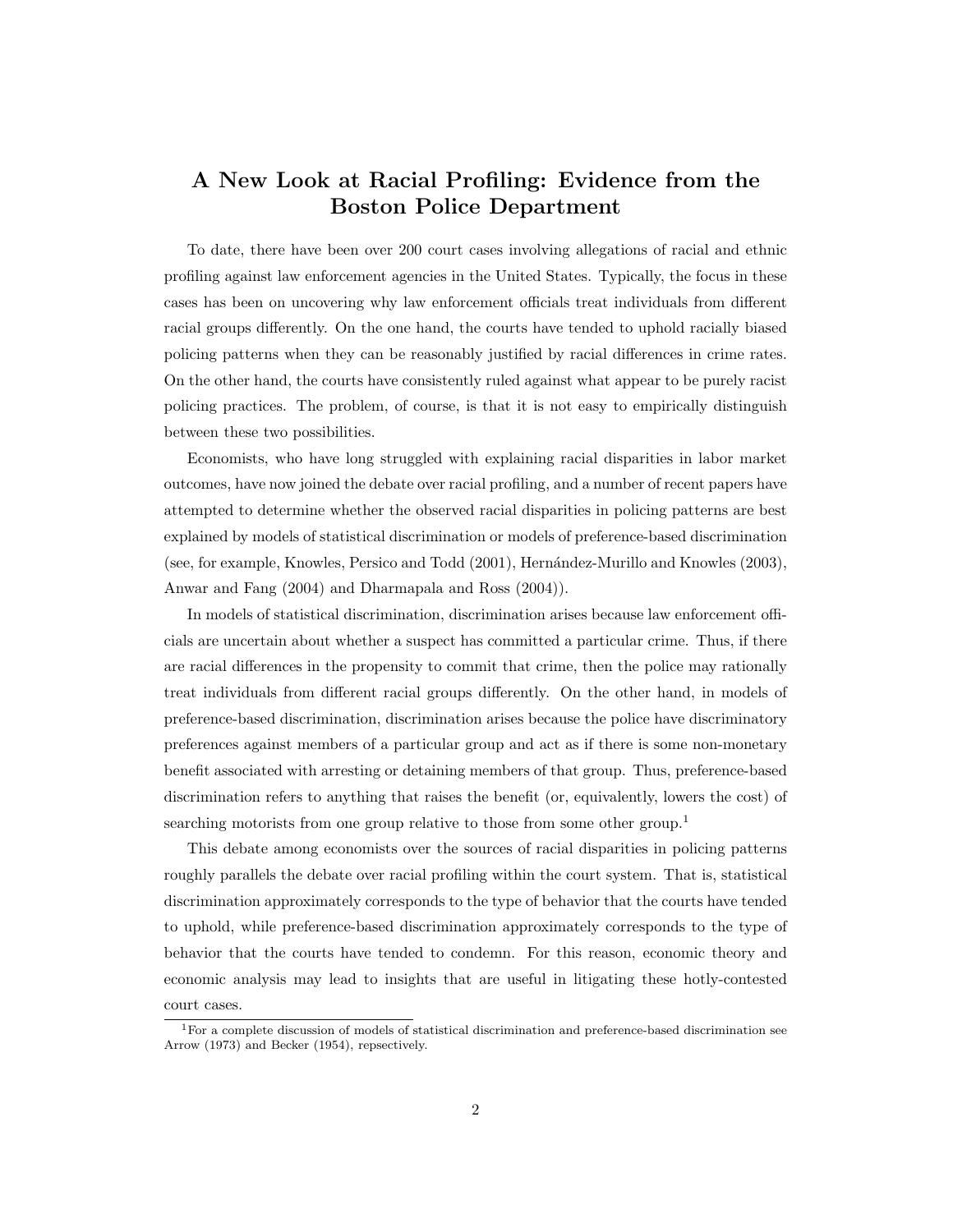In this paper, we attempt to understand the reasons for observed racial differences in the rate at which the vehicles of African-American, Hispanic and white motorists are searched during traffic stops. In doing so, we contribute to the literature on racial profiling in a number of ways. First, we clarify the model of police search developed in Knowles, Persico and Todd (2001) (hereafter, often, KPT) and show that the fundamental insight that allows them to distinguish between statistical discrimination and preference-based discrimination is not robust to a range of alternative modelling assumptions.

According to their model, in the absence of preference-based discrimination, the probability of guilt conditional on search will be the same for all identifiable groups of motorists. The logic is that, since the police will always search motorists for whom the likelihood of finding drugs exceeds the cost of search, in equilibrium, the drug trafficking behavior of motorists must adjust to equate the probability of guilt conditional on search for all individuals. The power of this insight is that, even if black and white motorists differ along dimensions other than race, the probability of guilt conditional on search will still be the same for all groups. This is critical since it is generally impossible to distinguish between statistical discrimination on the basis of race and statistical discrimination on the basis of characteristics that are correlated with race but that are unobserved to the econometrician (see for example, Altonji and Pierret (2001) and Dharmapala and Ross (2004)).

On the other hand, according to the model in KPT, if officers have discriminatory preferences, then the probability of guilt conditional on search will differ across racial groups. KPT then examine traffic stop data from the State of Maryland. They find that the probability of guilt conditional on search does not differ (in a statistical sense) across racial groups and interpret this as evidence that officers do not have discriminatory preferences.

As we show below, however, the logic of the test that KPT employ hinges upon the specialized shapes of the best response functions in the mixed strategy equilibrium of their model. As a result, their model's predictions are sensitive to a range of alternative modelling assumptions. For example, in this paper, we focus on the possibility that officers are heterogeneous in their preferences for search. Indeed, our data (which we discuss below) supports the notion that, all else equal, officers differ in their tendency to search motorists. In the presence of this type of heterogeneity, even in the absence of preference-based discrimination, the probability of guilt conditional on search need not be the same across all identifiable groups of motorists. Thus, if there are racial differences in the propensity to carry drugs, then guilt rates conditional on search also may differ by race.

In KPT, equilibrium differences in the probability of guilt conditional on search cannot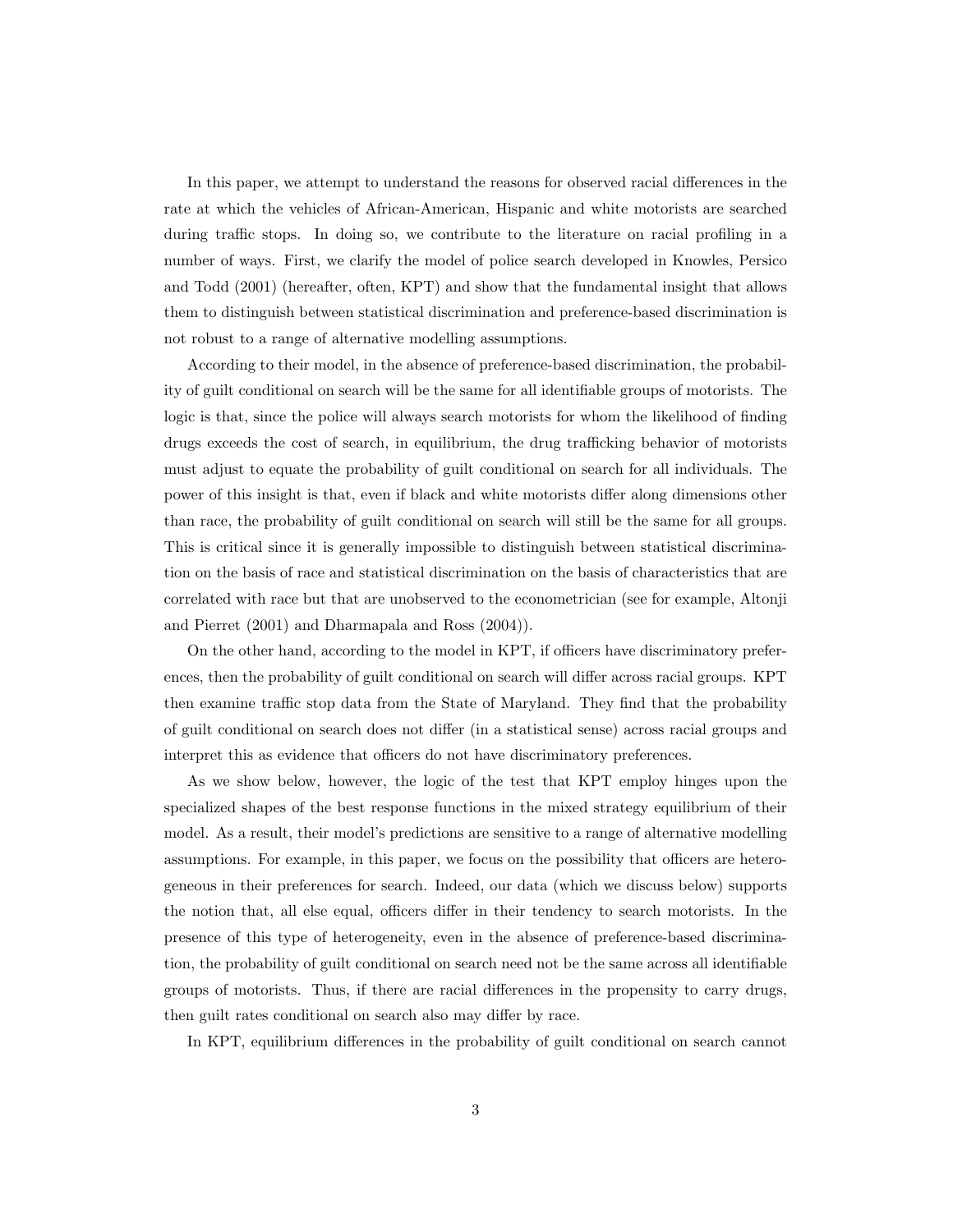persist because officers always search motorists if the likelihood of finding drugs exceeds the cost of search. However, with officer heterogeneity, officers with very high search cost are unlikely to ever search motorists. Since there is some chance that motorists will not be searched, equilibrium differences in the probability of guilt conditional on search across different racial groups can exist, even in the absence of preference-based discrimination.

Anwar and Fang (2004) and Bjerk (2004) highlight another reason why probability of guilt conditional in search may differ across groups even in the absence of preference-based discrimination. In particular, suppose the police observe some characteristic that is not perfectly known to the motorist at the time he or she makes the decision to carry drugs, but that is correlated with the likelihood that the motorist carries drugs. For example, motorists who traffic drugs may know that they are more likely to appear nervous if they carry drugs than if they do not, but they may not be able to perfectly predict how nervous they will appear. In this setting, the police will use motorists' behavior to update their prior beliefs about the likelihood that motorists from different racial groups traffic drugs. Further, racial differences in the propensity to carry drugs will lead to differences in the probability of guilt conditional on search. Bjerk (2004) and Dharmapala and Ross (2004) also point out that if the police cannot observe all potential criminals, then guilt rates conditional on search also may vary by race.<sup>2</sup> Below, we relate these critiques to our own.

In order to circumvent these problems, we develop an alternative mechanism for testing between these two forms of discrimination. In particular, we show that if statistical discrimination alone explains differences in the rate at which African-American and white drivers are pulled over, then search decisions should be independent of the race of the police officer.

We then test this prediction using a unique data set in which we are able to match the race of the officer to the race of the driver for every traffic stop made by officers in the Boston Police Department for the two-year period starting in April 2001.<sup>3</sup> Thus, in addition to being able to discern differences in the likelihood that motorists from different racial groups are subject to search, we are also able to determine whether these patterns differ depending on the race of the officer. Previous studies of racial profiling have lacked the officer-level data required for this type of analysis.<sup>4</sup>

We find that, even after controlling for a broad set of covariates including the location of the stop, if the race of the officer differs from the race of the driver, then the officer is more

<sup>2</sup>Dharmapala and Ross (2004) also discuss the implications of allowing heterogeneity in the severity of drug offenses.

<sup>3</sup>For an alternative discussion of these data, see the series of articles by Bill Dedman and Francie Latour (2003).

 $4$ One exception is Anwar and Fang  $(2004)$ , which is discussed below.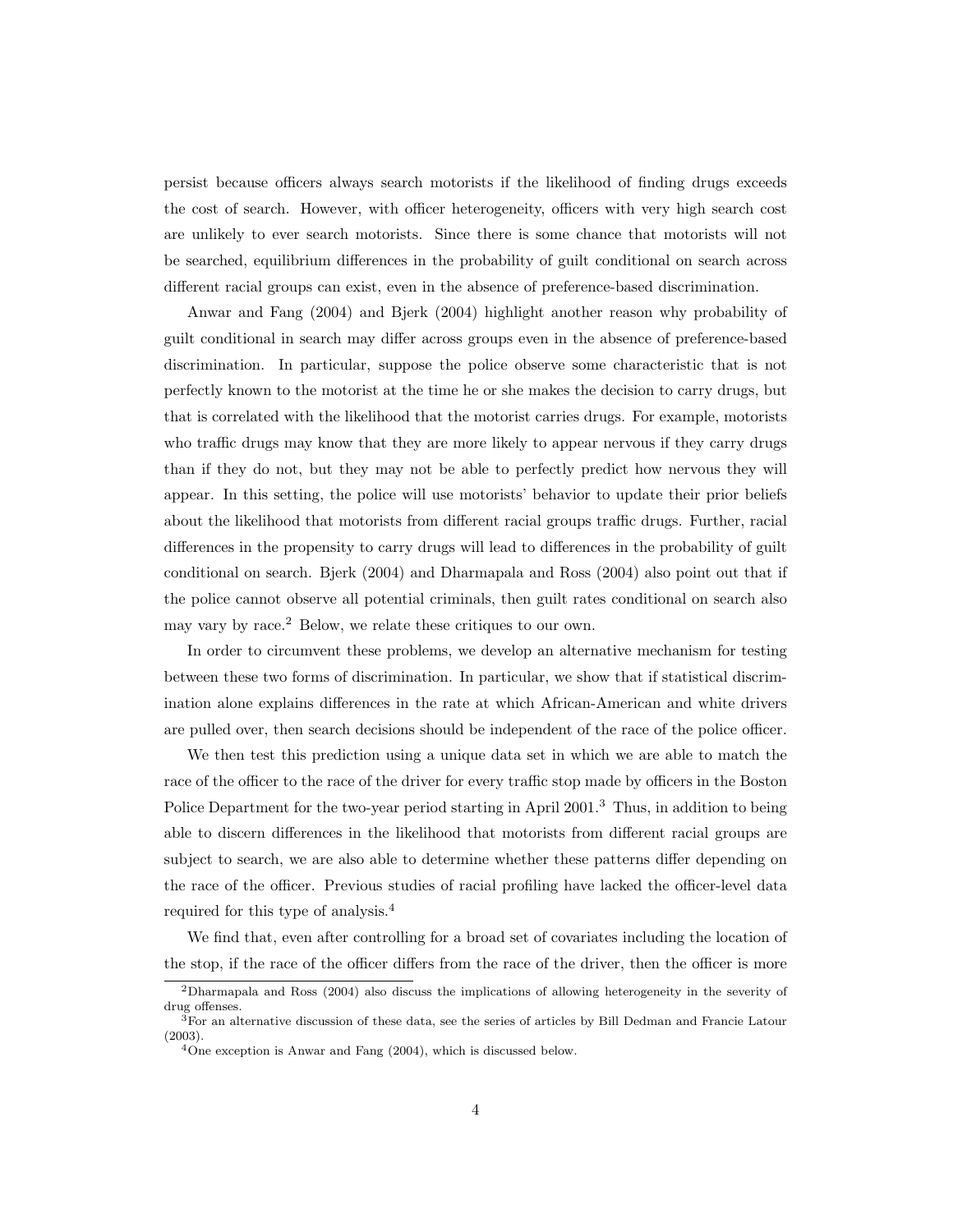likely to conduct a search. These results cannot be explained by standard models of statistical discrimination and are consistent with preference-based discrimination. We then investigate two alternative explanations for these empirical findings. First, we examine whether these patterns could arise because of differences in the ability of African-American and white police officers to accurately assess the guilt of motorists from different racial groups. However, we find that our results hold even among officers with greater than 10 years of experience, amongst whom informational asymmetries should be less severe. Finally, we investigate (and rule out) the possibility that our findings could be explained by the way in which officers are assigned to various neighborhoods within the city.

#### Some Initial Trends in the Data

In order to motivate our model and the analysis that follows, it is worthwhile to first highlight a few patterns in our data. For now, these patterns are merely meant to be suggestive, and we will discuss the data in greater detail below.

Table 1 presents, by officer race and motorist race, the probability that a motorist's car is searched during a traffic stop. Looking at the last column, we see that both Hispanics and blacks are almost twice as likely as are whites to have their cars searched. This differential search pattern could be the result of preference-based discrimination. However, it is also consistent with statistical discrimination. That is, if blacks and Hispanics are more likely to carry drugs or other contraband than are whites, then it is also possible that they are also more likely than whites to raise the suspicion of the police. Thus, the last column of Table 1 simply reiterates the well-known fact that racial disparities in search rates exist, but does not offer any insight into why those disparities might arise.

Columns 2-4, however, are more revealing; motorists are, in general, more likely to be searched if the officer making the stop is from a different racial group from that of the motorist. For example, the probability that a white motorist is searched is .41 percent if the officer is white and .67 percent if the officer is black. Similarly, the probability that a black motorist is searched is .81 percent if the officer is black but 1.0 percent if the officer is white. In order to insure that the patterns in Table 1 are not driven by a small number of officers who issue an unusually large number of tickets, Table 2 weights each citation by the inverse of the number of citations given by the officer issuing the citation. Since officers who issue a large number of tickets are less likely to conduct searches than officers who issue a small number of tickets, the search probabilities are generally larger in Table 2 than in Table 1. However, as in Table 1, we see that motorists are consistently less likely to be searched if the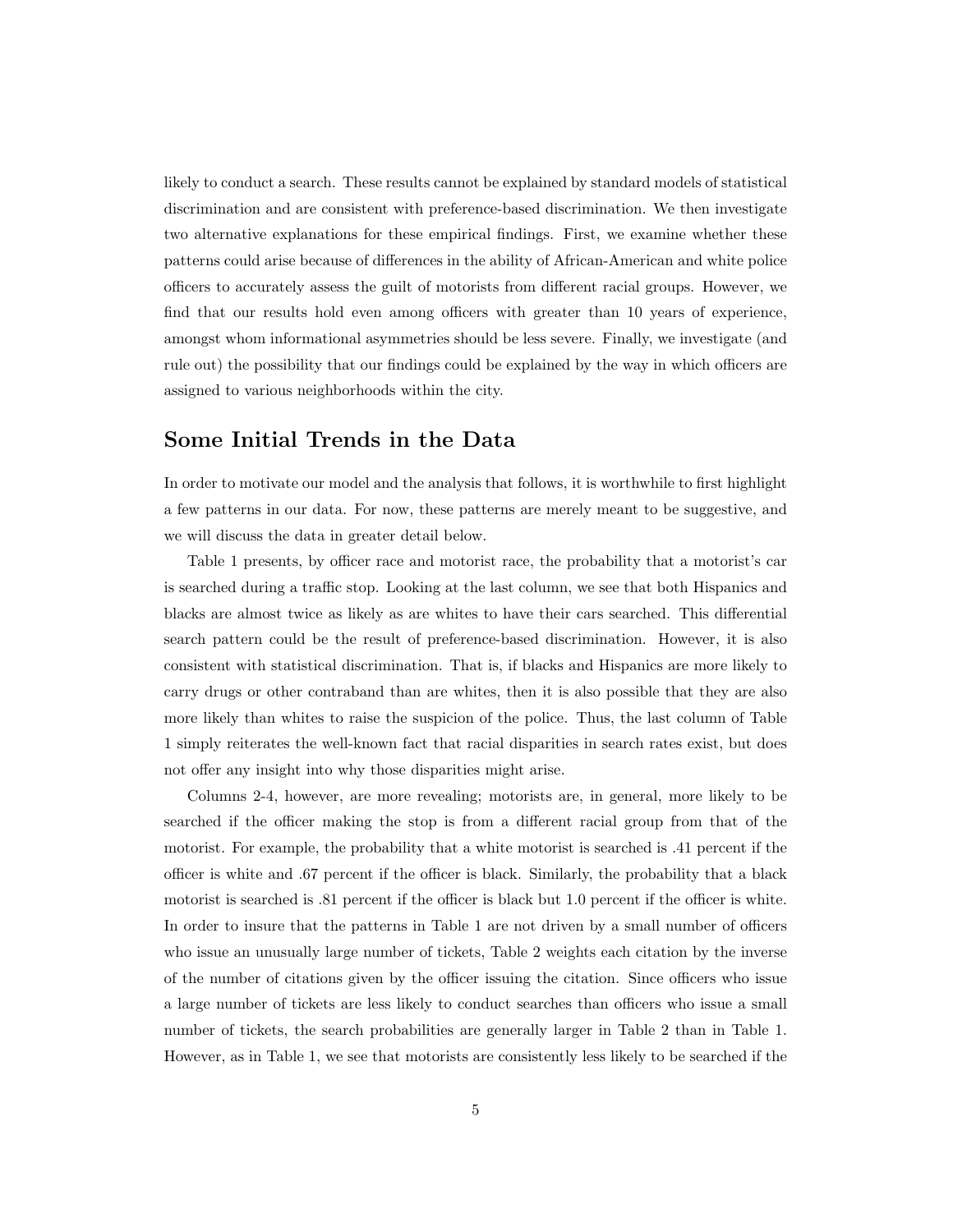officer making the stop is a member of the motorist's own racial group.

Abstracting at this stage from issues of statistical significance and other possible concerns, we merely wish to point out that the patterns in Tables 1 and 2 are inconsistent with standard models of statistical discrimination in which racial differences in the rate at which motorists are searched arise because the police believe that motorists from some racial groups are more likely to have contraband than are motorists from other groups. Since these beliefs must be correct in equilibrium, there should be no difference in the rate at which officers from different racial groups search the vehicles of motorists from a particular racial group. On the other hand, preference-based discrimination could explain these patterns. In particular, if officers favor members of their own racial group, then we would expect search rates to be lower when there is a match between the race of the officer and the race of the motorist.

However, two alternative explanations also come to mind. First, there may be racial differences in the ability of officers to accurately discern the likelihood that motorists from different racial groups are guilty. For example, it is natural to think that officers may be better able to assess the guilt of motorists who are members of their own racial group. A second explanation for the differential search rates in Tables 1 and 2 involves the mechanism through which officers are assigned to various neighborhoods within the city. For example, if white officers are assigned to neighborhoods in which crimes are more likely to be committed by blacks than whites, and if black officers are assigned to neighborhoods in which crimes are more likely to be committed by whites than blacks, then we might expect that, for the city as a whole, white officers would be more likely than black officers to search the cars of black motorists. We address both of these alternative explanations in the final sections of the paper.

#### The Model

In this section, we re-examine the model of police search presented in Knowles, Persico and Todd (2001), and show that the fundamental insight that allows them to empirically distinguish between preference-based discrimination and statistical discrimination hinges on the specialized shapes of the best response functions in the game that they analyze.

Motorists are assumed to be either African-American or white, denoted by a and  $w$ , respectively. In addition, motorists are distinguished by some characteristic,  $c$ , that is potentially useful to the police in determining whether or not to search a motorist's car. Importantly, however, c may be not be perfectly observed by the econometrician. Of central importance is whether it is possible to distinguish between statistical discrimination and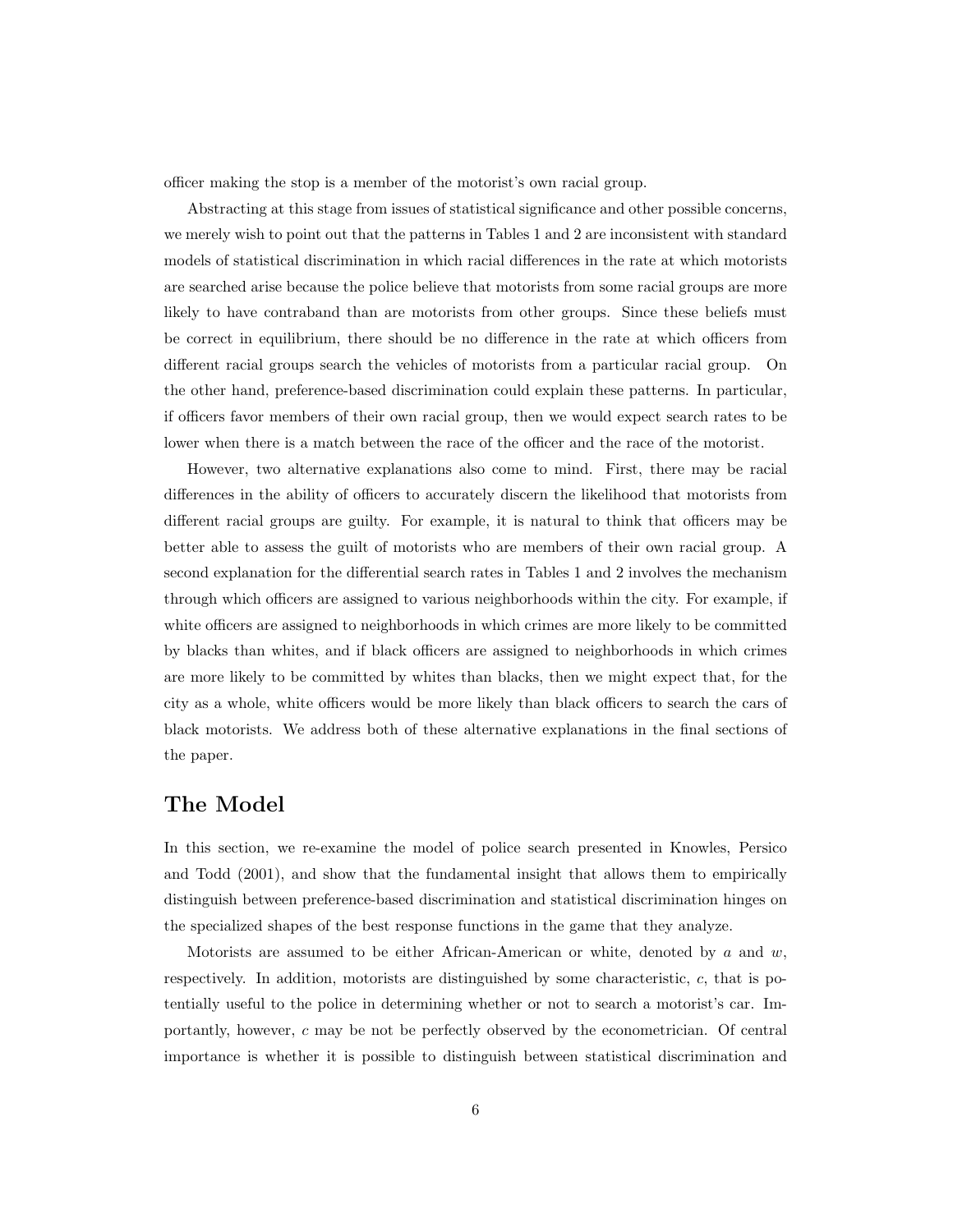preference-based discrimination even when the econometrician does not observe the full range of motorist characteristics observed by the police.

In deciding whether or not to carry drugs, motorists weigh the benefit of carrying drugs against the penalty of being caught. If a driver does not carry drugs, then his payoff is assumed to be zero regardless of whether or not his car is searched. However, if a motorist from racial group r carries drugs, then he faces cost  $-j(c, r)$  if his car is searched and benefit  $\nu(c, r)$  if his car is not searched.

Let  $\gamma(c, r)$  be the probability the police search motorists of type  $(c, r)$ . Thus, the expected payoff to carrying drugs for motorists of type  $(c, r)$  is given by

$$
-\gamma(c,r)j(c,r) + [1-\gamma(c,r)]\nu(c,r).
$$

Motorists are playing a best response to the search behavior of police if they carry drugs whenever the above expression is greater than zero. Thus occurs when

$$
\gamma(c,r) < \frac{\nu(c,r)}{j(c,r) + \nu(c,r)}.
$$

The police cannot perfectly observe whether a motorist of type  $(c,r)$  is carrying drugs. Instead, it is assumed that police maximize the expected payoff from making an arrest minus the cost of search. The benefit to making an arrest is normalized to one so that the cost of search is relative to the benefit. Let  $t_r$  be cost of searching a motorist from group r, where it is assumed that  $0 < t_r < 1$  to rule trivial equilibria.<sup>5</sup>

Let  $\pi(c, r)$  denote probability that a motorist of type  $(c, r)$  is carrying drugs. Thus, the expected payoff to officers from searching motorists of type  $(c, r)$  is given by

$$
\pi(c,r)-t_r.
$$

Officers are playing a best response to the drug trafficking behavior of motorists if they search whenever the above expression is greater than zero. Figure 1 graphs the best response function for officers and motorists. For motorists of type  $(c, r)$ , the line labelled  $\gamma(c, r)$ represents the best response function of police and the line labelled  $\pi(c, r)$  represents the best response function of motorists.

As the figure reveals, the best response functions in this game are equivalent to those in a standard matching pennies game. Thus, for motorists of type  $(c, r)$ , there is a unique mixed strategy equilibrium of this game in which the search behavior of the police renders motorists indifferent between carrying drugs and not carrying drugs, and the drug trafficking behavior

 $5$ The model implicitly assumes that if the police search a motorist who has drugs, then the police will find the drugs. We discuss the more general case of imperfect search below.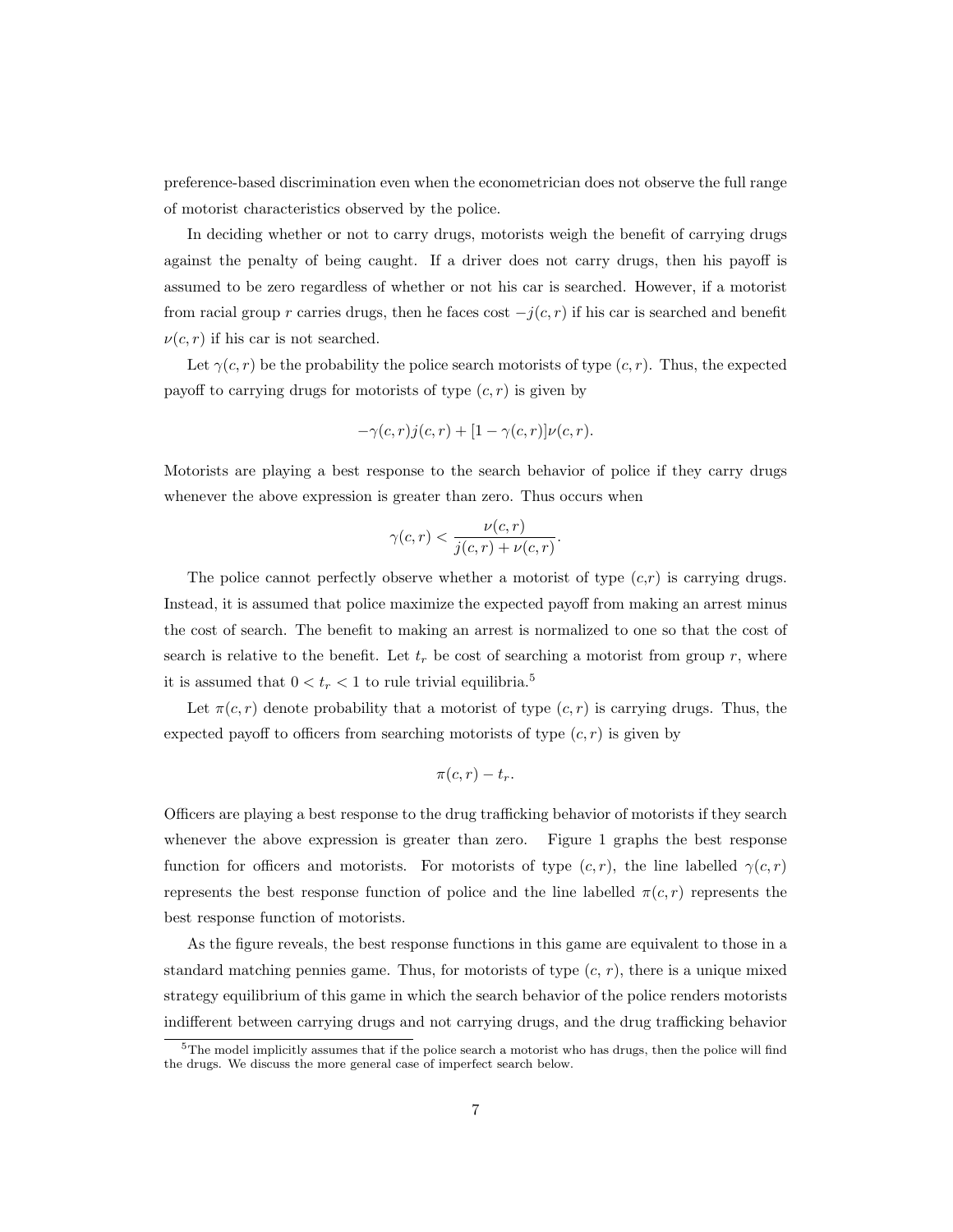of motorists renders the police indifferent between searching and not searching. That is, in equilibrium the probability that the police search motorists of type  $c, r$  is given by

$$
\gamma^*(c,r) = \frac{\nu(c,r)}{j(c,r) + \nu(c,r)}.
$$

and the probability that motorists carry drugs is given by

$$
\pi^*(c, r) = t_r.
$$

Since the police randomly select motorists from this group, the probability of guilt conditional on search is exactly equal to  $\pi^*(c, r)$ , the probability that motorists carry drugs.

Before analyzing how statistical discrimination and preference-based discrimination manifest themselves in this model, it is worth enriching the model to allow for heterogeneity in motorists' utility from trafficking drugs.<sup>6</sup> In particular, we assume that the benefit to carrying drugs is given by

$$
-\gamma(c,r)j(c,r) + [1-\gamma(c,r)]\nu(c,r) - Z,
$$

where Z represents an idiosyncratic cost of carrying drugs. Thus, letting  $G(\cdot)$  denote the distribution of Z in the population, the probability that motorists of type  $(c,r)$  traffic drugs is given by

$$
G(-\gamma(c,r)j(c,r) + [1-\gamma(c,r)]\nu(c,r)).
$$

Figure 2 plots the corresponding best response functions for motorists and officers.

As in Knowles, Persico and Todd, we now examine the implications of statistical discrimination and preference-based discrimination for the equilibrium of this model. Police officers in this model are defined to have discriminatory tastes if the cost of search varies by the race of the motorist, so that  $t_a \neq t_w$ . For example, Figure 3 displays the best response functions when officers discriminate against African-Americans so that  $t_a < t_w$ . As Figure 3 reveals, if  $t_a < t_w$ , then, among motorists with characteristic c, the police will be more likely to search African-Americans than whites  $(\gamma^*(c, a) > \gamma^*(c, w))$ , and African-Americans will be less likely than whites to traffic drugs  $(\pi^*(c, a) < \pi^*(c, w))$ .

In this model, police statistically discriminate on the basis of race if, among motorists with the same characteristic, c, the probability of search differs by the race of the motorist because of racial disparities in the propensity to carry drugs. This occurs whenever the net benefit of carrying drugs differs by race. That is, if  $-j(c,r)$  and  $\nu(c,r)$  vary by r, then so will the equilibrium probability of search. Figure 4 shows an example in which, even among

 $6$ Knowles, Persico and Todd also discuss this extension on page 214 of their paper.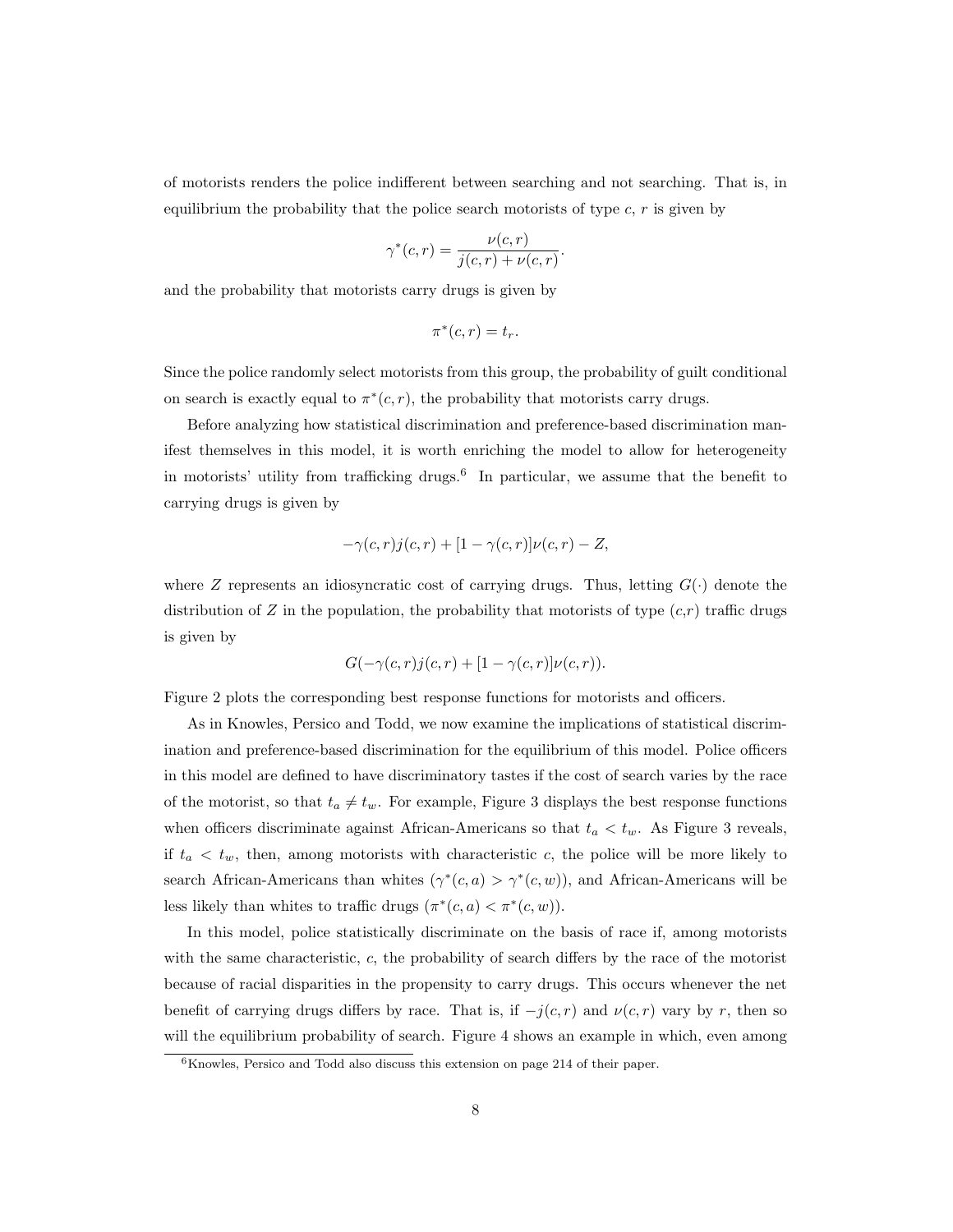motorists with the same observable characteristic, c, the net benefit of carrying drugs is higher for African Americans than it is for whites, but the cost of search is assumed to be the same for all motorists, so that  $t_a = t_w = t$ . In this case, for any given search probability  $\gamma$ , African-American are more likely than whites to carry drugs, and, as the figure reveals, in equilibrium, the police are more likely to search African-American motorists than white motorists  $(\gamma^*(c, a) > \gamma^*(c, w))$ . Importantly, however, the probability of guilt conditional on search is independent of the motorists race  $(\pi^*(c, a) = \pi^*(c, w) = t)$ .

Thus, in KPT, statistical discrimination has no effect on the probability of guilt conditional on search whereas preference-based discrimination does. In fact, as long as  $t_a = t_w = t$ , the probability of guilt conditional on search will be the same for all motorists regardless of their race and regardless of their observable characteristic, c. This is important since it implies that the econometrician need not observe  $c$  to distinguish between statistical discrimination and preference-based discrimination. That is, according to the logic of KPT, it is only necessary to observe the probability of guilt conditional on search by race. Guilt probabilities that differ by officer race provide evidence in favor of preference-based discrimination. Otherwise, differential search rates solely reflect statistical discrimination.

However, Figure 4 also makes clear the fact that the test that KPT adopt depends on the specialized step-shaped best response function for police officers. Thus, any alteration to the model that smoothes out the best response function for police officers will render their test invalid. One such alteration is to allow the police to be heterogenous in their preferences for search. Indeed, this type of heterogeneity is often used to justify the randomization that characterizes most mixed-strategy equilibria (for example, see Harsanyi (1973)). In addition, our data from Boston suggest that officers do vary in their preferences for search in the sense that we observe substantial variation across officers in the likelihood that they search motorists whom they have pulled over.

Formally, we assume that the cost of searching motorists from group r is given by  $t_r + U$ , where  $U$  captures a mean-zero, idiosyncratic search cost. With this cost, an officer is playing a best response to motorists of type  $(c,r)$  if they search whenever

$$
\pi(c,r) - t_r - U > 0.
$$

Letting  $H(\cdot)$  denote the distribution of U among officers, the probability that optimizing officers search is given by

$$
H(\pi(c,r)-t_r),
$$

which is clearly increasing in  $\pi(c, r)$ . Figure 5 plots best response functions with heterogeneity in both motorist preferences for trafficking drugs and officer search costs. In this figure, we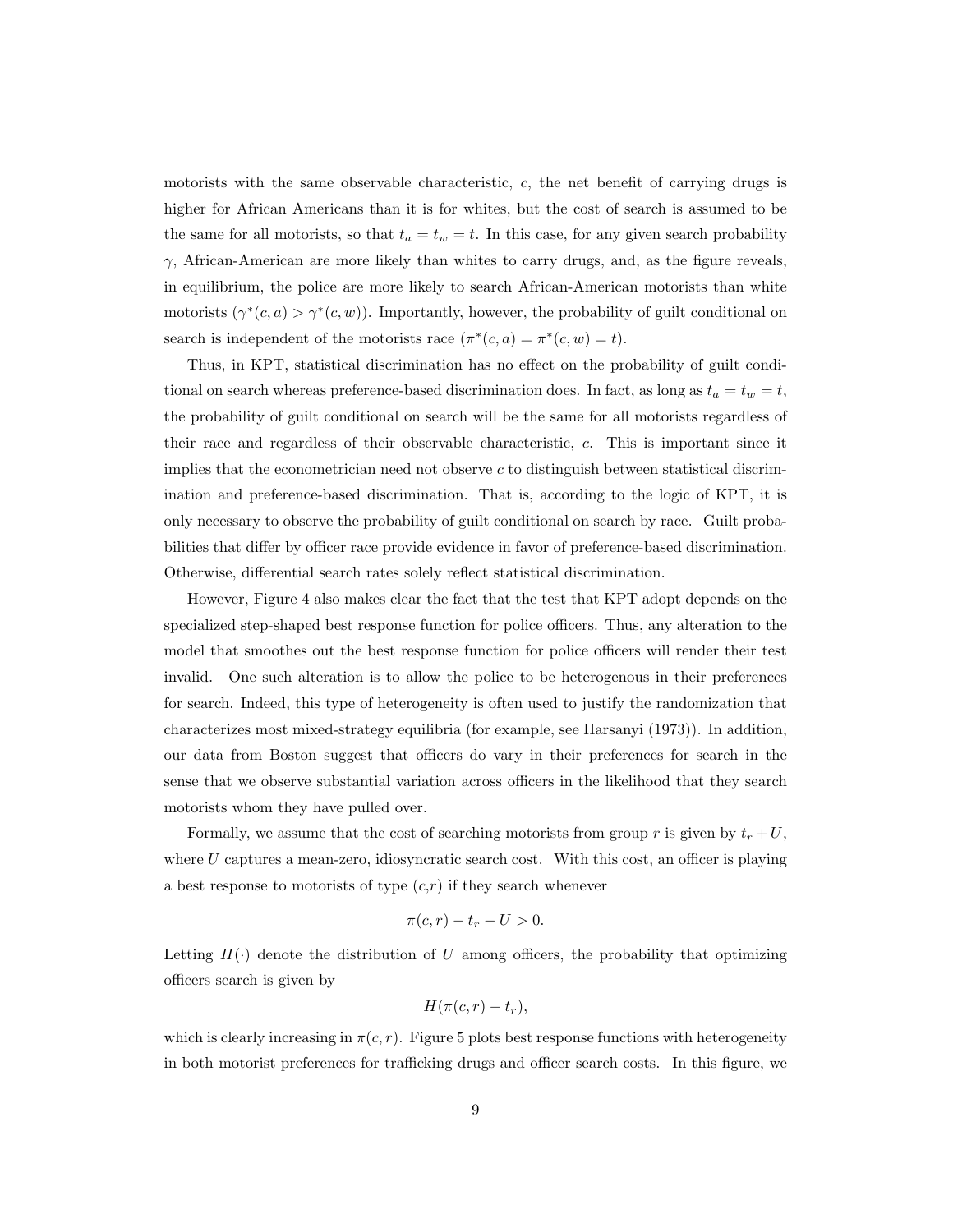plot the best response function for both African-American and white motorists of type c under the assumption that the net benefit to trafficking drugs is higher for African-Americans than it is whites and under the assumption that  $t_a = t_w = t$ .

As shown, statistical discrimination, like preference-based discrimination, now affects  $\pi^*(c, r)$ , the probability of guilt conditional on search. Thus, in this generalized model, the test that KPT employ no longer distinguishes between preference-based discrimination and statistical discrimination.

In addition, even if there are no racial differences in the propensity to traffic drugs among motorists with identical characteristics, problems will arise if the econometrician does not observe the same set of characteristics as do the police and if those unobserved characteristics are correlated with the race of motorists and the likelihood that motorists traffic drugs. For example, suppose that the police are more likely to find drugs in cars with tinted windows than in those without. Then, if tinted windows are correlated with race and if the econometrician cannot observe whether a motorist's windows are tinted, there will be measured racial differences in the probability of guilt conditional on search.

Another alteration to the model presented in KPT that leads to smooth, upward-sloping best response functions for police officers is to assume, like Anwar and Fang (2004) and Bjerk (2004), that officers can observe some characteristic,  $\theta$ , that is correlated with the likelihood that the motorist is guilty, but that (unlike  $c$ ) is unknown to the motorist at the time that he or she decides to traffic drugs. In can be shown that, in this setting, the best response function for officers will have the same upward-sloping shape as the best response function for officers in Figure 5.<sup>7</sup> In addition, if officers are not able to perfectly observe some groups of criminals (as suggested by Bjerk (2004) and Dharmapala and Ross (2004)), then this will also affect the step-shaped best response function of police officers.

#### An Alternative Test

In this section we propose a simple alternative test to distinguish between preference-based discrimination and statistical discrimination. We start from the supposition that if officers have discriminatory preferences, then those prejudices will be directed towards motorists who are not members of that officer's racial group. That is, the cost of search,  $t$ , will depend on the match between the race of the officer and the race of the motorist. We assume that, like motorists, officers belong to one of two racial groups: African-Americans and whites. Let  $t_r^j$ 

<sup>7</sup>The models in Anwar and Fang (2004) and Bjerk (2004) highlight the added problem that the guilt rate for the marginal motorist will not equal the guilt rate for the average motorist. A complete analysis of how these models affect the shape of the best response functions is available upon request.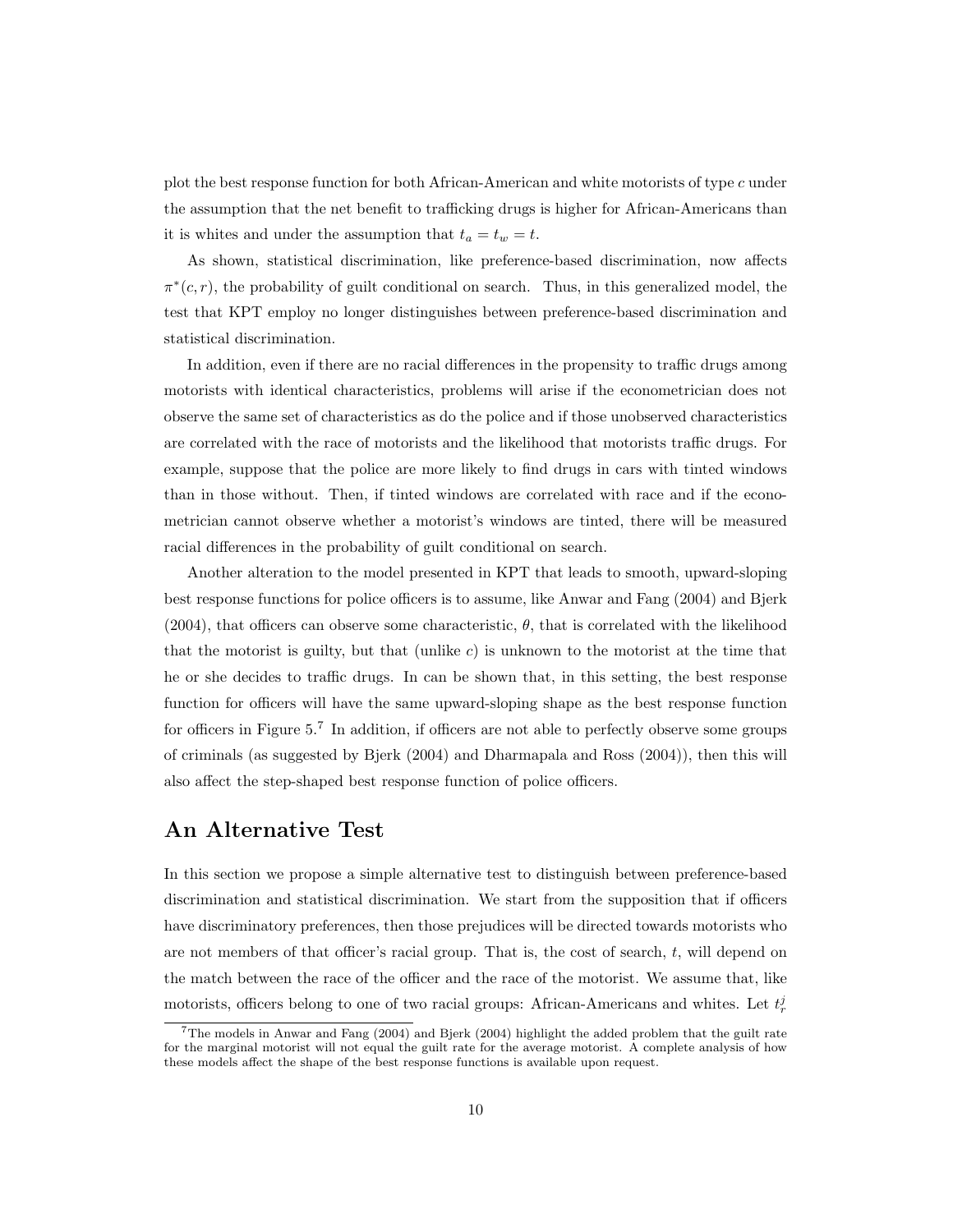denote the cost to officers from group j of searching motorists from group  $r$ .

Thus, the payoff to officers from group  $\dot{\eta}$  of searching motorists from group r becomes

$$
\pi(c,r)-t_r^j-U.
$$

Let  $\gamma^{j}(c, r)$  denote the probability that officers from group j search motorists from group r and let  $\rho$  denote the proportion of officers from who are African-American. Thus, the payoff to motorists from group  $r$  with idiosyncratic cost  $Z$  from trafficking drugs is given by

$$
-\gamma(c,r)j(c,r) + [1-\gamma(c,r)]\nu(c,r) - Z,
$$

where  $\gamma(c,r) = \rho \gamma^a(c,r) + (1-\rho) \gamma^w(c,r)$ .

An equilibrium for motorists of type  $(c, r)$  occurs at any  $\pi^*(c, r)$ ,  $\gamma^{a*}(c, r)$ , and  $\gamma^{w*}(c, r)$ such that

$$
\gamma^{a*}(c,r) = H(\pi^*(c,r) - t_r^a)
$$
  

$$
\gamma^{w*}(c,r) = H(\pi^*(c,r) - t_r^w)
$$

and

$$
\pi^*(c,r) = G(-\gamma^*(c,r)j(c,r) + [1 - \gamma^*(c,r)]\nu(c,r))
$$

where  $\gamma^*(c, r) = \rho \gamma^{a*}(c, r) + (1 - \rho) \gamma^{w*}(c, r)$ .

Figure 6 graphs the best response functions and the equilibrium outcome of this model for motorists of type  $(c, r)$  under the assumption that  $t_r^w < t_r^a$  so that white officers find it less costly to search motorists from group  $r$  than do African-American officers. The notion here is that white officers have discriminatory preferences against group  $r$ .<sup>8</sup> As one might expect, white officers will be more likely to search motorists from group  $r$  than will African-American officers in equilibrium. By contrast, if  $t_r^a = t_r^w = t$ , then officers from both groups will be equally likely to search motorists of type  $(c, r)$ . Thus, one clear implication of the model is that, in the absence of preference-based discrimination, there should be no difference in the rate at which officers from different racial group search drivers of type  $(c, r)$ . This insight forms the basis of the empirical strategy that we employ.

### Empirical Strategy

In this section, we discuss how we test our model's prediction. Recall that our model predicts that, in the absence of preference-based discrimination, there should be no difference in the rate at which officers from different racial groups search motorists of type  $(c, r)$ . Thus,

 $8$ Or, equivalently, that African-American officers exhibit favoritism towards group r.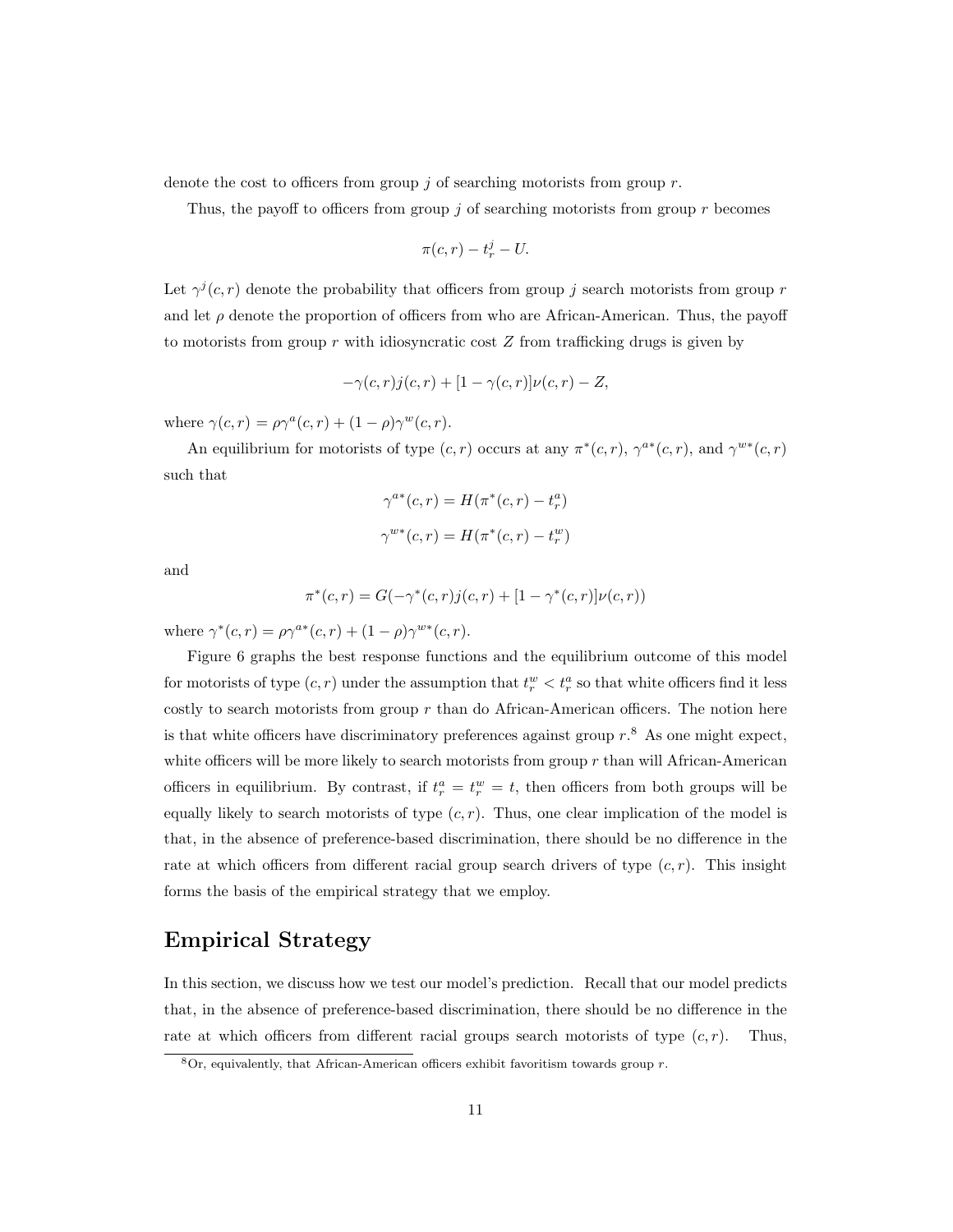assuming that the officer's race, the motorist's race and  $c$  are known, this implication can be tested. Below we discuss what happens if  $c$  is unobserved. However, in order to establish the link between our model and our empirical strategy, it is useful to start with the case in which c is observed.

In order to motivate the probit model that we employ, recall that officers of race  $j$  search drivers of race  $r$  and characteristics  $c$  with the following probability:

$$
Pr(search|j, c, r) = H\left[\pi(c, r) - t_r^j\right].
$$

Note that equilibrium guilty probabilities  $[\pi(c, r)]$  are independent of officer race, which is revealed to drivers in the model only after the decision over whether or not to carry drugs has been made; this independence is key to our identification strategy.<sup>9</sup>

In order to identify racial prejudice separately by officer race, we would ideally estimate the following fully-specified probit model:

$$
Pr(search|j, c, r) = H(\beta_0 + \beta_1 c + \beta_2 1[j = a] + \beta_3 1[r = a] + \beta_4 1[j = a, r = w] + \beta_5 1[j = w, r = a]),
$$

Unfortunately, the parameters of this fully specified model cannot be estimated as the model is perfectly collinear. To see this, take the difference between the final two regressors:

$$
\Delta = 1[j = a] \times 1[r = w] - 1[j = w] \times 1[r = a] = 1[j = a] - 1[r = a]
$$

Thus, this difference  $(\Delta)$  equals a linear combination of the first two regressors. Our inability to estimate this fully specified model is not surprising since, even if  $c$  is a constant, there are only four possible cases of driver / officer interactions but five parameters. We can, however, feasibly estimate the following restricted model:

$$
Pr(search|j, c, r) = H(\beta_0 + \beta_1 c + \beta_2 1[j = a] + \beta_3 1[r = a] + \beta_4 mismatch),
$$

where mismatch =  $1[j = a, r = w] + 1[j = w, r = a]$  indicates a traffic stop in which the race of the officer differs from the race of the driver. Given that we cannot identify racial prejudice separately for African-American and white officers, we assume that they are equally prejudiced  $(t_a^a - t_w^a = t_w^w - t_a^w)$ .<sup>10</sup> Under this assumption, we can write the following relationships between the theoretical and empirical specifications for this restricted model:<sup>11</sup>

<sup>9</sup>Drivers do, however, know the distribution of officer race, which is assumed to be the same for all motorists.

<sup>10</sup>If blacks and whites are not equally prejudiced, then our estimates will uncover the average level of prejudice across black and white officers.

 $11$ In order to derive these relationships, consider the following four possible cases of driver/officer interactions for both the theoretical and empirical models: 1)  $j = w, r = w, 2$   $j = a, r = a, 3$   $j = w, r = a, 4$  $j = a, r = w$ . One can then show that  $\beta_0 + \beta_1 c = \pi(c, w) + t_w^w$ . Using this relationship, the three key parameters can then be solved for.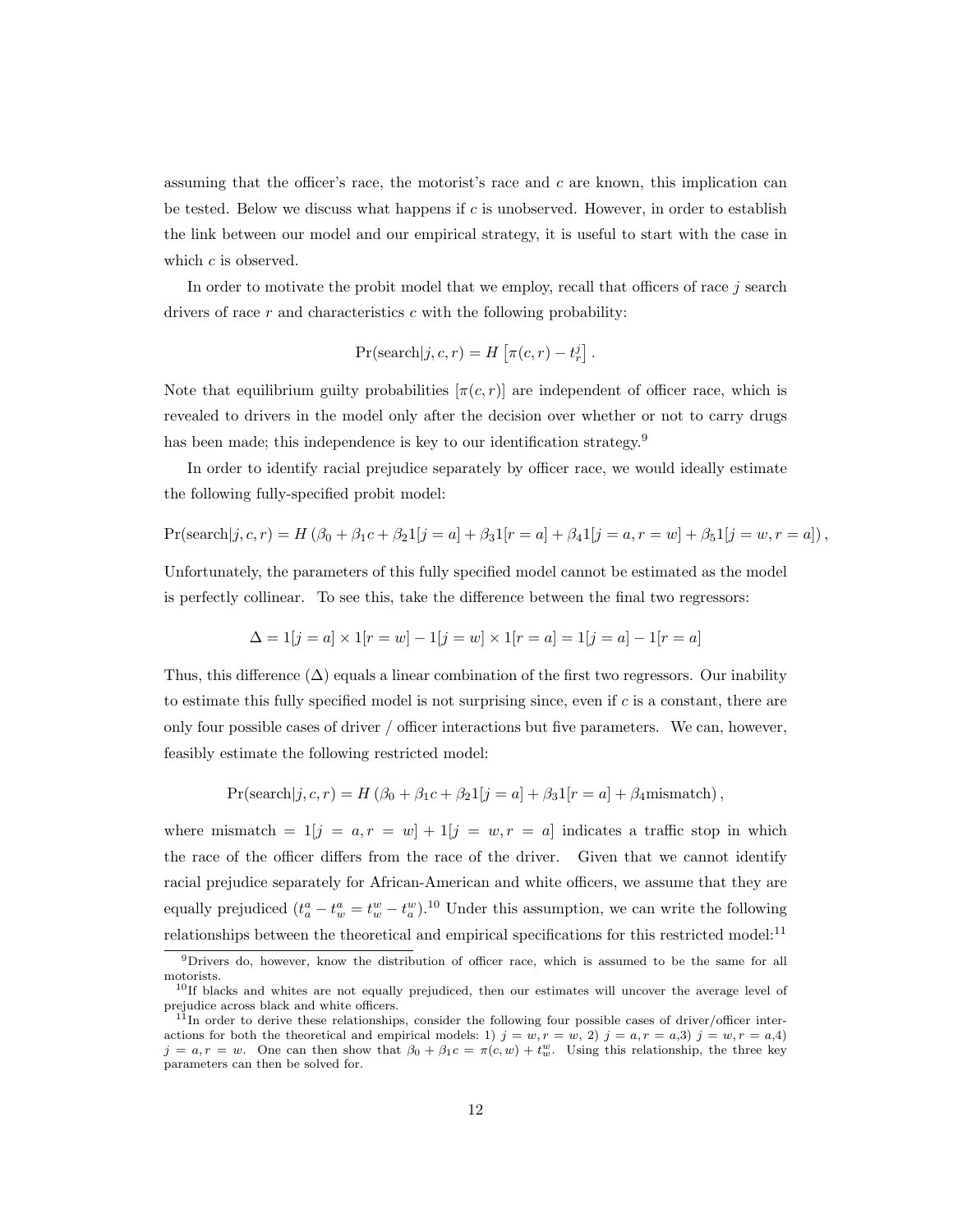| <b>RELATIONSHIP</b>                                        | <b>INTERPRETATION</b>            |
|------------------------------------------------------------|----------------------------------|
| $\beta_2 = t_w^w - t_a^a$                                  | Cost differences by officer race |
| $\beta_3 = \pi(c, a) - \pi(c, w)$                          | Statistical discrimination       |
| $\beta_4 = t_a^a - t_w^a = t_w^w - t_a^w$ Racial prejudice |                                  |

With data on the race of both the driver and the officer, we can thus distinguish between racial profiling based upon statistical discrimination, which is captured by the coefficient on driver race  $(\beta_3)$ , and racial profiling based upon prejudice, which is captured by the coefficient on mismatch  $(\beta_4)$ .

Consider next the case in which driver characteristics  $(c)$  are unobserved to the econometrician. We show below that, under assumptions of normality and random matching of officers and drivers, our approach retains the ability to distinguish between racial prejudice and statistical discrimination even if unobserved driver characteristics are correlated with driver race. Intuitively, the coefficient on driver race absorbs any unobserved differences between black and white drivers, and the coefficient on mismatch is thus not contaminated by the presence of these unobserved characteristics.

Recall that, according to the probit model, officers search if the following expression holds:

$$
\beta_0 + \beta_1 c + \beta_2 1[j = a] + \beta_3 1[r = a] + \beta_4
$$
 mismatch –  $U > 0$ 

where  $U \sim N(0, 1)$ . Assume next that unobserved driver characteristics are normally distributed with a mean that varies by race:

$$
c = c_r - \sigma \varepsilon, r = a, w
$$

where  $\varepsilon \sim N(0, 1)$  and is assumed to be independent of both driver race (r) and officer characteristics  $(U, j)$ .<sup>12</sup> As shown in Yatchew and Griliches (1985), without the normality assumption, which is made here for reasons of tractability, the presence of unobserved characteristics leads to complicated asymptomatic bias formulas in probit models.<sup>13</sup> We refer

$$
\Pr(\text{search}|j, r) = H \left[ \frac{\beta_0 + \beta_1 C_w + \beta_2 1[j = a] + [\beta_3 + \beta_1 (C_a - C_w)] 1[r = a] + \beta_4 \text{mismatch}}{\sqrt{1 + \beta_1 \Sigma \beta'_1}}
$$

where  $\beta_1$  is now a  $1 \times N$  vector.

<sup>13</sup>In particular, the asymptotic bias formulas depend on the cumulative distribution function for unobserved

1

<sup>&</sup>lt;sup>12</sup>The assumption that c is a scalar is not crucial and can be generalized. In particular, allow an  $N \times 1$  vector of unobserved driver characteristics (C) to vary according to driver race and a random vector:  $C = C<sub>r</sub> - E$ , where  $C_r$  and E are both  $N \times 1$  vectors, and the components of E are assumed to be distributed jointly normal with covariance matrix Σ. In this case, the unconditional probit can be written as follows: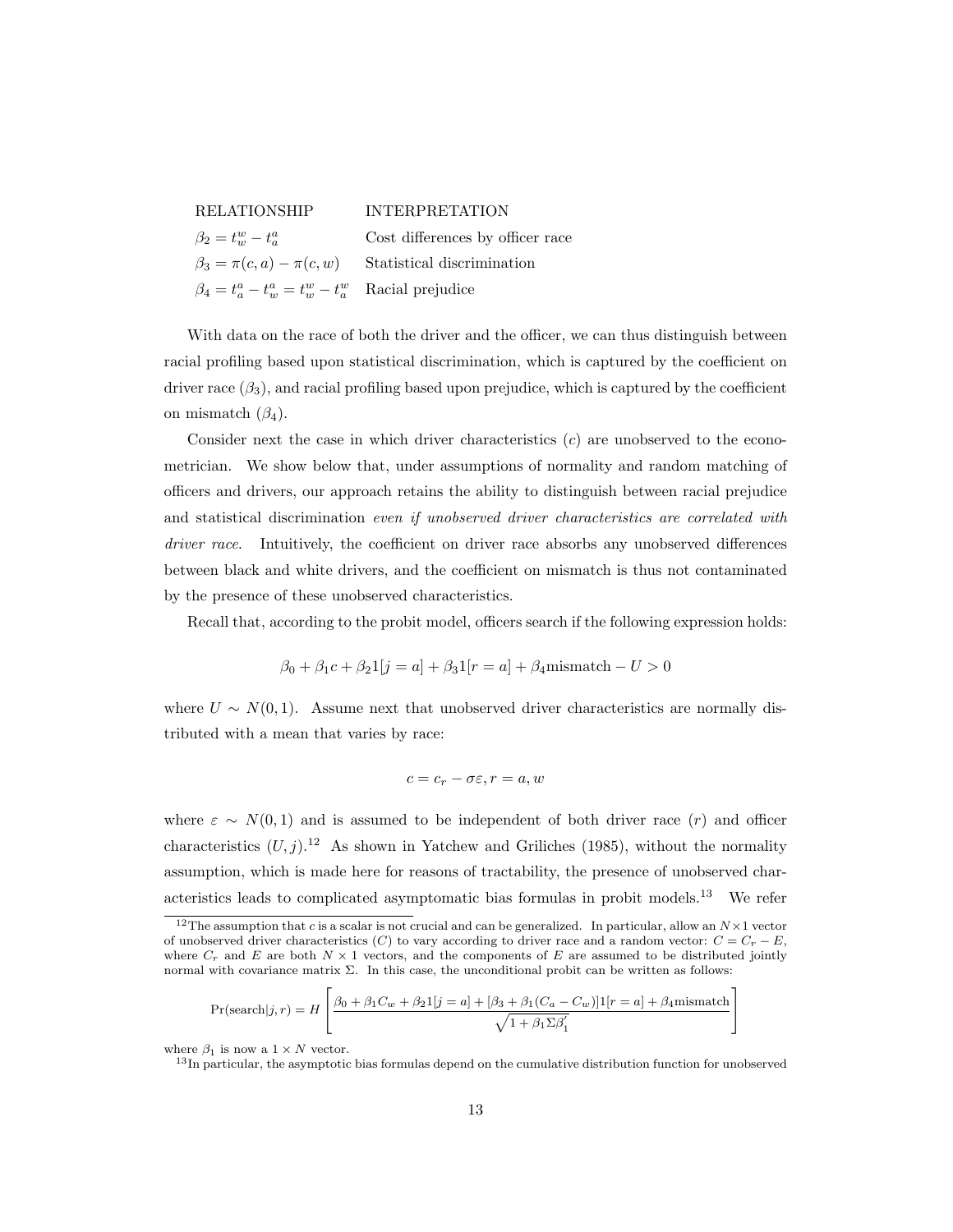to the assumption of independence between unobserved driver characteristics and mismatch as random matching. This random matching assumption will be satisfied if  $\epsilon$  is uncorrelated with  $j$  and  $r$ . We address the validity of this assumption in the empirical analysis to follow by studying how police officers are assigned to neighborhoods in Boston.<sup>14</sup>

Substituting in the above expression for unobserved driver characteristics, officers of race  $j$  search drivers of race r if:

$$
\beta_0 + \beta_1 c_w + \beta_2 1[j = a] + [\beta_3 + \beta_1 (c_a - c_w)]1[r = a] + \beta_4
$$
 mismatch –  $U - \sigma \beta_1 \varepsilon > 0$ 

Under the assumption that U and  $\varepsilon$  are independently distributed,  $U-\sigma\beta_1\varepsilon \sim N(0, 1+\beta_1^2\sigma^2)$ and the probability of search, unconditional on driver characteristics, is given as follows:

$$
\Pr(\text{search}|j, r) = H\left[\frac{\beta_0 + \beta_1 c_w + \beta_2 1[j = a] + [\beta_3 + \beta_1 (c_a - c_w)] 1[r = a] + \beta_4 \text{mismatch}}{\sqrt{1 + \beta_1^2 \sigma^2}}\right],
$$

We can thus define the unconditional probit parameters  $(\gamma_0, \gamma_2, \gamma_3, \gamma_4)$  as follows:

$$
\gamma_0 = \frac{\beta_0 + \beta_1 c_w}{\sqrt{1 + \beta_1^2 \sigma^2}}
$$

$$
\gamma_2 = \frac{\beta_2}{\sqrt{1 + \beta_1^2 \sigma^2}}
$$

$$
\gamma_3 = \frac{\beta_3 + \beta_1 (c_a - c_w)}{\sqrt{1 + \beta_1^2 \sigma^2}}
$$

$$
\gamma_4 = \frac{\beta_4}{\sqrt{1 + \beta_1^2 \sigma^2}}
$$

Using these definitions and the relationships listed above between the theoretical parameters and the probit parameters conditional on driver characteristics, we can thus relate the probit parameters unconditional on driver characteristics to the theoretical parameters as follows:

1

$$
\Pr(\text{search}|j, r) = H \left[ \frac{\beta_0 + \beta_1 c_w + \beta_2 1[j = a] + [\beta_3 + \beta_1 (c_a - c_w)] \mathbf{1}[r = a] + (\beta_4 + \beta_1 \eta) \text{mismatch}}{\sqrt{1 + \beta_1^2 \sigma^2}} \right]
$$

Thus, the coefficient on mismatch will capture both racial prejudice  $(\beta_4)$  and non-random matching  $(\beta_1 \eta)$ .

characteristics. Applying this lesson to our analysis, if traffic stops in which the race of the driver differs from the race of the officer are also stops in which drivers disproportionately carry drugs, then the coefficient on mismatch could be asympotically biased in either direction.

<sup>14</sup>Without the assumption of random matching, our empirical strategy no longer directly measures racial prejudice. Suppose, for example, that unobserved characteristics are correlated with mismatch so that  $c = c_r + \eta$ mismatch–σε. In this case, the probit specification is given as follows: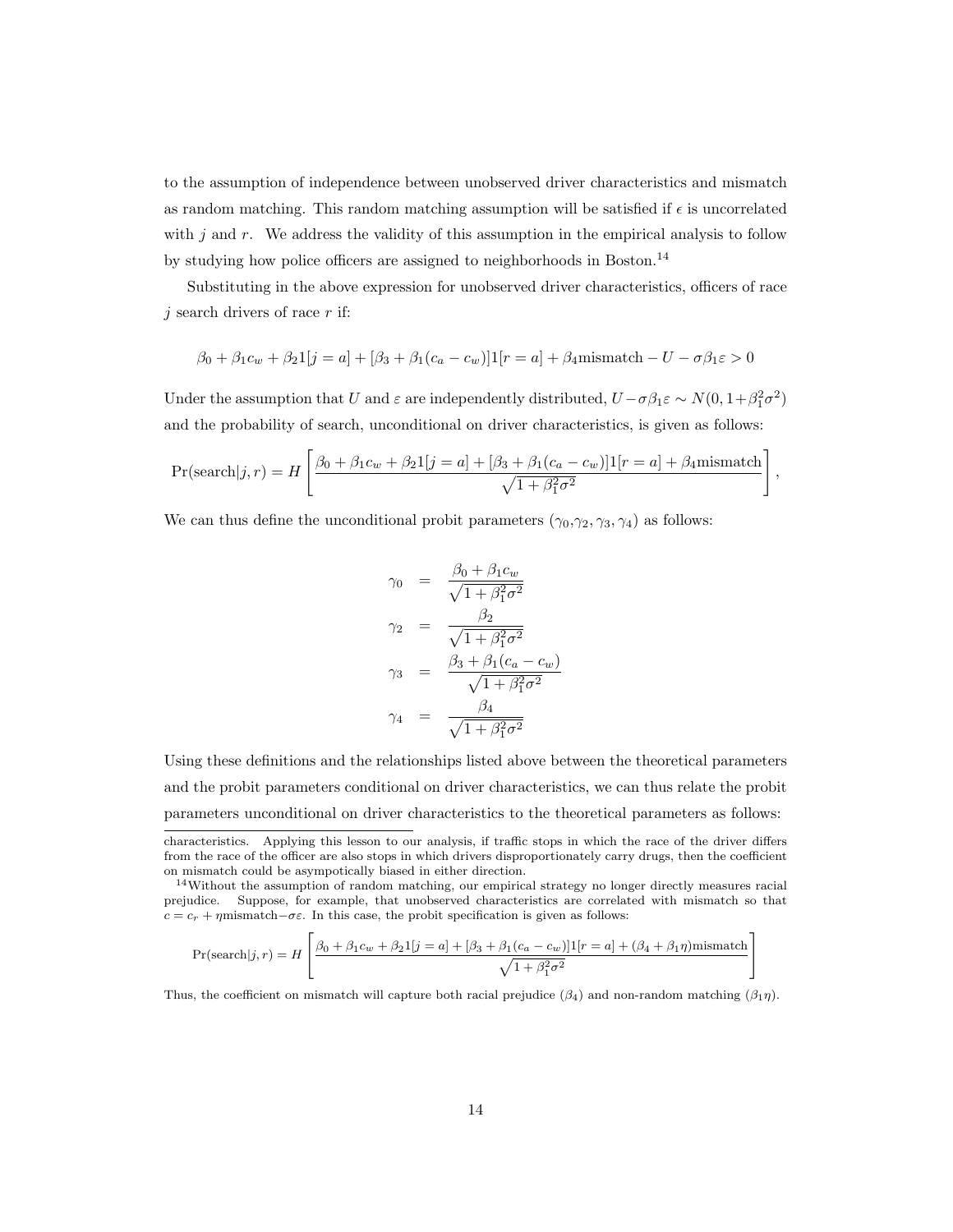|  | $\gamma_2=(t_w^w-t_a^a)/\sqrt{1+\beta_1^2\sigma^2}$                                          |
|--|----------------------------------------------------------------------------------------------|
|  | $\gamma_3 = [\pi(c, a) - \pi(c, w) + \beta_1(c_a - c_w)] / \sqrt{1 + \beta_1^2 \sigma^2}$    |
|  | $\gamma_4=(t^a_a-t^a_w)/\sqrt{1+\beta^2_1\sigma^2}=(t^w_w-t^w_a)/\sqrt{1+\beta^2_1\sigma^2}$ |

#### RELATIONSHIP INTERPRETATION

Cost differences by officer race <sup>2</sup> Statistical discrimination  $\overline{r^2}$  Racial prejudice

These relationships yield several key insights. First, results from the case in which the econometrician observes and does not observe driver characteristics are identical if officers do not rely on driver characteristics in their search decisions  $(\beta_1 = 0)$ . In addition, if there is no heterogeneity other than race in unobserved characteristics ( $\sigma = 0$ ), then the coefficients on officer race and mismatch are unchanged. The coefficient on driver race  $(\gamma_3)$ , however, is altered and now captures both statistical discrimination based purely upon race  $[\pi(c, a) - \pi(c, w)]$  and statistical discrimination based upon driver characteristics that vary according to race  $(\beta_1(c_a - c_w))$ ; without further information, we cannot distinguish between these two forms of statistical discrimination. However, even if  $\beta_1 \neq 0$  and  $\sigma \neq 0$ , our approach retains the ability to distinguish between statistical discrimination, in whatever form it may take, and racial prejudice  $(\gamma_4 = (t_a^a - t_w^a)/\sqrt{1 + \beta_1^2 \sigma^2})$ . In fact, the presence of unobserved driver characteristics only serves to bias our analysis away from measuring racial prejudice due to the scaling factor  $(\sqrt{1 + \beta_1^2 \sigma^2})$ , which exceeds one.

#### Data

In July 2000, the Massachusetts legislature passed Chapter 228 of the Acts of 2000, An Act Providing for the Collection of Data Relative to Traffic Stops. Among other things, this statute requires that, effective April 1, 2001, the Registry of Motor Vehicles collect data on the identifying characteristics of all individuals who receive a citation or who are arrested. The data collected by the State contain a wide variety of information including: the age, race and gender of the driver, the year, make and model of the car, the time, date and location of the stop, the alleged traffic infraction, whether a search was initiated and whether the stop resulted in an arrest.

The statute also required the Registry of Motor Vehicles to collect data on warnings. However, citing budgetary shortfalls, the Registry only compiled data on warnings for two months. Thus, for most of the time period under investigation, we do not observe stops for which an officer issued either a written or a verbal warning. That is, unless an officer issued a citation, the stop does not appear in our data outside of the two-month period. If officers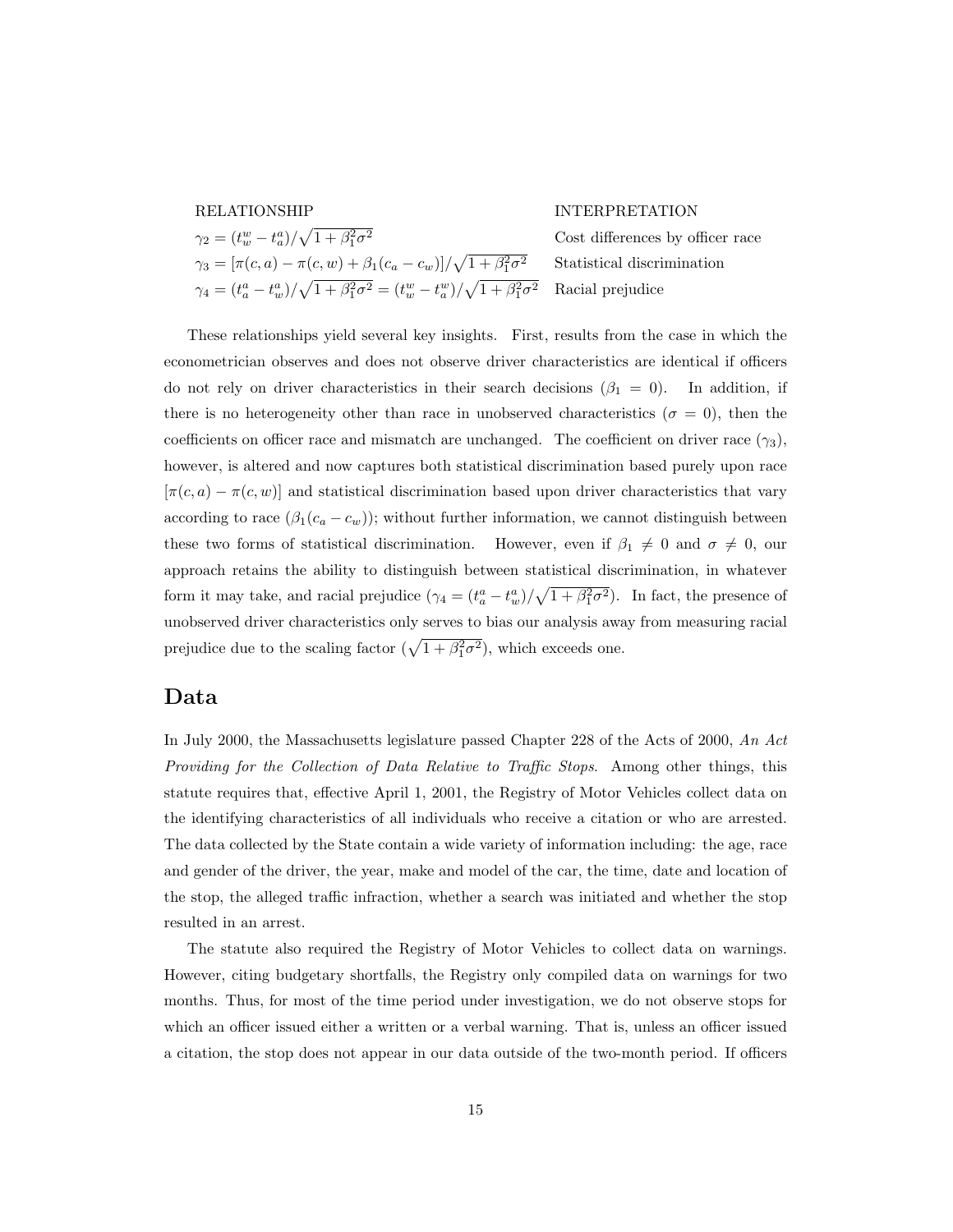favor members of their own racial group, then we might expect officers to issue citations to members of their own racial group only if they have committed relatively serious traffic infractions or if the officer strongly suspects that the driver is trafficking drugs. If so, then our estimates will tend to understate the extent of the racial bias in search patterns. We will address this data limitation later in the analysis by restricting our sample to the two-month period that includes data on warnings.

In addition to the citation-level data collected by the State, we were also able to obtain officer-level data from the Boston Police Department. These data contain, among other things, information on the officer's race, gender, rank and number of years on the force. For the subset of citations issued by officers in the Boston Police Department, we are then able to match the officer-level data to the citation-level data collected by the state. In total, we are able to match officer-level data to over 112,473 citations issued by 1,369 officers, representing just over 80 percent of the citations issued by officers in the Boston Police Department in our data. That is, for approximately 20 percent of the citations issued by an officer in the Boston Police Department in our data, we were unable to identify the officer who issued the citation.

We restrict our sample in a number of ways. First, we drop a small number of citations (6) for which contradictory race information was recorded. In addition, we drop citations issued by Asian officers (23 officers in total), and 8,051 citations issued to Asian, Native American and Middle Eastern motorists. As a result, all of the motorists and officers in our data are either black, white or Hispanic. Finally, we drop a small number of citations (10) that were issued to motorists outside the city of Boston in one of the surrounding suburbs. This may have happened, for example, if an officer followed a speeding driver outside of the city limits. Once these restrictions have been made we are left with 100,408 citations issued by 1,335 officers.

Of considerable concern is the fact that the search variable is missing for over 18 percent of the citations in our data. When filling out a citation, officers are required to check either "yes" or "no" to indicate whether a search was conducted. If an officer neglected to check either box, then the search variable is missing in our data. We do not know why officers failed to check this box. One possibility is that they were careless. Another is that they did not fully understand how to fill out the citation and generally only checked the "yes" box if they conducted a search but otherwise left the question blank. Interestingly, there is significant variation across officers in the proportion of citations for which the search variable is left missing; some officers appear to have been better at accurately filling out the citation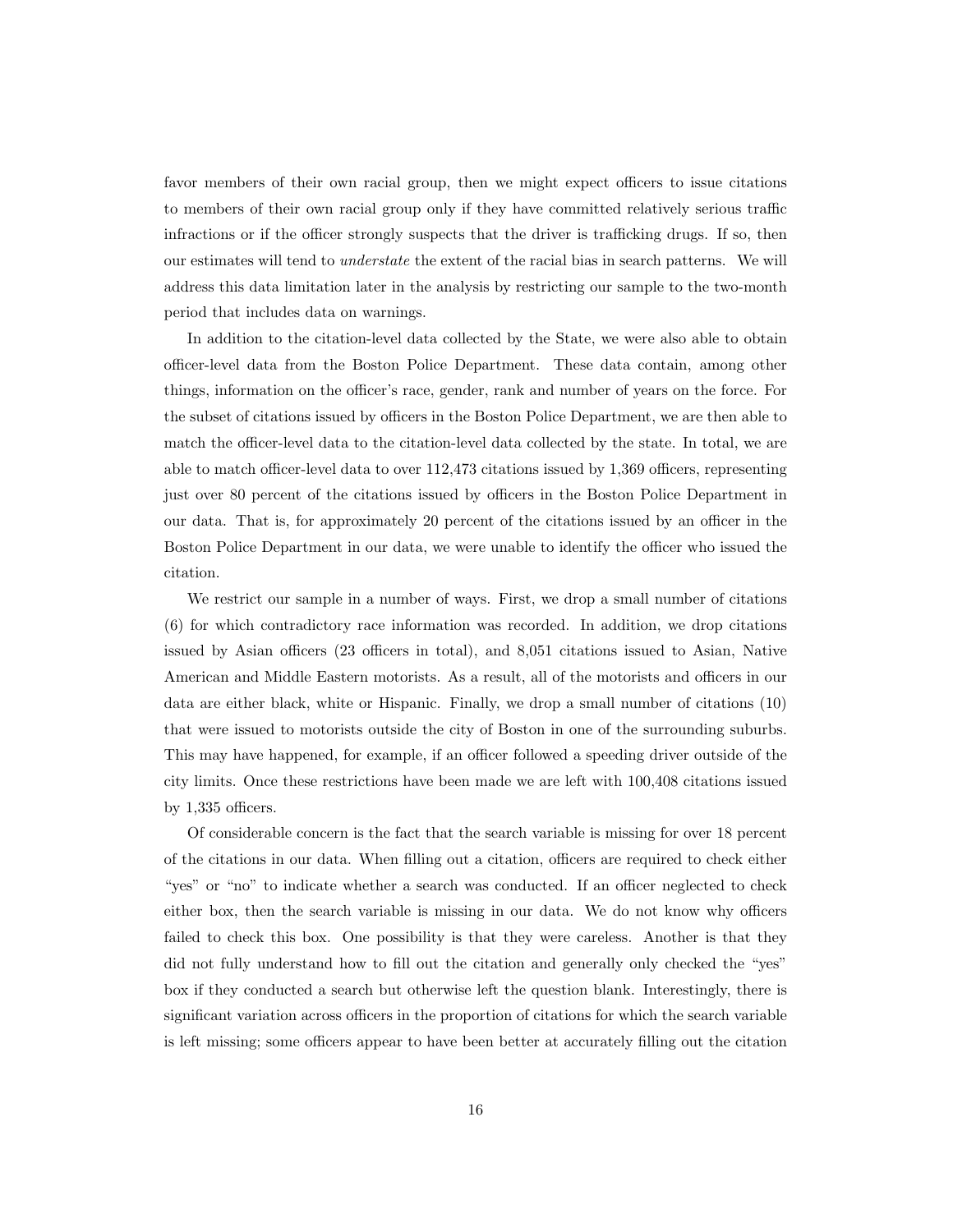than others. There are a number of ways of dealing with these missing values. We pick the method that we think is the best and then check to make sure that our results are robust to alternative procedures. In our baseline specification, if the officer indicated that a search was conducted for all citations in which search was non-missing, then we assume that if the search variable is missing, then no search was conducted. Then, we drop all officers for whom search is missing for more than 10 percent of the citations that those officers issue. Doing so eliminates approximately 25 percent of the citations (and 48 percent of the officers) in our data. For the remaining 684 officers, we drop observations for which search is missing, and are left with a sample comprising 72,903 citations. Tables 1 and 2 were calculated using our baseline search measure. In the next section, we discuss our robustness checks in greater detail.

Table 3 presents some basic summary statistics. The first column includes only those citations for which our baseline search measure is missing, whereas the second column includes only those citations for which our baseline search measure is available. Thus, comparing these first two columns provides some idea as to whether the citations for which search is missing differ systematically from those where it is not. Among citations for which search is missing, accidents are about twice as likely to have occurred as among citations for which search is not missing. There is also some variation across the first two columns in the percentage of citations that are issued in each neighborhood, reflecting the fact that officers in some districts were less likely to leave the search question blank than were officers in other districts. Otherwise, citations for which the search variable is missing appear to be quite similar to those for which it is not.<sup>15</sup> The last three columns of Table 3 show the average characteristics of the citations in our sample broken down by the race of the officer issuing the citation. Interestingly, we see that officers disproportionately issue citations to motorists from their own racial group. As we will see below, this may reflect the fact that officers are more likely to issue tickets in districts in which a large portion of the population (and so, presumably, the drivers) are in the same racial group as the officer. Indeed, this is also reflected in the fact that there is variation across the last three columns in the proportion of citations issued in different neighborhoods. Finally, we see that black officers are more likely to issue citations at night and less likely to issue citations at which an accident has occurred than either white or Hispanic officers.

<sup>&</sup>lt;sup>15</sup>We also estimated probit models for whether or not the search variable was missing as a function of officer and driver characteristics. The mismatch coefficient turns out to be negative but statistically insignificant. This insignificance suggests that the omission of missing observations is not driving our results. Even if the coefficient were statistically significant, this result would only serve to bias us against finding preference-based discrimination under the assumption that non-searches were more likely to be coded as missing observations. That is, our data are missing non-searches in which the race of the officer and driver were likely to match.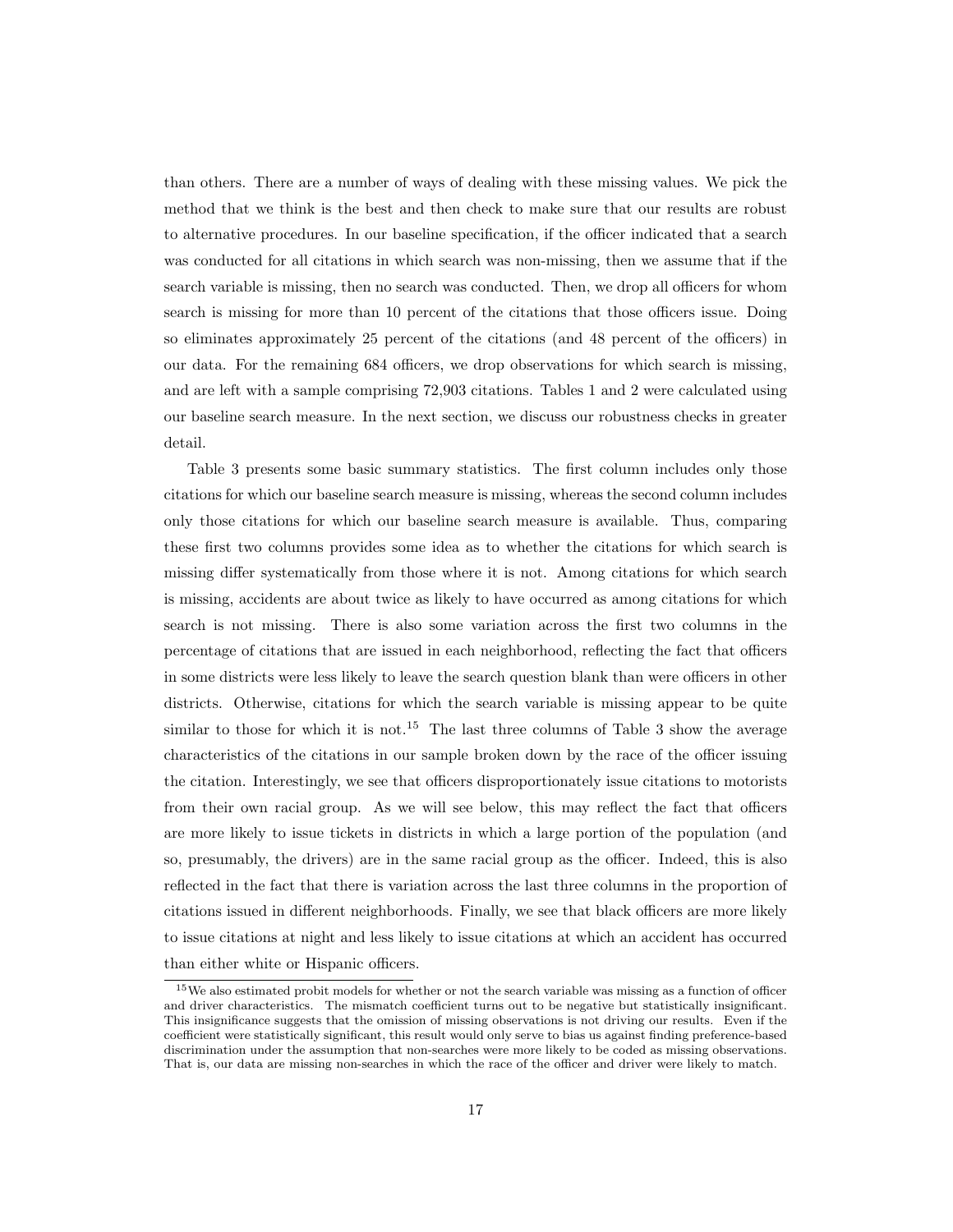#### Search Patterns in the Boston Police Department

In this section we test our model's theoretical predictions. For the time being we abstract from the possibility that there exist racial differences in officers' abilities to assess the guilt of motorists from different racial groups and the possibility that officers may be non-randomly matched with motorists from different racial groups.

We start by replicating the results presented in KPT. To do so, we use a probit model to study the probability of search and the probability of guilt conditional on search. In order to determine how the probability of search and the probability of guilt conditional on search differ depending on the race of the driver, we include indicator variables for whether the driver is black or Hispanic (so that white drivers are our omitted category). We also include as controls indicator variables for whether the stop occurred at night (6pm-5am), whether the driver was below the age of 25, whether the driver was male, whether the driver was from in state, whether the driver was from in town and whether an accident had occurred. In addition, we include dummy variables that control for the district in which the stop occurred. In Table 4 (and in all remaining relevant tables) we report the estimated marginal impact of each variable on the probability of search. Column 1 presents the results from the probit model of the probability of search, and column 2 presents the results for the probability of guilt conditional on search. In these first two columns, each citation receives equal weight. However, concern that these results are driven by a small number of officers who issue an unusually large number of citations prompted us to repeat the analysis in columns 1 and 2, but instead weight each citation by one over the number of citations given by the officer issuing that citation. The last two columns of Table 4 present the results of these weighted probits.

As will be seen, our results are sometimes sensitive to whether or not we weight citations in this fashion. In fact, the merits of weighting depend upon the question that you wish to answer. If you are interested in understanding the behavior of the average officer, the weighted probits provide a better description of the data since officers who issue a large number of tickets do not exert a disproportionate impact on the estimates. On the other hand, if you are interested in understanding search outcomes for the average motorist who receives a citation, then the unweighted probits are more appropriate. In this paper, we are interested in understanding the search decisions of officers and, in particular, whether their behavior is consistent with preference-based discrimination. Thus, we believe that the results of the weighted probits are appropriate. For several reasons, however, we do present robustness checks using the unweighted probits. First, describing search outcomes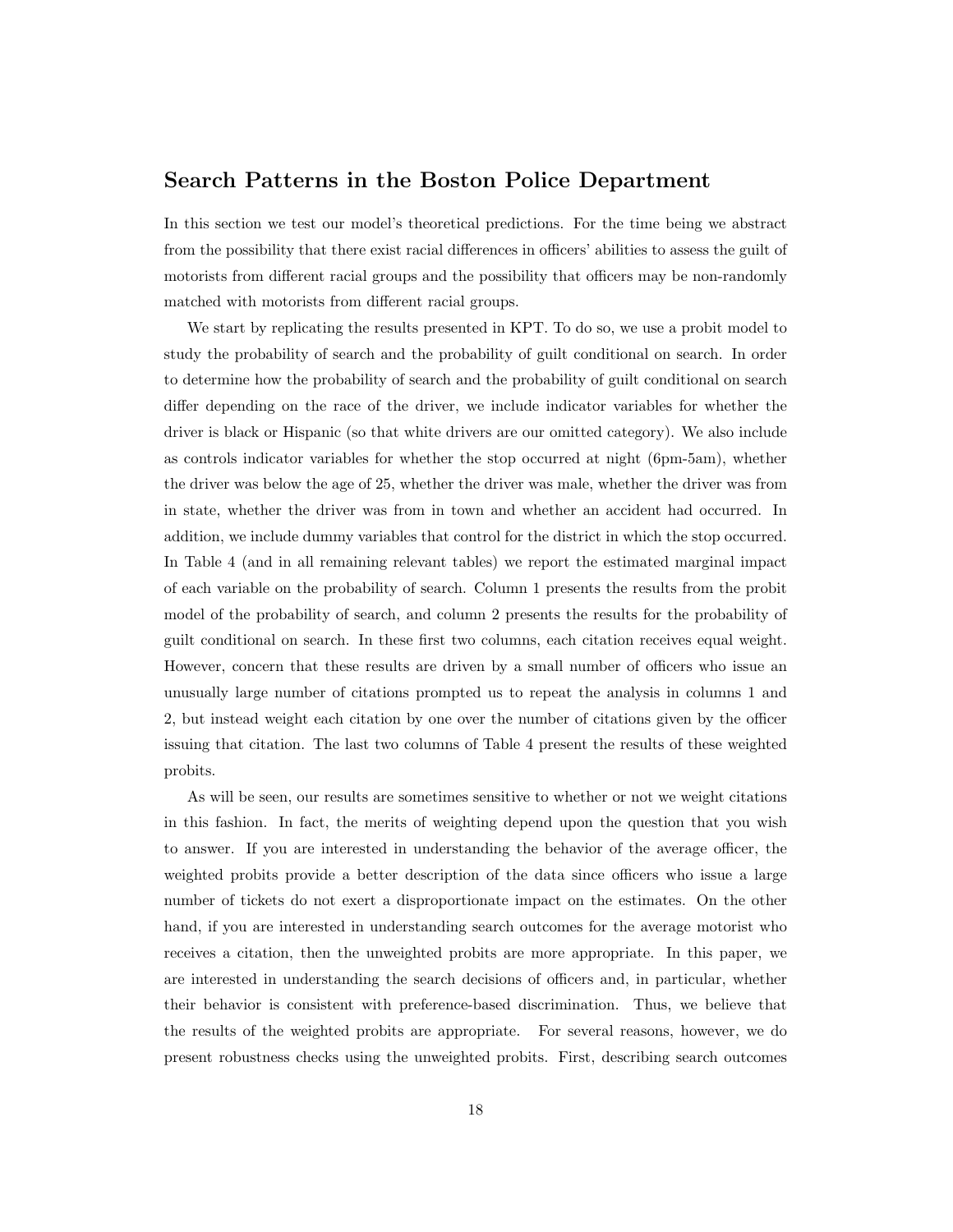for the average motorist is interesting in its own right. Second, differences between the weighted and unweighted probits, and the concomitant differences in the interpretation of the results, highlight the fact that citation-level data (even if officer race is available) may lead to misleading results if it is not possible to account for the fact that officers who issue a large number of tickets will be over-represented in the sample.

As the first column of the table indicates, black drivers are significantly more likely to have their cars searched than are white drivers. This result also holds for the weighted probit in column 3. In addition, like Knowles, Persico and Todd, we find no evidence that the probability of guilt conditional on search differs depending on the race of the driver. In particular, in both columns 2 and 4, the coefficient of the indicator variable for whether the driver is black is close to zero and not statistically different from zero. Table 5 is identical to Table 4 except that it drops citations for which either the officer or the driver was Hispanic. The results are very similar to those in Table 4.

KPT interpret the finding that the probability of guilt conditional on search is identical across racial groups as evidence against preference-based discrimination. However, as the discussion in the preceding section highlights, once the model of KPT is generalized to allow for heterogeneity in officer search costs, this prediction no longer holds.

However, our model delivers an alternative method for distinguishing between preferencebased discrimination and statistical discrimination. In particular, as discussed above, the model predicts that if statistical discrimination alone explains differences in the rate at which African-American and white drivers are pulled over, then there should be no difference in the rate at which officers from different racial groups search drivers from any given racial group. In order to determine how search patterns depend on the interaction between the race of the driver and the race of the officer, we again use a probit model to analyze the probability of search. Here, in addition to controlling for the race of the driver, we also include indicator variables for the race of the officer as well as an indicator variable that is equal to 1 if the race of the officer differs from the race of the driver (we call this indicator "mismatch"). Table 6 presents our results. In the first three columns, each citation receives equal weight, and each column includes a progressively broader set of controls. The last three columns are identical to the first three, except that in the last three columns each citation is weighted by one over the number of citations given by the officer issuing the citation. In all six columns, the coefficient on our mismatch indicator is positive and statistically different from zero at standard confidence levels. Thus, our results indicate that officers are more likely to search motorists who are not members of the officer's racial group. As mentioned before, this finding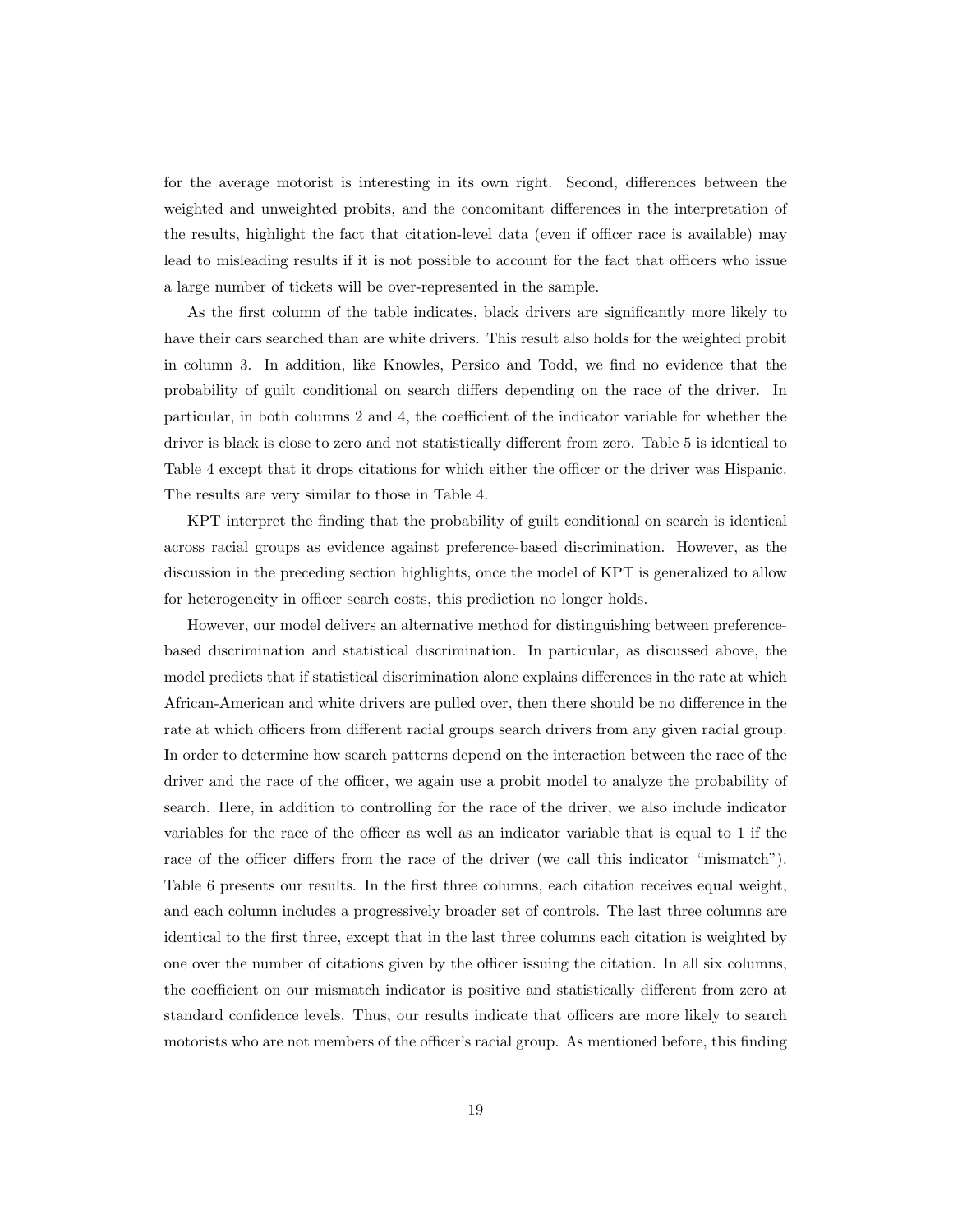is inconsistent with standard models of statistical discrimination. In addition, our results also suggest that Hispanic officers are more likely to conduct searches than white officers, and the second and third columns suggest that officers are more likely to search motorists if they are black, young or involved in an accident. Table 7 presents the results from the same analysis as in Table 6 except that stops involving either Hispanic officers or Hispanic motorists are excluded from the sample. Again, in all six columns the coefficient estimate on the mismatch parameter is positive and significantly different from zero at standard confidence levels.

As mentioned previously, our estimates may be biased if the mismatch between the race of the officer and the race of the motorist is correlated with motorist characteristics  $(c)$  that are not included in our regressions. Thus, it is comforting that the point estimate on mismatch changes very little as we add more regressors, suggesting that mismatch tends not to be correlated with unobserved motorist characteristics. We investigate this potential bias more fully below by empirically analyzing the assignment of officers to neighborhoods in Boston.

Note that a positive coefficient on our mismatch parameter could be driven, for example, by discrimination on the part of white officers against black drivers or by discrimination on the part of black officers against white drivers. As noted above, however, we cannot identify differences in racial prejudice by officer race. Thus, for example, our results should not be taken as evidence that black motorists in the Boston area are the subject to discrimination by officers in the Boston Police Department. Rather, our results simply indicate that the interaction between the race of the motorist and the race of the officer is significantly related to the probability that the motorist is searched, and we argue that this pattern is consistent with preference-based discrimination.<sup>16</sup>

As mentioned earlier, the search variable is missing for over 18 percent of the citations in our data. In order to make sure that our results are not sensitive to the way in which we treat these missing values, we conduct a number of robustness checks, the results of which are presented in Table 8. In the first column, we run the same basic specification as above with our full set of controls, but include in the analysis citations issued by officers for whom the search variable is missing in more than 10 percent of the citations issued by that officer. In the second column, we assume that if search was missing, then no search was conducted. The motivation for this assumption is the notion that officers may be more likely to leave the search question blank if no search was conducted. This obviously increases our sample size substantially. Finally, in column 3, we repeat the analysis in column 1 except that if

<sup>16</sup>Anwar and Fang (2004) apply a similar test to data from Florida and reach similar conclusions. Anwar and Fang base their test on a somewhat different theoretical model and the test that they propose is more stringent than the one we use here, but our conclusions would not change if we applied their test to our data.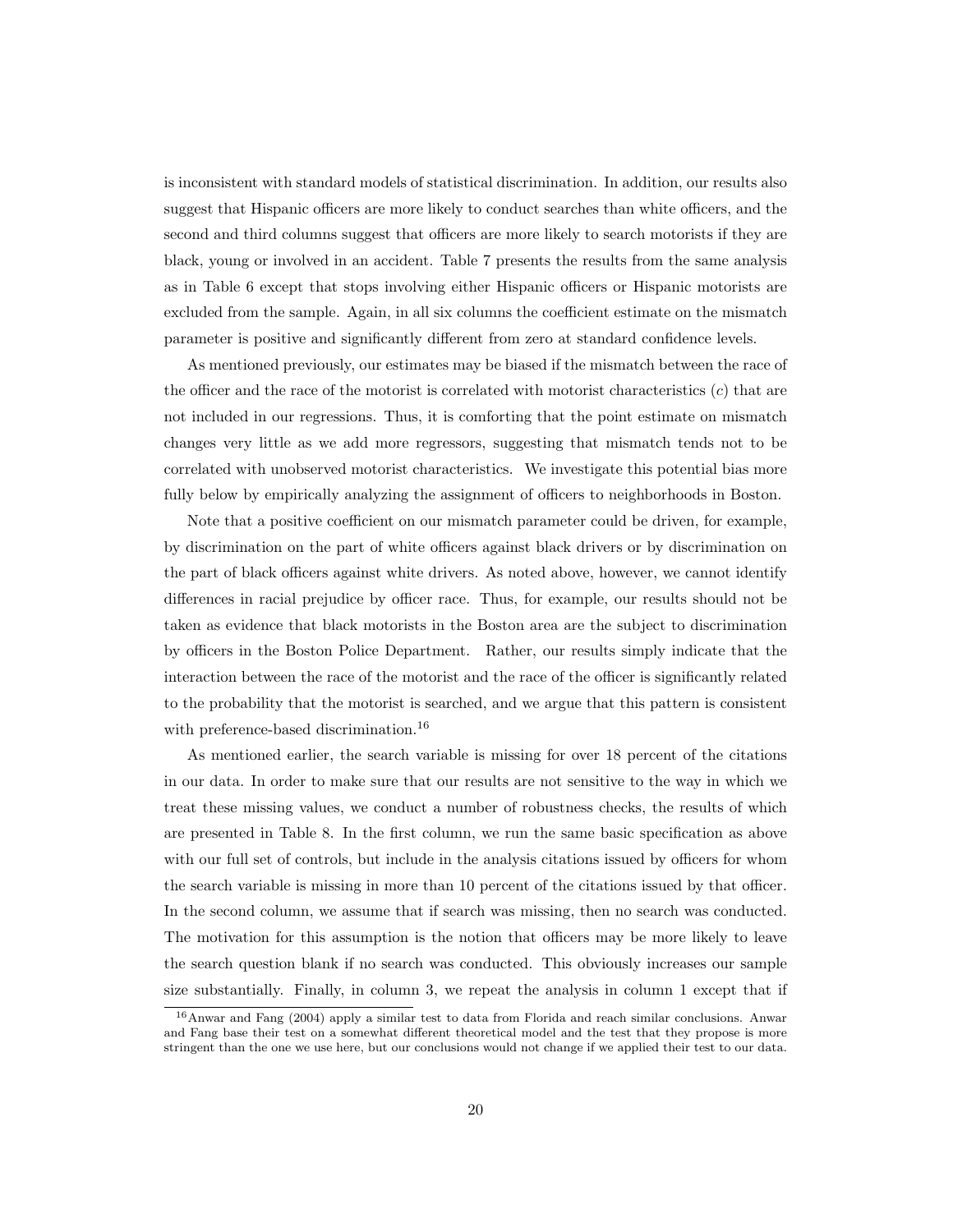all of an officer's non-missing search citations indicate that a search was conducted, then we assume that no search was conducted for all of the missing observations. As shown, the point estimates drop in size relative to the comparable estimate using our baseline search measure. However, the mismatch coefficient remains statistically different from zero at the 99 percent confidence level.

Table 9 repeats the analysis in Table 8, except that it does not include stops that involve either Hispanic officers or Hispanic motorists. In all three columns, the coefficient on the mismatch indicator is positive and is statistically different from zero at standard confidence levels.

Recall that in our baseline search measure we drop officers for whom the search variable is missing for more than 10 percent of the citations issued by that officer. Although we do not present these results, we have also experimented with changing that 10 percent cutoff. Lowering the cutoff (to say 5 percent or 3 percent), tends to strengthen our results, while increasing the cutoff tends to weaken them. This is reflected in column 1 of Tables 8 and 9 where the cutoff is effectively 100 percent (all officers are included).

Approximately 82 percent of the officers in our data are patrol officers. The remaining officers are some manner of either Deputies, Detectives, Sergeants or Captains. We lack information on how an officer's duties vary according to his or her rank and, more importantly, we do not know how rank affects ticketing behavior (although it's clear that high-ranking officers issue fewer tickets). Thus, in Table 10, we repeat the analysis in Table 6, but restrict attention to citations that are issued by Patrol Officers. In all three columns, the coefficient on the mismatch indicator are positive, similar in magnitude to the comparable estimates in Table 6, and are statistically different from zero at standard levels. Table 11 repeats the analysis in Table 10 but excludes citations in which either the officer or the motorist is Hispanic. Again. the point estimates on the mismatch indicator are similar in magnitude to those in Table 7, but are statistically different from zero (at the 90 percent confidence level) in only two out of the three columns. Overall, we take the results in Tables 10 and 11 as evidence that our results are not driven by idiosyncratic policing practices among higher-ranking officers.

As noted above, our data only include warnings for the two-month period of April-May 2001. In order to determine whether selection on the officer's decision to issue tickets or warnings is driving our findings of preference-based discrimination, we next restrict our sample to those stops within this two-month period. As shown in Table 12, the coefficient on the mismatch variable is larger than those in the baseline analysis in Table 6. While the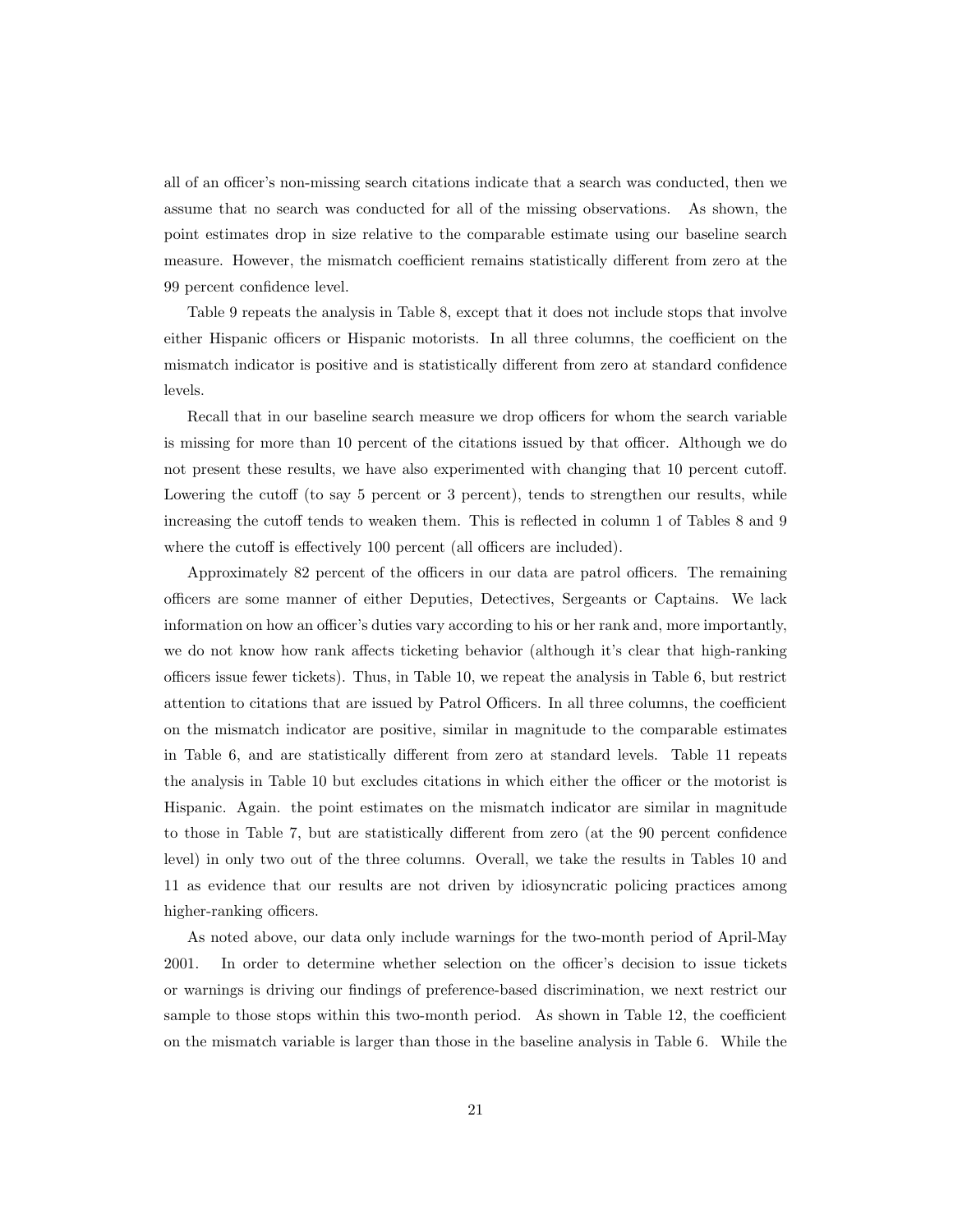standard errors are also larger, probably reflecting the diminished sample size, the coefficients remain statistically significant at the 90 percent level.<sup>17</sup> Taken together, these robustness checks demonstrate that our findings of preference-based discrimination are not driven by observations with missing search variables, patrol officer versus non-patrol officer distinctions, or selection on the officer's decision to issue warnings or tickets. In the remainder of the paper, we address other alternative explanations for our findings: informational asymmetries and the assignment of officers to neighborhoods.

#### Asymmetric Search Ability

One concern is that our results may be driven by the fact that officers may be more successful at finding drugs in cars that are driven by motorists who are in their own racial group. For example, Donohue and Levitt (2001) find evidence that own-race policing may be more efficient than cross-race policing. To see how this would affect our model, let  $\phi_r^j$  denote the probability that an officer from group  $j$  is successful of searching a motorist from group  $r$ ; the baseline model is one in which this probability equals one for all officers and drivers. In this generalized model, the payoff to an officer from group  $j$  to searching a motorist from group  $r$  is given by

$$
\phi_r^j P(G|c,r) - t_r - U
$$

It should be clear from the above expression that the higher is  $\phi_r^j$ , the *higher* will be the benefit to officers from group j of searching a motorist from group r. Thus, if officers are better at finding drugs when the motorist is a member of the officer's own racial group, then we would expect officers to be *more* likely to search motorists from their own racial group and our estimates will tend to *understate* the extent of preference-based discrimination.<sup>18</sup> This result is shown graphically in Figure 7.

In order to empirically address the possibility that asymmetric information drives our results, we examine whether our results hold among officers with more than 10 years of experience on the force. The hypothesis is that officers who have had substantial amounts of

<sup>&</sup>lt;sup>17</sup>Although the results are not presented here, we also examined officer decisions over whether to issue warnings or tickets during this two-month period. Warnings were less likely to be issued if there was a mismatch between the race of the officer and the race of the driver, although this coefficient was statistically insignificant. As discussed earlier, however, this finding would only serve to bias our results against finding preference-based discrimination during the post-warnings period.

<sup>18</sup>Like Anwar and Fang (2004) and Bjerk (2004) we have also considered a model in which officers observe a noisy signal of a motorist's guilt that is unknown to motorists at the time they make their decision about whether to carry drugs, but that is correlated with the likelihood that they traffic drugs. One might expect officers to receive more informative signals from motorists who are in the officer's racial group than from those who are not. In an appendix available from the authors upon request, we show that changes in the information content of the signal deliver ambiguous predictions about search behavior.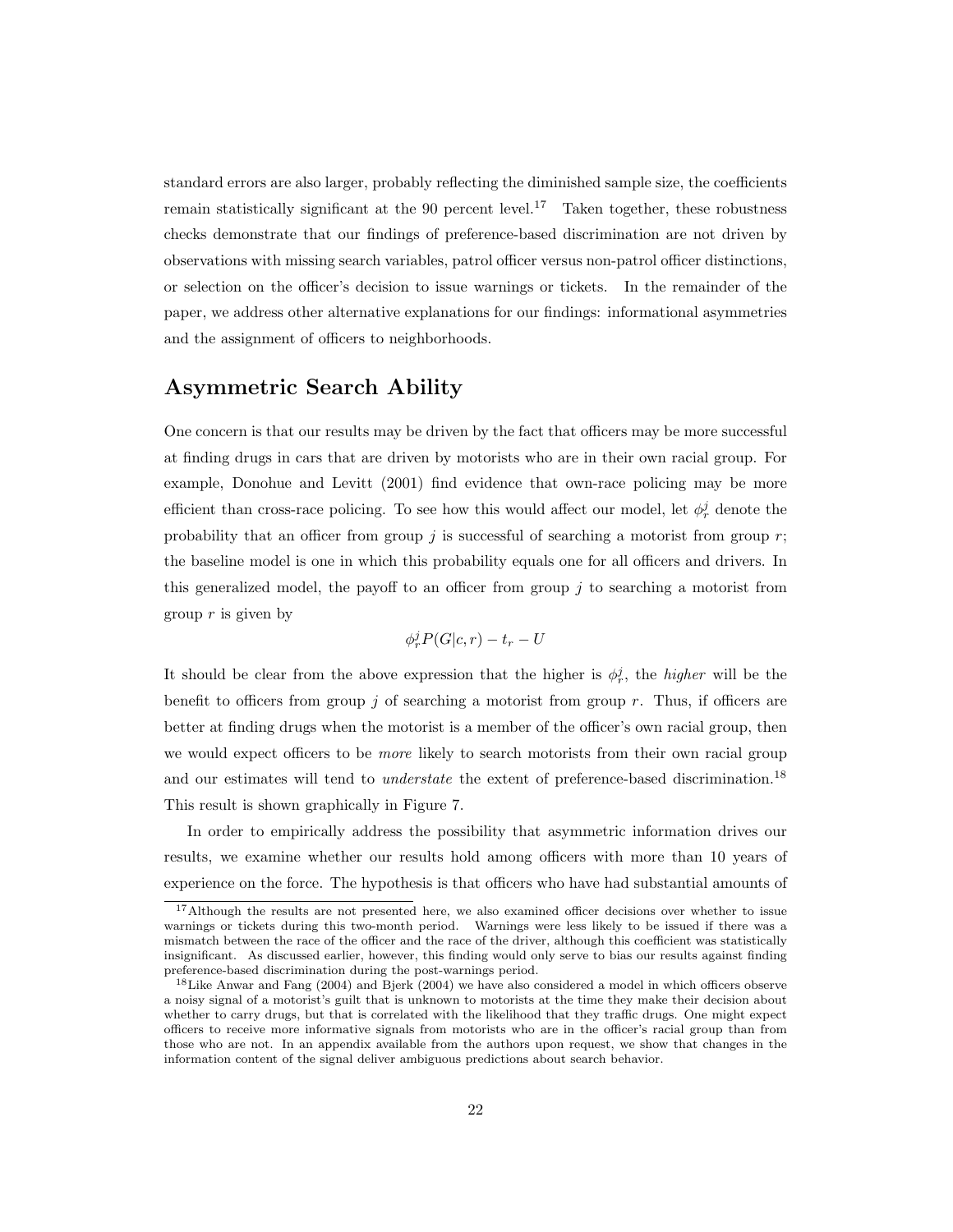experience should be equally able to search the cars of motorists from different racial groups. The notion is that, officers become better at searching motorists from a particular group as exposure to that group increases. Thus, provided these improvements happen at a decreasing rate, experienced officers should be equally talented at searching motorists, irrespective of race.

Table 13 presents the results of our weighted probits; the first three columns focus on citations issued by officers with less than 10 years of experience while the last three columns focus on citations issued by officers with more than 10 years of experience. We chose 10 years of experience as our cutoff because it is close to the average experience level of officers in our data, approximately 12 years. However, our results are not sensitive to the exact cutoff experience level that we employ.

As shown, the coefficients on the mismatch indicator are small and statistically insignificant for inexperienced officers but large and statistically significant for experienced officers. Thus, these results suggests that our findings of preference-based discrimination are not driven by differences in the ability of officers to accurately search the cars of motorists from their own racial group. Rather, this analysis suggests that our results are stronger when we examine only experienced officers, for whom we would expect the likelihood of a successful search to be independent of the match between the officer's race and the driver's race.

# Unobserved Driver Characteristics and the Assignment of Officers to Neighborhoods

As mentioned earlier, if there is some relevant characteristic, c, that is not included in our regressions and that is correlated with mismatch, then our estimate of  $\beta_4$ , the coefficient on mismatch, may be biased. One of the most plausible explanations for the source of this bias is that officers may not be randomly assigned to different neighborhoods within the city.

Suppose, for example, that white officers are disproportionately assigned to neighborhoods in which blacks commit a large fraction of the drug trafficking offenses. As a result, we would expect white officers to be more likely than black officers to search the cars of black motorists, even in the absence of preference-based discrimination. From a public relations perspective, it seems unlikely that officers would be assigned to neighborhoods in this fashion. Nonetheless, it is worth examining how the Department allocates officers across the city.

Officers in the Boston Police Department are assigned to one of 11 districts. These districts correspond to well-defined geographic areas within the city and are the primary organizational units for the Department. Figure 8 indicates both the name and location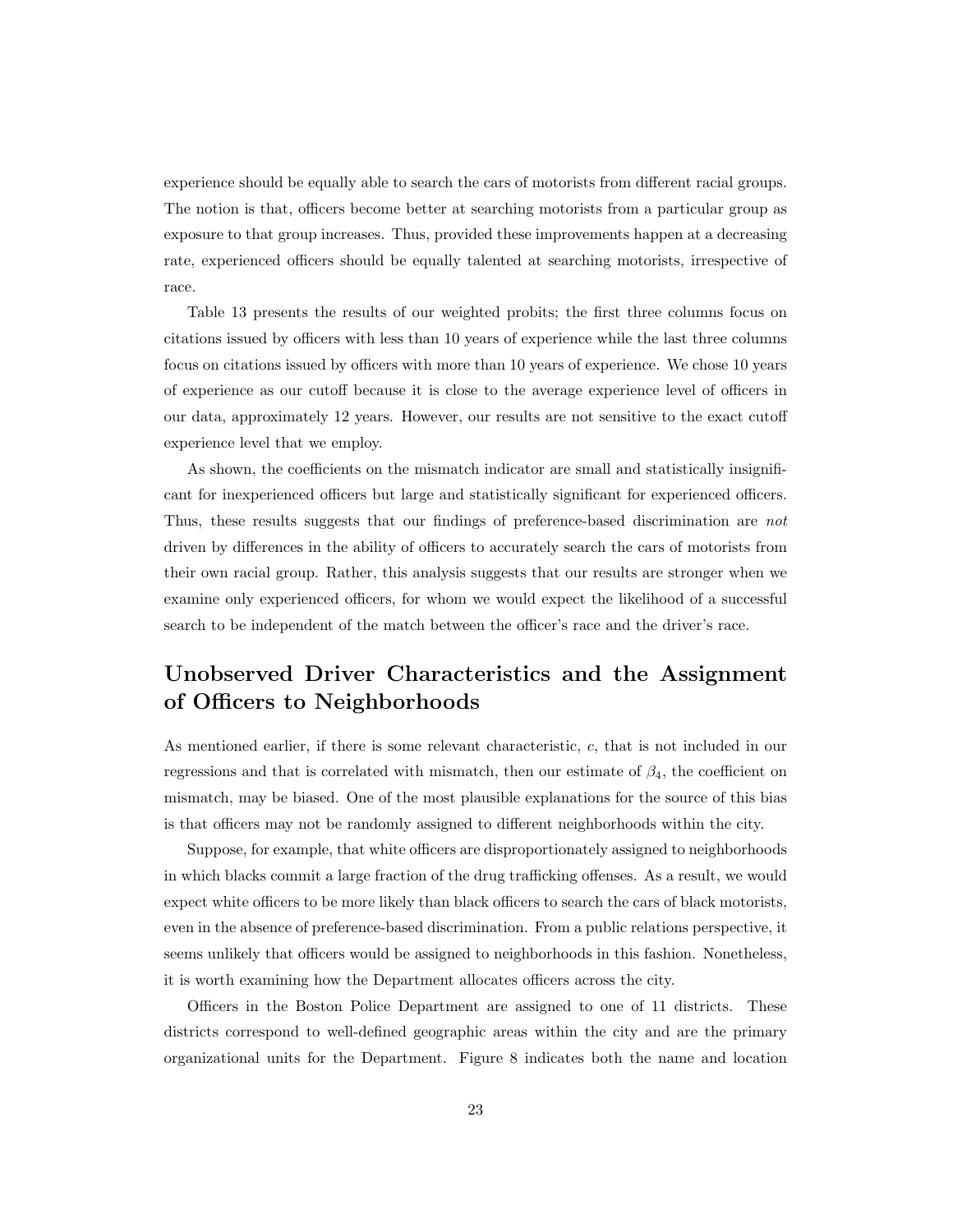of these 11 districts. In addition, the Boston Police Department has a "Same Cop Same Neighborhood" (or "SC/SN") policing policy. Under SC/SN, patrol officers are assigned to a neighborhood beat within each district, and spend no less than 60 percent of their shift in that beat. The intent of SC/SN is to enable officers to become familiar with the local community to which they are assigned and, thus, be more effective at preventing crime. Unfortunately, while our data contain information on the district to which an officer was assigned at the time he or she issues a citation, we lack information on the officer's neighborhood beat.

In Table 14, we compare the racial composition of the population aged 18 and over in each district with the racial composition of the officers who are assigned to that district. As the table shows, in districts in which a relatively large percentage of the population is white, a relatively large proportion of the officers assigned to that district are white. Similarly, in districts in which a relatively large proportion of the population is black, a relatively large proportion of the officers assigned to that district is black, and the same pattern holds for Hispanics. For whites, the correlation between the fraction of the population aged 18 and older in each district who is white and the fraction of officers in that district who is white is 0.751. For blacks, Asian and Hispanics the analogous correlations are 0.844, 0.575 and 0.885, respectively. To some extent, these patterns may reflect intentional assignment patterns on the part of officials at the Boston Police Department. However, officers also have some discretion about the district to which they are assigned. In any case, officers appear to patrol areas in which the majority of residents are members of the officer's racial group.

However, even if officers tend to be assigned to districts in which the majority of residents are members of their own racial group, mismatch may be inherently correlated with the likelihood that the motorist is guilty. For example, if African-Americans go to predominantly white neighborhoods to sell drugs and if whites go to predominantly African-American neighborhoods to buy drugs<sup>19</sup>, then officers in predominantly white neighborhoods may deliberately target African-American motorists and officers in black predominantly black neighborhoods may deliberately target white motorists. As a result, a mismatch between the race of the motorist and the race of the officer may be correlated with the likelihood that a motorist is trafficking drugs.

In order to address this concern, Tables 15 and 16 provide results from only those traffic stops in which the motorist was a resident of the district in which he or she was pulled over. Presumably, when an officer stops a motorist, the officer can observe (by looking at the motorist's driver's license) whether the motorist is a resident of the district and, thus,

<sup>&</sup>lt;sup>19</sup>Here we deliberately appeal to racial stereotypes about who buys and who sells drugs.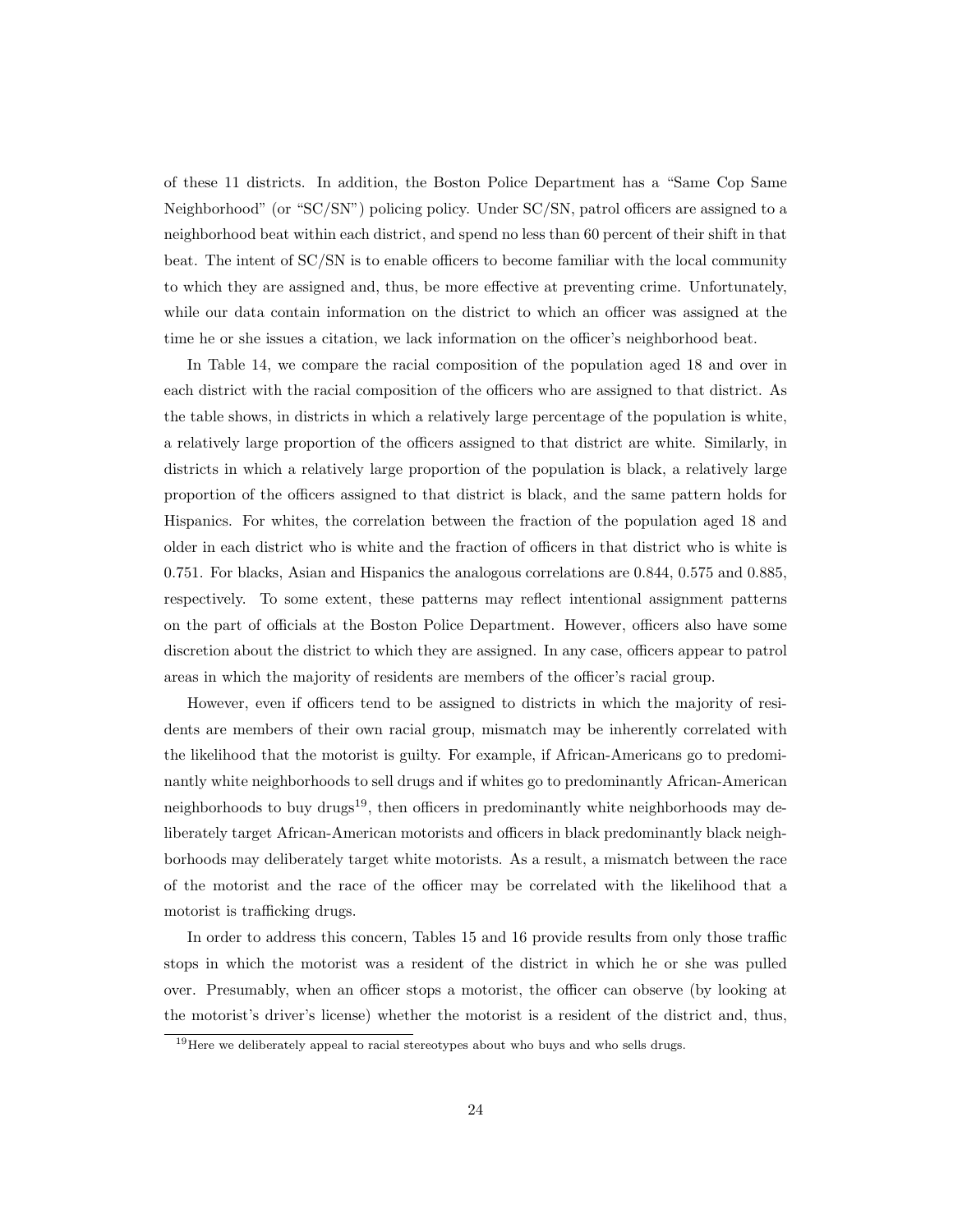whether he or she is a "suspicious outsider". As the Tables reveal, for all racial groups and for the sample that includes only African-Americans and whites, the coefficient on mismatch remains positive and is statistically different from zero in all six specifications. Thus, even if we focus on stops that take place in the district in which the motorist resides, we find that officers are more likely to conduct a search if the motorist is not a member of the officer's racial group.

In addition, in Tables 17 and 18, we break districts down into two categories: those that are racially diverse and those that are racially homogeneous. Using Table 14, we categorize East Boston, Roxbury/Mission Hill, Jamaica Plain and Hyde Park as diverse, while we categorize Boston Central (A-1 and D-4), South Boston, Allston/Brighton and West Roxbury/Roslindale as homogeneous.<sup>20</sup> We drop citations that were issued in Dorchester and North Dorchester because these districts differ substantially in their racial composition and our data do not allow us to distinguish between the two. On balance, our results are somewhat stronger in racially homogeneous neighborhoods, suggesting that the police may target motorists whose race does not match the race of the average resident. However, even in the racially diverse districts the point estimate on the mismatch parameter is always positive and is statistically different from zero in three out of six specifications. The loss in power is likely to be driven by the reduced sample sizes when focusing on diverse districts.

Thus, Tables 14-18, provide evidence that our results are not driven by unobserved driver characteristics and the non-random assignment of officers to different districts within the city.

### Conclusion

Between April 2001 and January 2003, over 43 percent of all searches conducted by officers from the Boston Police Department were of cars driven by African-American motorists even though cars driven by African-Americans made up less then 33 percent of the cars that were pulled over. One possible explanation for this discrepancy is statistical discrimination. Another is preference-based discrimination. In this paper, we develop a test that allows us to distinguish between these two hypotheses.

We start by generalizing the model of police search developed in Knowles, Persico and Todd (2001) to include heterogeneity in officer search costs; under this generalized model, the fundamental insight that allows KPT to distinguish between preference-based discrimination and statistical discrimination falls away. In particular, we show that even in the absence

<sup>20</sup>Charlestown in included in East Boston.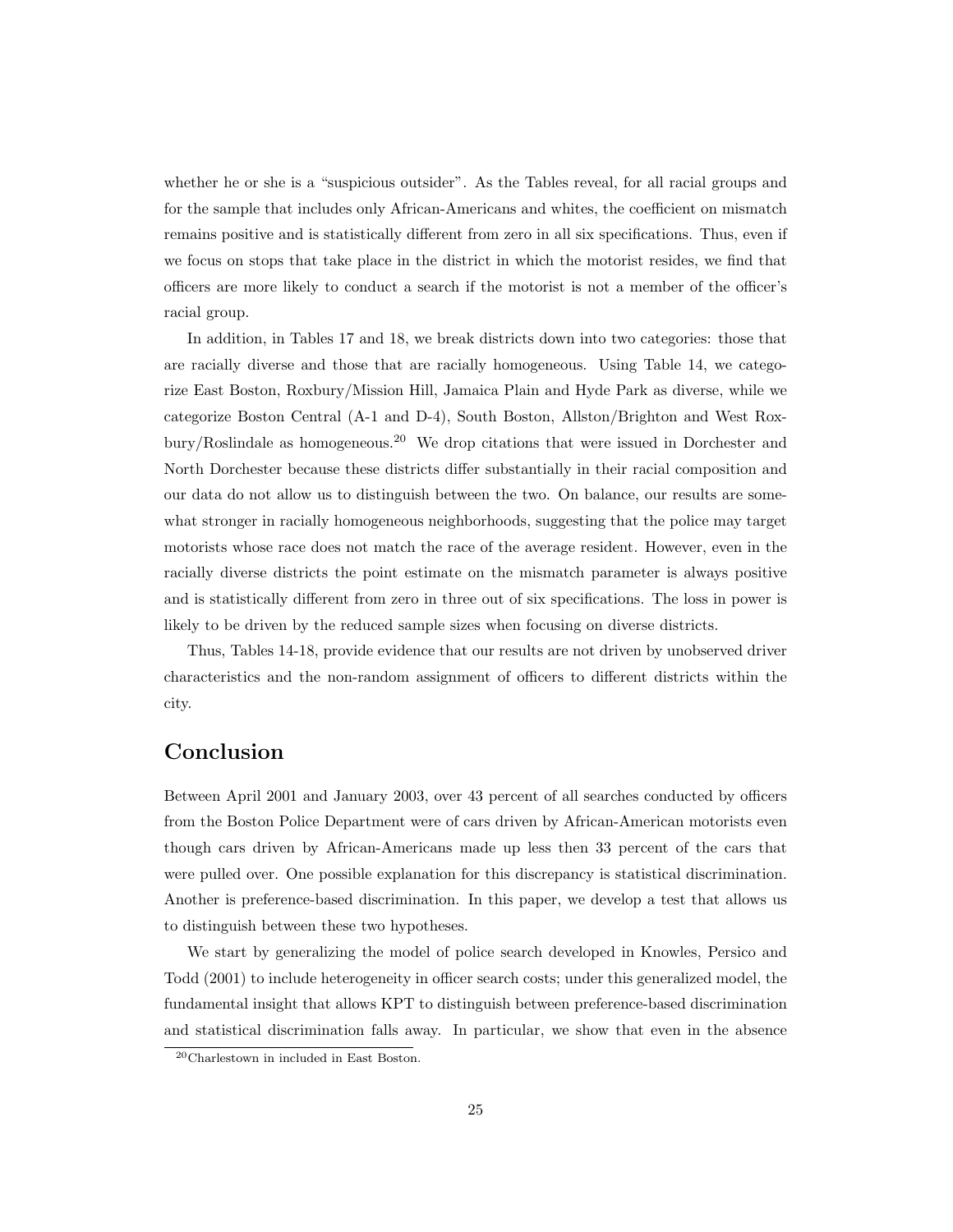of preference-based discrimination, there is no reason to expect the probability of guilt conditional on search to be the same across racial groups. However, we suggest an alternative test for distinguishing between statistical discrimination and preference-based discrimination. Our model predicts that if statistical discrimination alone accounts for racial disparities in the rate at which motorists from different racial groups are subject to search, then there should be no difference in the rate at which officers from different racial groups search drivers from any given group.

We test this hypothesis using data from the Boston Police Department. Our results strongly suggest that officers are more likely to conduct a search if the race of the motorist differs from the race of the officer. We then test whether this pattern could be explained by differences in the ability of officers from different racial groups to assess the guilt of motorists from a particular racial group. We find no evidence that this sort of informational asymmetry explains our results. We also show that the manner by which officers are assigned to neighborhoods within the city does not account for our empirical findings. Rather, our results suggest that preference-based discrimination plays a significant role in explaining differences in the rate at which motorists from different racial groups are searched during traffic stops.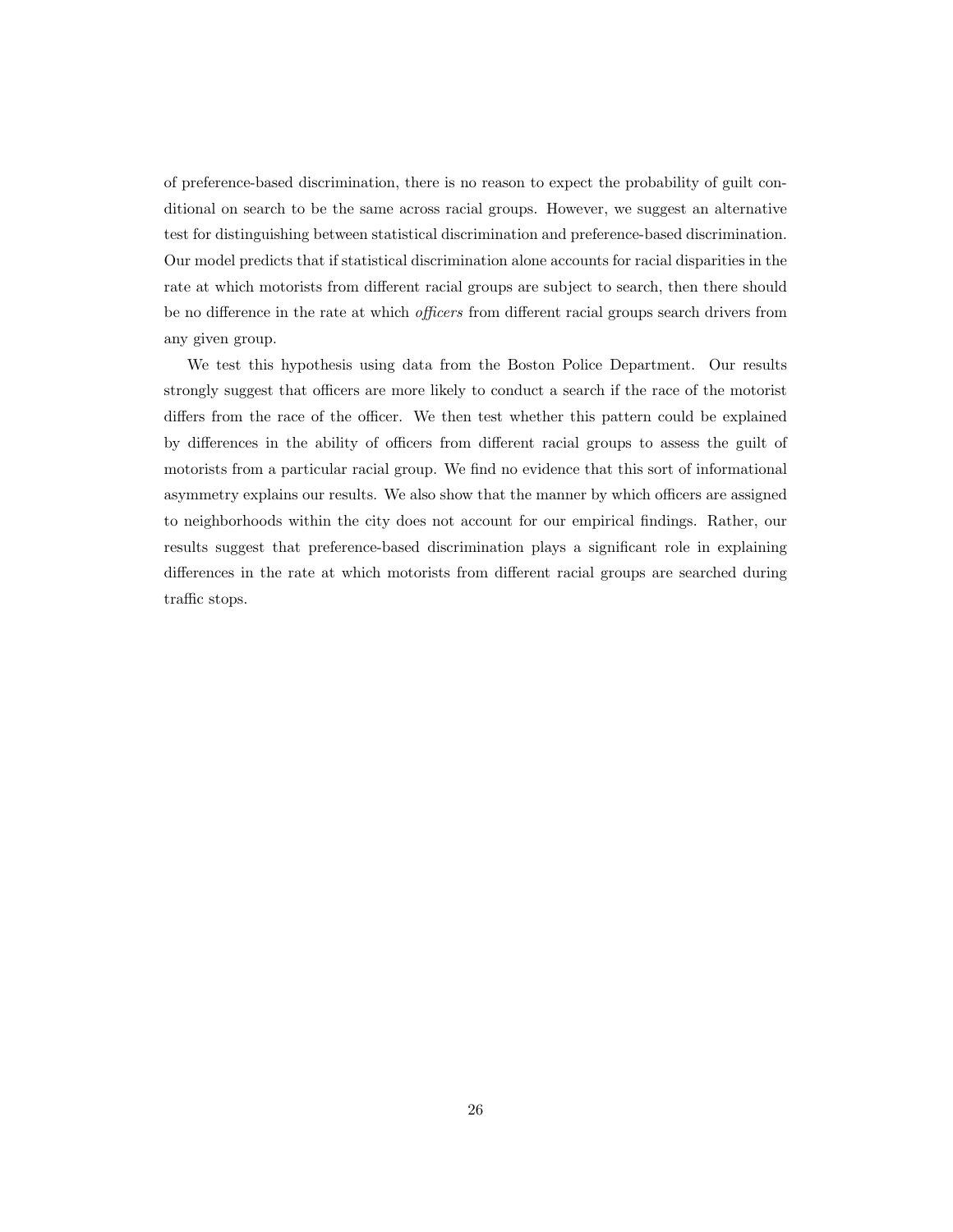#### References

- [1] Altonji, Joseph G. and Pierret, Charles R. "Employer Learning and Statistical Discrimination." Quarterly Journal of Economics, February 2001,  $116(1)$ , 313-350.
- [2] Anwar, Shamena and Fang, Hanming "An Alternative Test of Racial Prejudice in Motor Vehicle Searches: Theory and Evidence." Mimeo, Yale University, June 2004.
- [3] Arrow, Kenneth "The Theory of Discrimination," in O. Ashenfelter and A. Rees, eds., Discrimination in Labor Markets. Princeton, NJ: Princeton University Press, 1973, 3-33.
- [4] Becker, Gary. The Economics of Discrimination. Chicago, IL: The University Chicago Press, 1957.
- [5] Bjerk, David. "Racial Profiling, Statistical Discrimination, and the Effect of a Colorblind Policy on the Crime Rate." Mimeo, McMaster University, February 2004.
- [6] Dedman, Bill and Latour, Francie. "Traffic Citations Reveal Disparity in Police Searches." The Boston Globe, January 6, 2003, pp.A1.
- [7] Dedman, Bill and Latour, Francie. "Race, Sex and Age Drive Ticketing." The Boston Globe, July 20, 2003.
- [8] Dedman, Bill and Latour, Francie. "Punishment Varies by Town and Officer." The Boston Globe, July 21, 2003.
- [9] Dedman, Bill and Latour, Francie. "Troopers Fair, Tough in Traffic Encounters." The Boston Globe, July 22, 2003.
- [10] Dharmapala, Dhammika and Ross, Stephen L. "Racial Bias in Motor Vehicle Searches: Additional Theory and Evidence." Forthcoming, Contributions to Economic Analysis and Policy, 2004.
- [11] Dominitz, Jeff. "How Do the Laws of Probability Constrain Legislative and Judicial Efforts to Stop Racial Profiling?" American Law and Economic Review, August 2003, 5 (2), 412-432.
- [12] Donohue, John J. and Levitt, Steven D. "The Impact of Race on Policing and Arrests." Journal of Law and Economics, October 2001, 44, 367-394.
- [13] Harsanyi, J. "Games with Randomly Disturbed Payoffs: A New Rationale for Mixed Strategy Equilibrium Points." Internationl Journal of Game Theory 1973, 2, 1-23.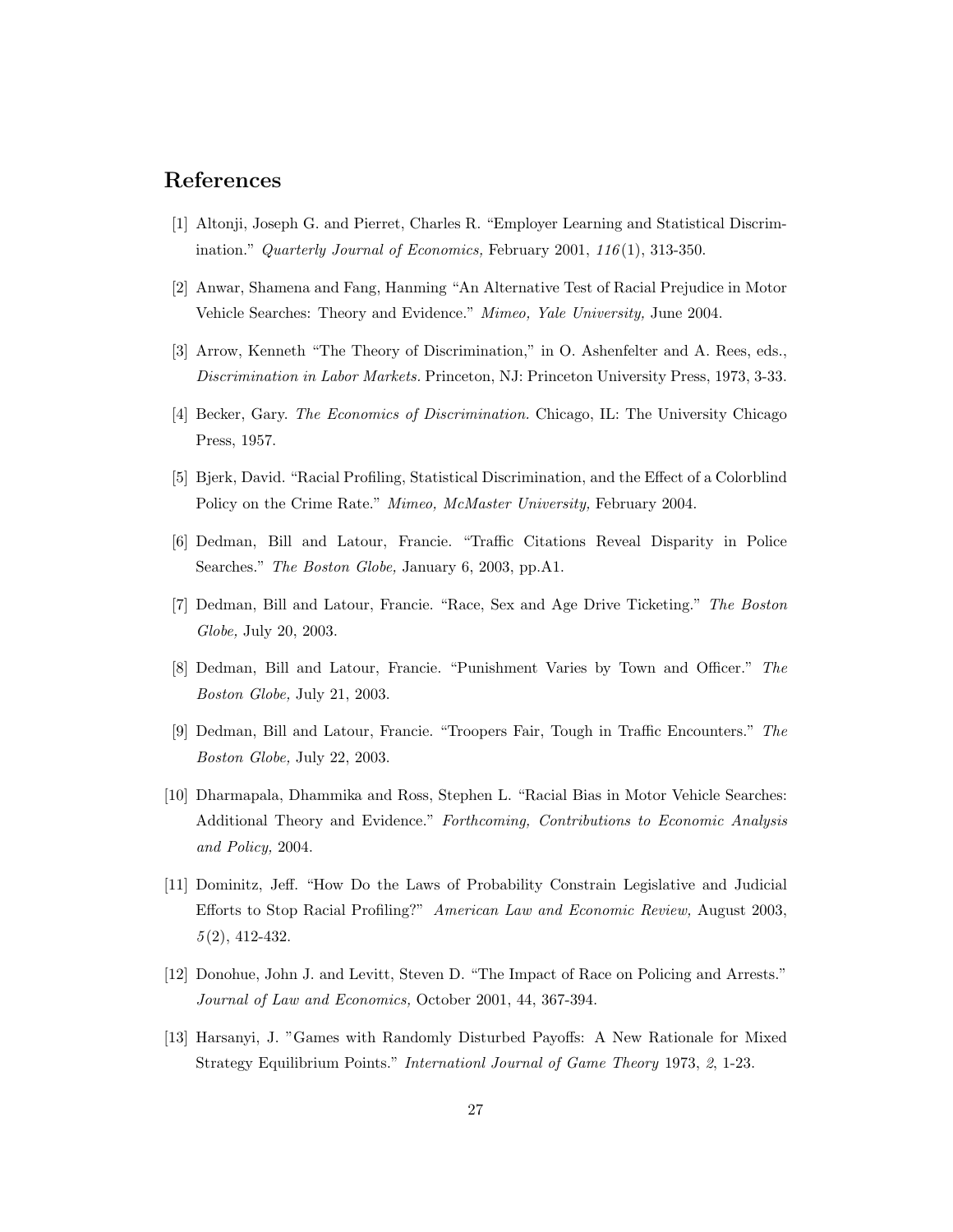- [14] Hernández-Murillo, Ruben and Knowles, John. "Racial Profiling or Racist Policing?: Testing in Aggregated Data." Forthcoming, International Economic Review, 2004.
- [15] Knowles, John; Persico Nicola; and Todd, Petra. "Racial Bias in Motor Vehicle Searches: Theory and Evidence." Journal of Political Economy, February 2001, 109 (11), 203-229.
- [16] Yatchew, Adonis and Griliches, Zvi. "Specification Error in Probit Models." Review of Economic Studies, February 1985, 67 (1), 134-39.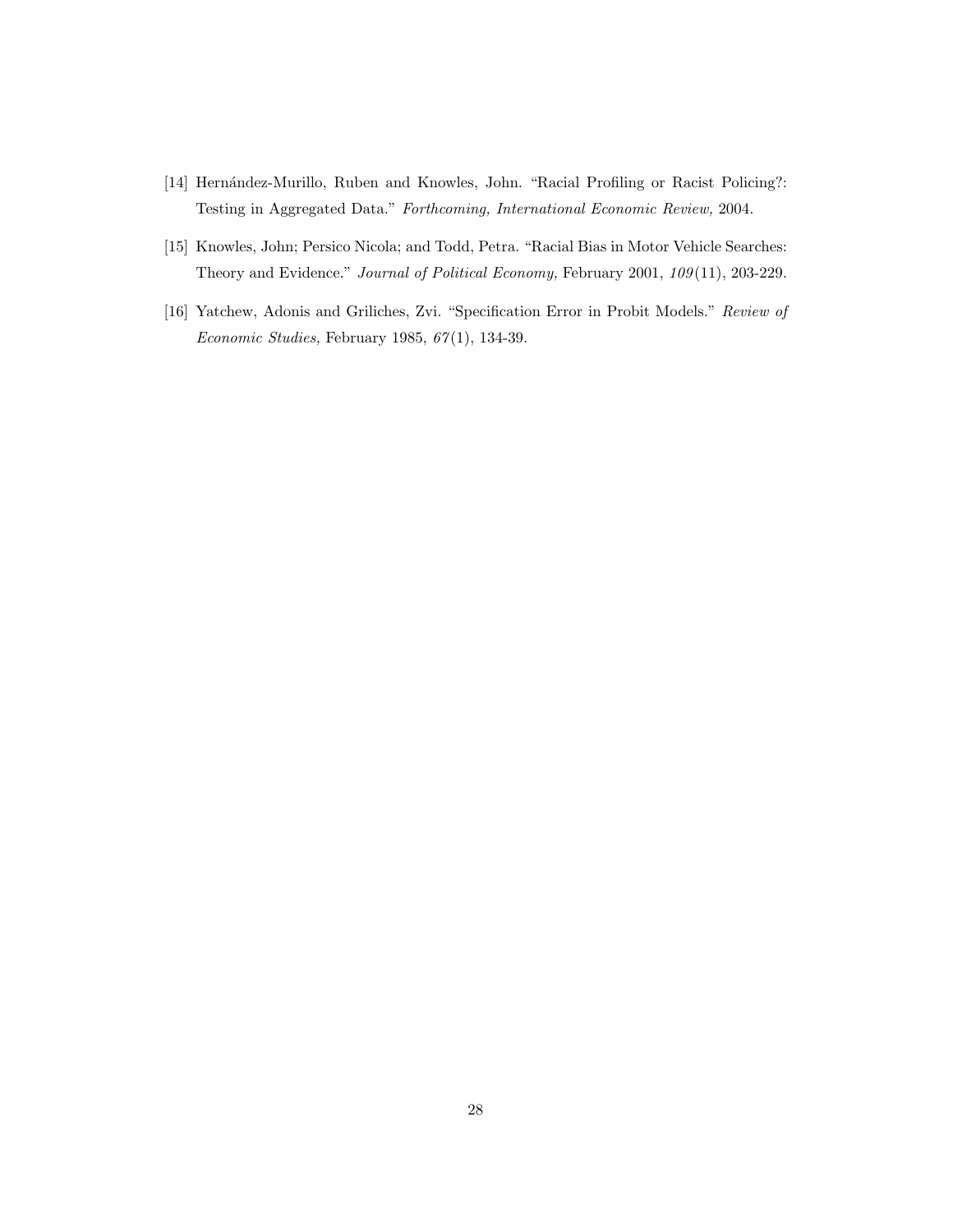Figure 1: Best Response Functions in KPT Model



Figure 2: Best Response Functions with Motorist Heterogeneity



Figure 3: Preference-Based Discrimination in KPT Model

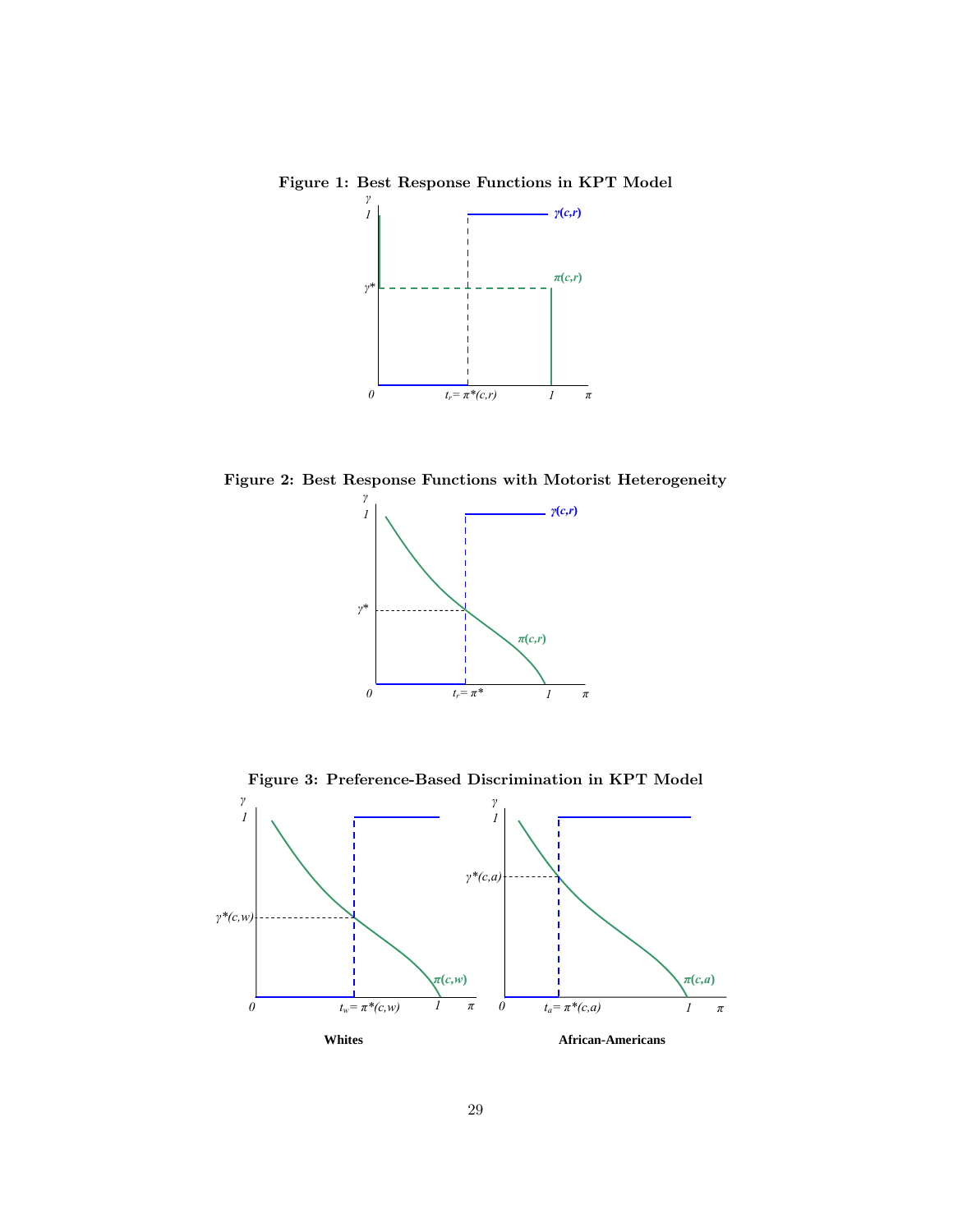Figure 4: Statistical Discrimination in KPT Model



Figure 5: Statistical Discrimination with Officer Heterogeneity



Figure 6: Preference-Based Discrimination with Officer Heterogeneity

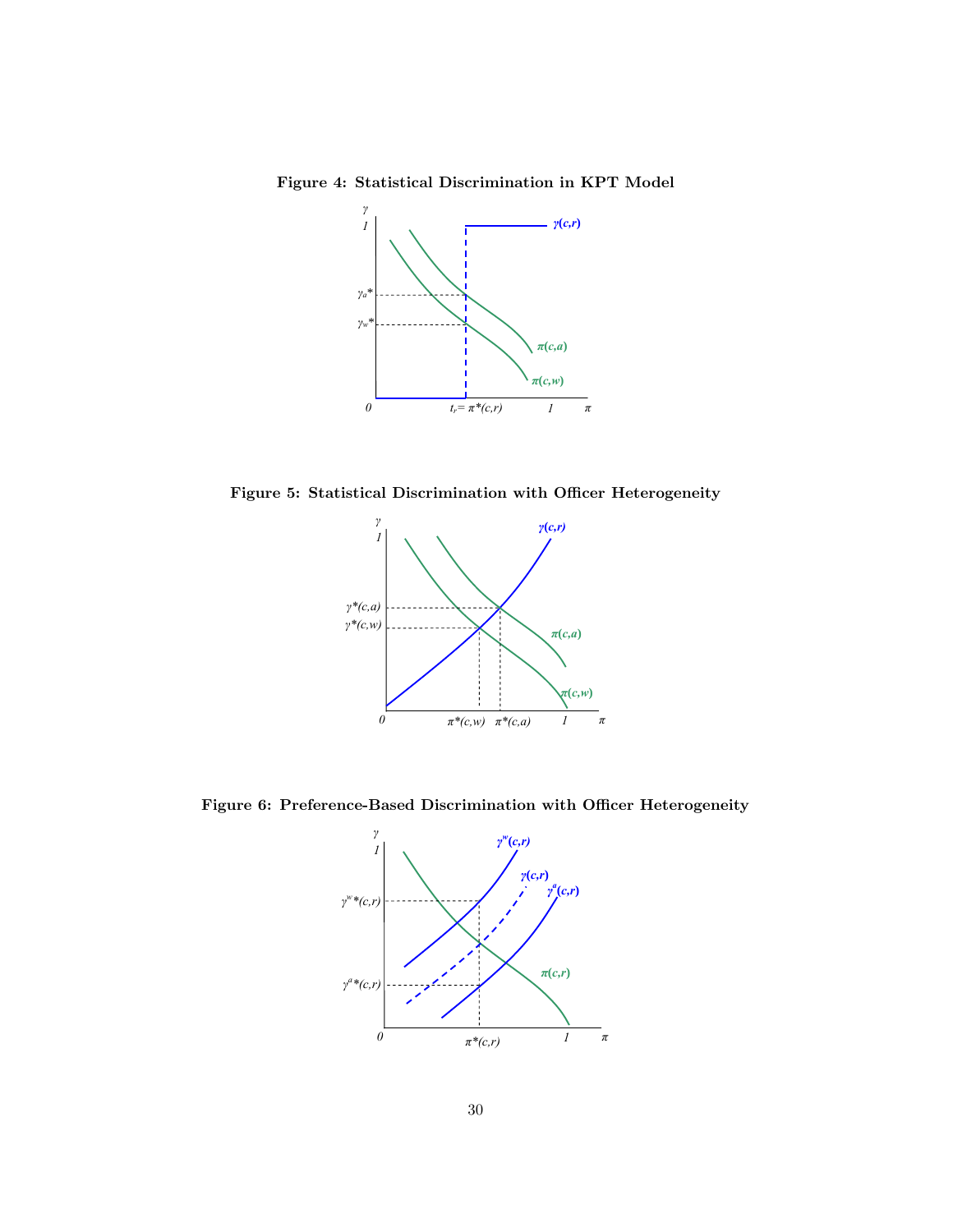#### Figure 7: Asymmetric Search Ability







- A-1 Downtown/Beacon Hill/Chinatown/Charlestown
- A-7 East Boston
- B-2 Roxbury/Mission Hill<br>B-3 Mattapan/North Dorch
- Mattapan/North Dorchester
- C-6 South Boston
- C-11 Dorchester
- D-4 Back Bay/Sound End/Fenway
- D-14 Allston/Brighton
- E-5 West Roxbury/Roslindale
- E-13 Jamaica Plain
- E-18 Hyde Park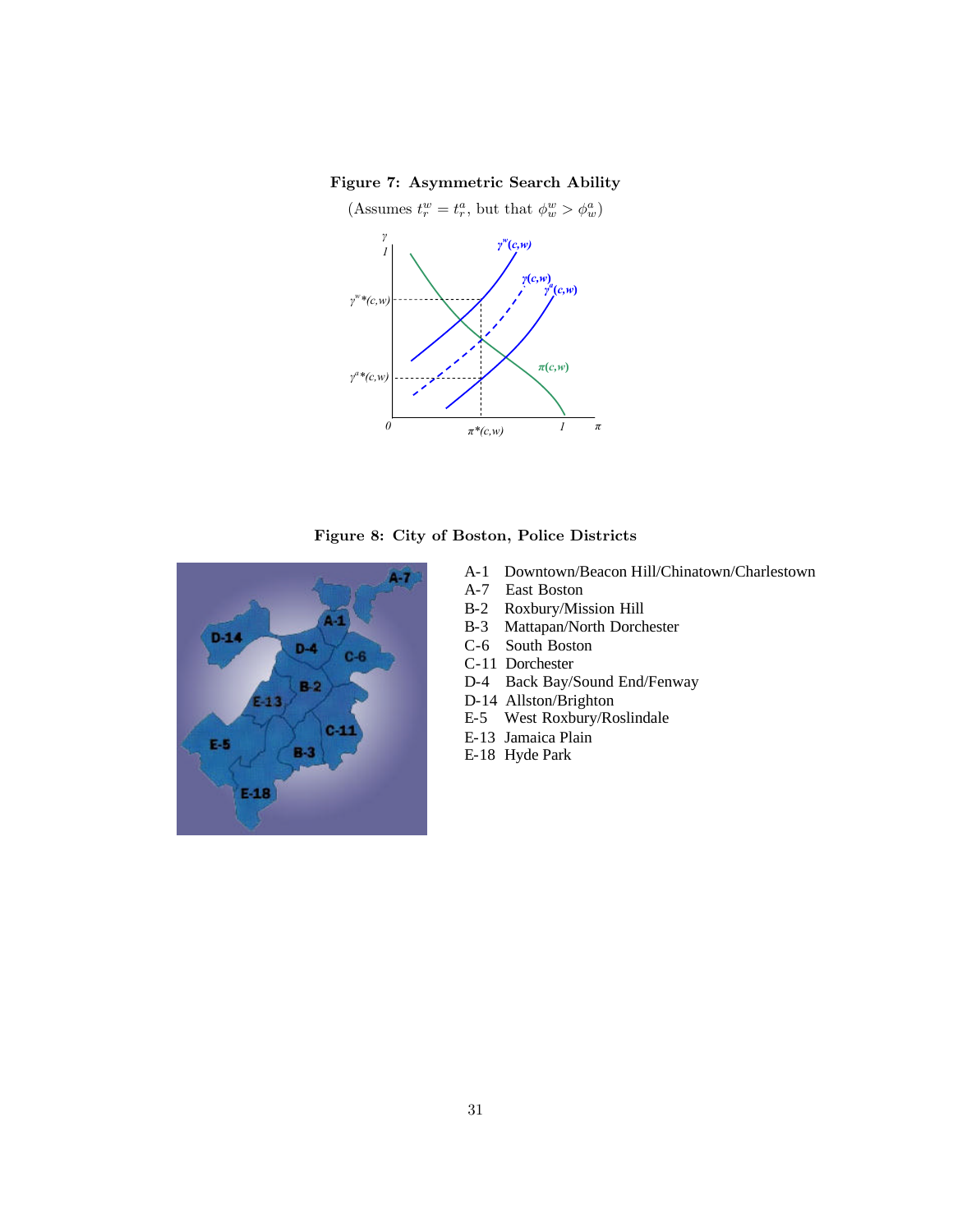|              |            | Officer Race |            |             |  |  |  |  |  |
|--------------|------------|--------------|------------|-------------|--|--|--|--|--|
| Driver Race  | White      | <b>Black</b> | Hispanic   | All         |  |  |  |  |  |
| White        | 0.41%      | 0.67%        | 0.24%      | 0.47%       |  |  |  |  |  |
|              | $(0.04\%)$ | $(0.08\%)$   | $(0.08\%)$ | $(0.04\%)$  |  |  |  |  |  |
|              | $n=23359$  | $n=11399$    | $n=3370$   | $n = 38128$ |  |  |  |  |  |
| <b>Black</b> | 1.00%      | 0.81%        | 0.47%      | 0.88%       |  |  |  |  |  |
|              | $(0.09\%)$ | $(0.09\%)$   | $(0.14\%)$ | $(0.06\%)$  |  |  |  |  |  |
|              | $n=13533$  | $n=9326$     | $n=2339$   | $n=25198$   |  |  |  |  |  |
| Hispanic     | 1.01%      | 0.80%        | 0.36%      | 0.87%       |  |  |  |  |  |
|              | $(0.14\%)$ | $(0.16\%)$   | $(0.18\%)$ | $(0.09\%)$  |  |  |  |  |  |
|              | $n=5233$   | $n=3237$     | $n=1105$   | $n=9575$    |  |  |  |  |  |
| All          | 0.65%      | 0.72%        | 0.38%      | 0.65%       |  |  |  |  |  |
|              | $(0.04\%)$ | $(0.05\%)$   | $(0.07\%)$ | $(0.03\%)$  |  |  |  |  |  |
|              | $n=45755$  | $n=25392$    | $n=7181$   | $n = 78328$ |  |  |  |  |  |

Table 1: Probability of Search by Officer Race and Driver Race

(Standard Deviation of Sample Mean in Parentheses)

Note: Stops made by Asian officers are not inlcuded. Includes only officers for whom the search variable is missing for at most 10% of all citations. Stops involving drivers from other racial groups are included in the "All" category.

#### Table 2: Probability of Search by Officer Race and Driver Race Weighted by Inverse of Number of Citations

|              |            |            | Officer Race |            |
|--------------|------------|------------|--------------|------------|
| Driver Race  | White      | Black      | Hispanic     | All        |
| White        | 1.91%      | 2.54%      | 2.50%        | 2.09%      |
|              | (0.53%)    | $(0.56\%)$ | $(2.10\%)$   | $(0.42\%)$ |
|              | $n=404$    | $n=139$    | $n=46$       | $n=589$    |
|              |            |            |              |            |
| <b>Black</b> | 5.05%      | 2.04%      | 0.48%        | 3.95%      |
|              | $(1.05\%)$ | $(0.91\%)$ | $(0.22\%)$   | $(0.74\%)$ |
|              | $n=364$    | $n=137$    | $n=42$       | $n=543$    |
| Hispanic     | 4.89%      | 4.55%      | 0.28%        | 4.34%      |
|              | $(1.64\%)$ | (2.43%)    | $(0.16\%)$   | (1.23%)    |
|              | $n=265$    | $n=111$    | $n=37$       | $n=413$    |
|              |            |            |              |            |
| All          | 3.19%      | 2.78%      | 1.38%        | 2.96%      |
|              | $(0.47\%)$ | $(0.56\%)$ | $(0.98\%)$   | (0.36%)    |
|              | $n=473$    | $n=164$    | $n=52$       | $n=689$    |

(Standard Deviation of Sample Mean in Parentheses)

Note: Stops made by Asian officers are not inlcuded. Includes only officers for whom the search variable is missing for at most 10% of all citations. Stops involving drivers from other racial groups are included in the "All" category. For each officer, observations weighted by one over the number of citations given by that officer.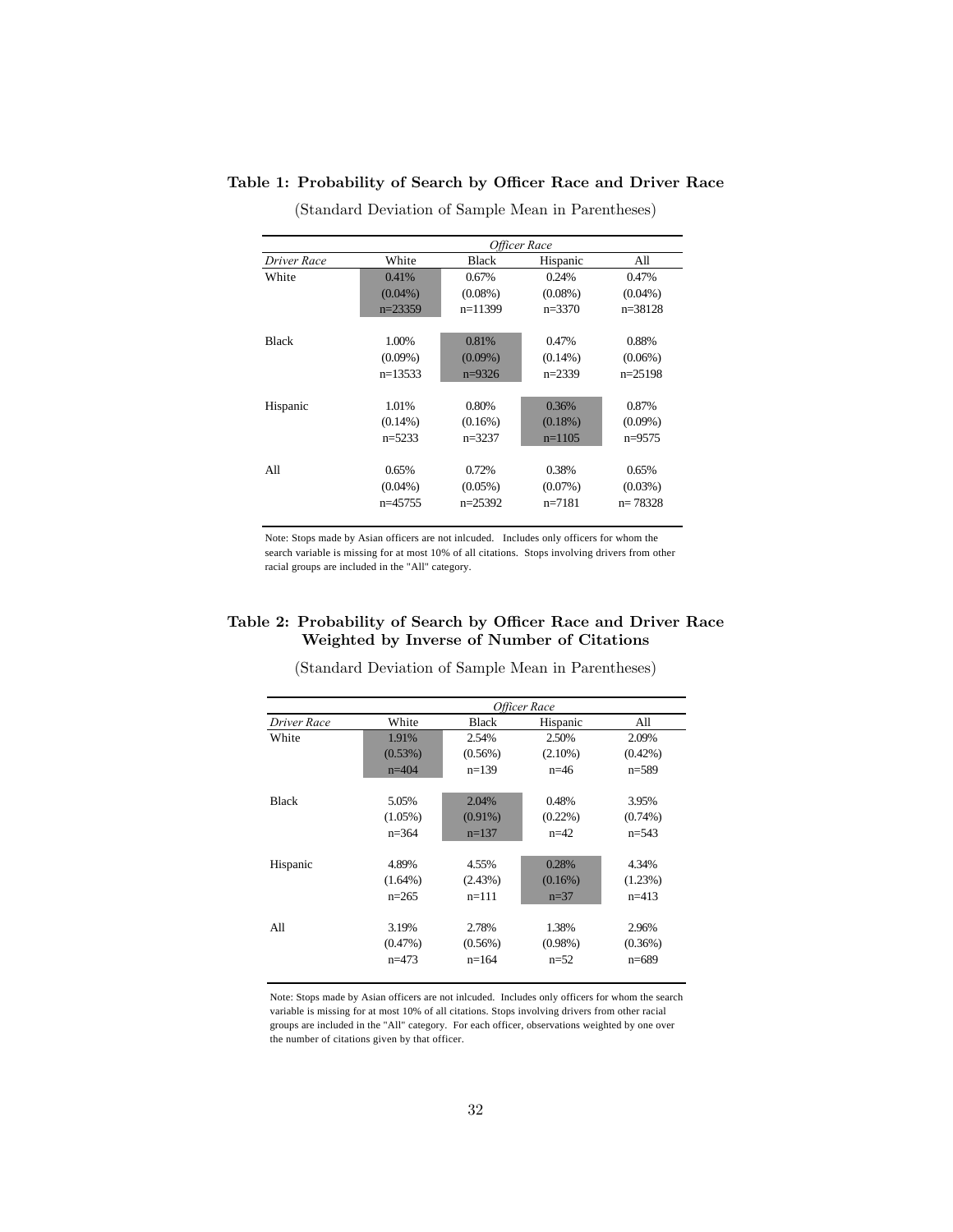## Table 3: Summary Statistics

| Variable                       | <b>Baseline Search</b><br>Missing |              | Primary Sample |                       |                   |
|--------------------------------|-----------------------------------|--------------|----------------|-----------------------|-------------------|
|                                | All Officers                      | All Officers | White Officers | <b>Black Officers</b> | Hispanic Officers |
| White Driver                   | 56.7%                             | 52.3%        | 55.5%          | 47.6%                 | 49.5%             |
|                                | (49.5%)                           | $(49.9\%)$   | $(49.7\%)$     | (49.9%)               | $(50.0\%)$        |
| <b>Black Driver</b>            | 31.1%                             | 34.6%        | 32.1%          | 38.9%                 | 34.3%             |
|                                | $(46.3\%)$                        | (47.6%)      | (46.7%)        | $(48.8\%)$            | (47.5%)           |
| Hispanic Driver                | 12.1%                             | 13.1%        | 12.4%          | 13.5%                 | 16.2%             |
|                                | (32.7%)                           | $(33.8\%)$   | $(33.0\%)$     | $(34.2\%)$            | $(36.9\%)$        |
| Mismatch                       | 49.4%                             | 53.6%        | 44.5%          | 61.1%                 | 83.8%             |
|                                | $(50.0\%)$                        | $(49.9\%)$   | (49.7%)        | $(48.8\%)$            | $(36.9\%)$        |
| <b>Baseline Search</b>         |                                   | 0.7%         | 0.7%           | 0.7%                  | 0.3%              |
|                                |                                   | $(8.1\%)$    | $(8.2\%)$      | $(8.6\%)$             | $(36.9\%)$        |
| Stop at Night                  | 32.1%                             | 30.7%        | 27.0%          | 37.3%                 | 30.9%             |
|                                | (46.7%)                           | $(46.1\%)$   | (44.4%)        | (48.4%)               | $(46.2\%)$        |
| Young Driver (Age<26)          | 25.0%                             | 24.3%        | 24.2%          | 23.8%                 | 26.3%             |
|                                | $(43.3\%)$                        | $(42.9\%)$   | $(42.8\%)$     | $(42.6\%)$            | $(44.0\%)$        |
| Male Driver                    | 71.8%                             | 68.1%        | 69.3%          | 65.6%                 | 69.9%             |
|                                | $(45.0\%)$                        | $(46.6\%)$   | $(46.1\%)$     | (47.5%)               | $(45.9\%)$        |
| In-State Driver                | 93.3%                             | 93.2%        | 92.9%          | 93.8%                 | 93.0%             |
|                                | $(25.0\%)$                        | $(25.2\%)$   | $(25.8\%)$     | (24.2%)               | $(25.4\%)$        |
| In-Town Driver                 | 49.2%                             | 51.1%        | 49.1%          | 54.3%                 | 52.5%             |
|                                | $(50.0\%)$                        | $(50.0\%)$   | $(50.0\%)$     | $(49.8\%)$            | $(49.9\%)$        |
| Accident                       | 2.6%                              | 1.3%         | 1.5%           | 0.9%                  | 1.3%              |
|                                | $(15.8\%)$                        | (11.3%)      | $(12.1\%)$     | $(9.7\%)$             | (11.5%)           |
| Allston-Brighton               | 7.6%                              | 6.8%         | 8.3%           | 4.6%                  | 4.7%              |
|                                | $(26.5\%)$                        | $(25.1\%)$   | (27.6%)        | $(21.0\%)$            | $(21.1\%)$        |
| <b>Boston Central</b>          | 19.9%                             | 13.1%        | 12.8%          | 12.2%                 | 18.1%             |
|                                | (39.9%)                           | (33.7%)      | $(33.4\%)$     | (32.7%)               | (38.5%)           |
| <b>Charlestown-East Boston</b> | 10.1%                             | 6.2%         | 8.4%           | 3.2%                  | 3.2%              |
|                                | $(30.2\%)$                        | $(24.1\%)$   | (27.8%)        | (17.5%)               | (17.5%)           |
| Dorchester-Mattapan            | 21.4%                             | 19.9%        | 20.3%          | 20.1%                 | 16.4%             |
|                                | $(41.0\%)$                        | $(39.9\%)$   | $(40.2\%)$     | $(40.1\%)$            | $(37.0\%)$        |
| Hyde Park                      | 0.7%                              | 0.9%         | 0.7%           | 1.3%                  | 0.5%              |
|                                | $(8.4\%)$                         | $(9.3\%)$    | $(8.3\%)$      | $(11.4\%)$            | $(6.7\%)$         |
| Jamaica Plain                  | 2.3%                              | 2.5%         | 3.1%           | 0.4%                  | 6.1%              |
|                                | $(14.9\%)$                        | $(15.6\%)$   | (17.3%)        | $(6.2\%)$             | $(23.9\%)$        |
| Roslindale                     | 0.5%                              | 1.1%         | 1.3%           | 1.1%                  | 0.7%              |
|                                | $(7.2\%)$                         | $(10.6\%)$   | $(11.2\%)$     | $(10.2\%)$            | $(8.2\%)$         |
| Roxbury                        | 13.3%                             | 17.5%        | 18.5%          | 15.2%                 | 19.7%             |
|                                | $(33.9\%)$                        | $(38.0\%)$   | $(38.9\%)$     | $(35.9\%)$            | $(39.8\%)$        |
| South Boston                   | 6.0%                              | 4.0%         | 4.6%           | 3.5%                  | 1.8%              |
|                                | (23.7%)                           | $(19.6\%)$   | $(21.0\%)$     | $(18.4\%)$            | $(13.2\%)$        |
| Number of Officers             | 946                               | 684          | 469            | 163                   | 52                |
| Number of Citations            | 27,505                            | 72,903       | 42,125         | 23,964                | 6,814             |

(Standard Deviation in Parentheses)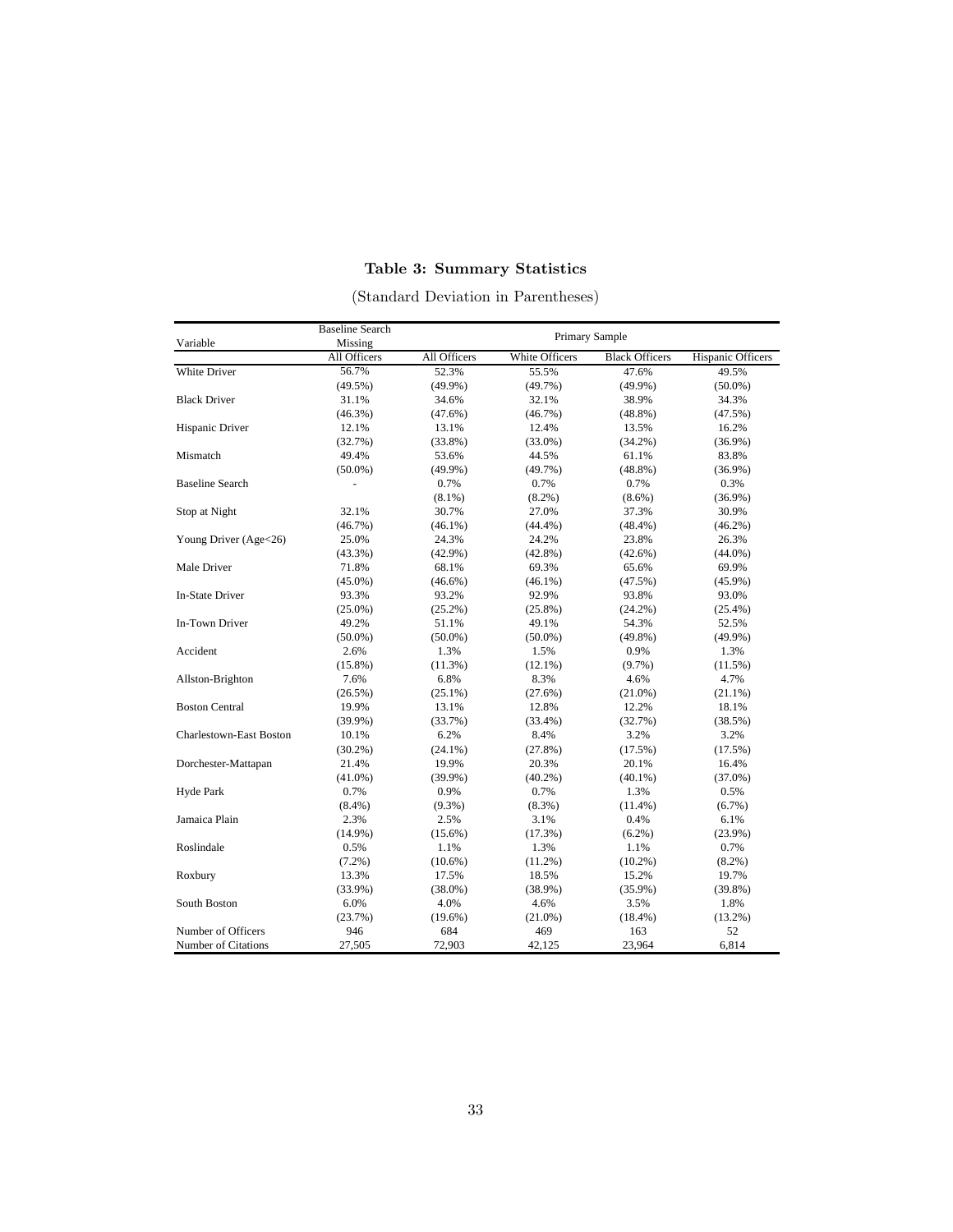Table 4: Probability of Search and Guilt Conditional on Search Officer Race Excluded

|                        | Unweighted Probits |          | <b>Weighted Probits</b> |            |
|------------------------|--------------------|----------|-------------------------|------------|
|                        | Search             | Guilt    | Search                  | Guilt      |
| <b>Black Driver</b>    | $0.003***$         | $-0.001$ | $0.019**$               | $-0.001$   |
|                        | (0.001)            | (0.001)  | (0.010)                 | (0.002)    |
| Hispanic Driver        | 0.003              | $-0.000$ | 0.015                   | 0.003      |
|                        | (0.002)            | (0.000)  | (0.013)                 | (0.005)    |
| Stop at Night          | 0.002              | 0.000    | 0.013                   | $-0.001$   |
|                        | (0.002)            | (0.000)  | (0.008)                 | (0.001)    |
| Young Driver (Age<26)  | $0.001**$          | $-0.000$ | 0.006                   | $-0.002$   |
|                        | (0.001)            | (0.000)  | (0.008)                 | (0.001)    |
| Male Driver            | 0.001              | $-0.000$ | 0.006                   | $-0.005$   |
|                        | (0.001)            | (0.000)  | (0.006)                 | (0.007)    |
| <b>In-State Driver</b> | 0.001              |          | 0.010                   |            |
|                        | (0.001)            |          | (0.007)                 |            |
| In-Town Driver         | 0.000              | $-0.000$ | 0.003                   | 0.001      |
|                        | (0.001)            | (0.000)  | (0.006)                 | (0.001)    |
| Accident               | $0.037**$          | $-0.000$ | $-0.000$                | $-0.001$   |
|                        | (0.015)            | (0.000)  | (0.011)                 | (0.001)    |
| Neighborhood Control   | YES                | YES      | YES                     | <b>YES</b> |
| <b>Observations</b>    | 70614              | 363      | 70614                   | 363        |

\* significant at 10%; \*\* significant at 5%; \*\*\* significant at 1%

If the search outcomes for an officer are missing in all cases except those in which the officer indicates that a search was conducted, then we code the missing search outcomes as "no search" (this affects 33 citations). After this correction, officers with missing values for more than 10% of search outcomes are dropped. Missing search outcomes for the remaining officers are dropped.

|  | Table 5: Probability of Search and Guilt Conditional on Search |  |  |  |
|--|----------------------------------------------------------------|--|--|--|
|  | Officer Race Excluded, Blacks and Whites Only                  |  |  |  |

|                         | Unweighted Probits |            |          | <b>Weighted Probits</b> |
|-------------------------|--------------------|------------|----------|-------------------------|
|                         | Search             | Guilt      | Search   | Guilt                   |
| <b>Black Driver</b>     | $0.003**$          | $-0.014$   | $0.018*$ | $-0.013$                |
|                         | (0.001)            | (0.014)    | (0.010)  | (0.012)                 |
| Stop at Night           | 0.002              | 0.003      | 0.012    | 0.010                   |
|                         | (0.002)            | (0.011)    | (0.009)  | (0.007)                 |
| Young Driver $(Age<26)$ | 0.001              | $-0.011$   | 0.005    | $-0.015*$               |
|                         | (0.001)            | (0.009)    | (0.009)  | (0.008)                 |
| Male Driver             | 0.001              | $-0.014$   | 0.003    | $-0.031$                |
|                         | (0.001)            | (0.012)    | (0.007)  | (0.023)                 |
| In-State Driver         | $-0.000$           |            | 0.007    |                         |
|                         | (0.001)            |            | (0.009)  |                         |
| In-Town Driver          | $0.001*$           | $-0.001$   | 0.006    | 0.001                   |
|                         | (0.001)            | (0.009)    | (0.008)  | (0.005)                 |
| Accident                | $0.043**$          | $-0.002$   | 0.002    | $-0.005*$               |
|                         | (0.018)            | (0.011)    | (0.014)  | (0.003)                 |
| Neighborhood Controls   | YES                | <b>YES</b> | YES      | <b>YES</b>              |
| <b>Observations</b>     | 55824              | 329        | 55824    | 329                     |

Robust standard errors in parentheses.

\* significant at 10%; \*\* significant at 5%; \*\*\* significant at 1%

If the search outcomes for an officer are missing in all cases except those in which the officer indicates that a search was conducted, then we code the missing search outcomes as "no search" (this affects 33 citations). After this correction, officers with missing values for more than 10% of search outcomes are dropped. Missing search outcomes for the remaining officers are dropped.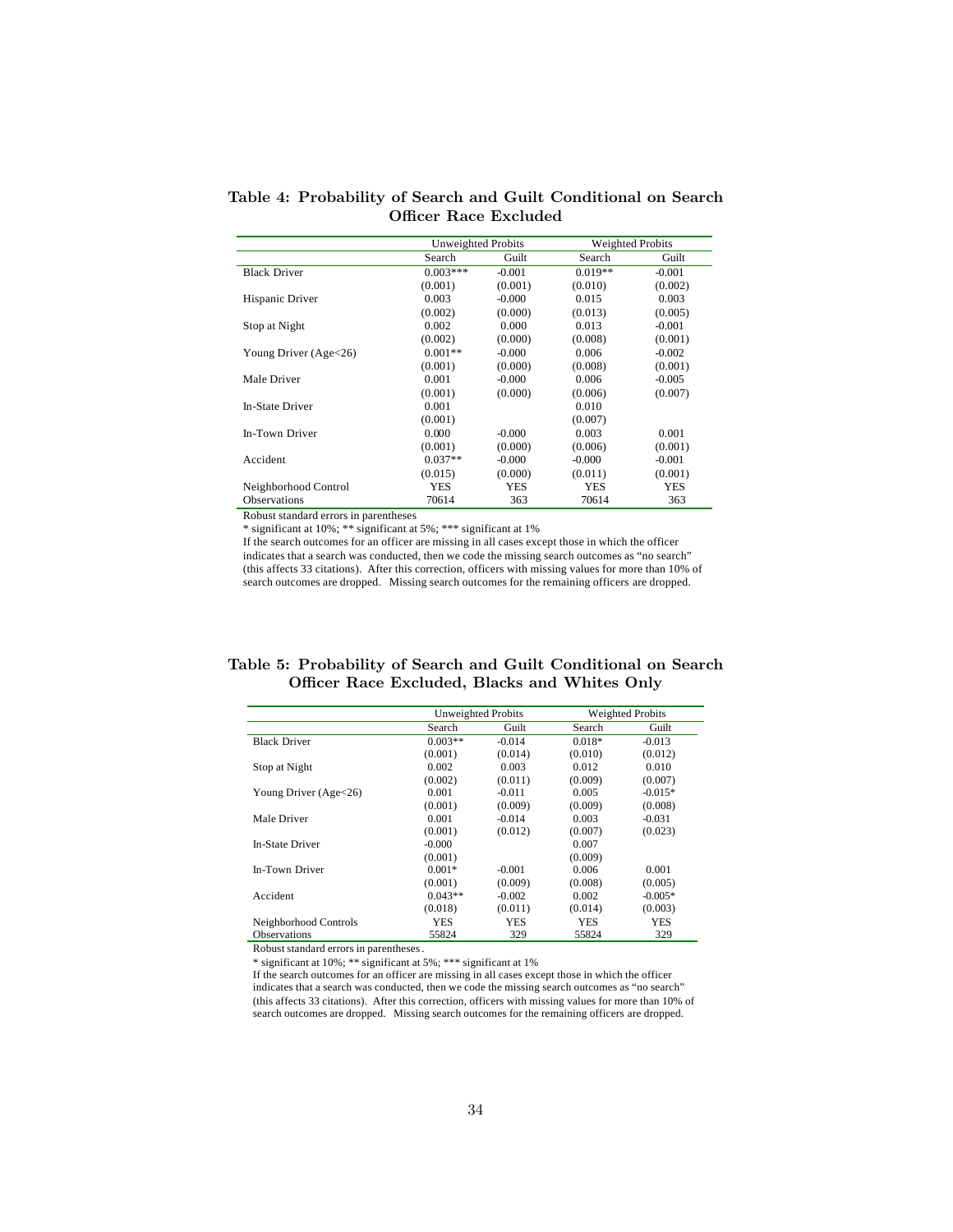|                       |            | <b>Unweighted Probits</b> |            |            | <b>Weighted Probits</b> |            |
|-----------------------|------------|---------------------------|------------|------------|-------------------------|------------|
|                       | (1)        | (2)                       | (3)        | (4)        | (5)                     | (6)        |
| <b>Black Driver</b>   | $0.004***$ | $0.003**$                 | $0.003**$  | 0.008      | 0.003                   | 0.006      |
|                       | (0.001)    | (0.001)                   | (0.001)    | (0.009)    | (0.007)                 | (0.008)    |
| Hispanic Driver       | 0.003      | 0.002                     | 0.001      | 0.004      | 0.000                   | $-0.001$   |
|                       | (0.003)    | (0.002)                   | (0.002)    | (0.012)    | (0.011)                 | (0.010)    |
| <b>Black Officer</b>  | 0.001      | 0.001                     | 0.001      | $-0.007$   | $-0.009$                | $-0.007$   |
|                       | (0.003)    | (0.003)                   | (0.003)    | (0.008)    | (0.007)                 | (0.007)    |
| Hispanic Officer      | $-0.004*$  | $-0.003*$                 | $-0.003$   | $-0.019**$ | $-0.018**$              | $-0.016**$ |
|                       | (0.002)    | (0.002)                   | (0.002)    | (0.009)    | (0.008)                 | (0.007)    |
| Mismatch              | $0.002**$  | $0.002*$                  | $0.002**$  | $0.019**$  | $0.023***$              | $0.020***$ |
|                       | (0.001)    | (0.001)                   | (0.001)    | (0.009)    | (0.007)                 | (0.006)    |
| Stop at Night         |            | 0.002                     | 0.002      |            | 0.014                   | 0.013      |
|                       |            | (0.002)                   | (0.002)    |            | (0.009)                 | (0.008)    |
| Young Driver (Age<26) |            | $0.002**$                 | $0.002**$  |            | 0.006                   | 0.006      |
|                       |            | (0.001)                   | (0.001)    |            | (0.008)                 | (0.007)    |
| Male Driver           |            | 0.001                     | 0.001      |            | 0.006                   | 0.005      |
|                       |            | (0.001)                   | (0.001)    |            | (0.006)                 | (0.006)    |
| In-State Driver       |            | 0.002                     | 0.001      |            | 0.011                   | 0.010      |
|                       |            | (0.001)                   | (0.001)    |            | (0.007)                 | (0.007)    |
| In-Town Driver        |            | 0.000                     | 0.000      |            | $-0.000$                | 0.002      |
|                       |            | (0.001)                   | (0.001)    |            | (0.006)                 | (0.006)    |
| Accident              |            | $0.039***$                | $0.037**$  |            | 0.000                   | $-0.001$   |
|                       |            | (0.014)                   | (0.015)    |            | (0.011)                 | (0.011)    |
| Neighborhood Controls | NO.        | NO.                       | <b>YES</b> | NO.        | NO.                     | <b>YES</b> |
| <b>Observations</b>   | 72903      | 70614                     | 70614      | 72903      | 70614                   | 70614      |

Table 6: Probability of Search, Baseline Specification

\* significant at 10%; \*\* significant at 5%; \*\*\* significant at 1%

| Table 7: Probability of Search, Baseline Specification |  |
|--------------------------------------------------------|--|
| <b>Blacks and Whites Only</b>                          |  |

|                       |           | Unweighted Probits |            |          | Weighted Probits |            |  |
|-----------------------|-----------|--------------------|------------|----------|------------------|------------|--|
|                       | (1)       | (2)                | (3)        | (4)      | (5)              | (6)        |  |
| <b>Black Driver</b>   | $0.004**$ | $0.003*$           | $0.002**$  | 0.011    | 0.004            | 0.004      |  |
|                       | (0.001)   | (0.001)            | (0.001)    | (0.010)  | (0.007)          | (0.008)    |  |
| <b>Black Officer</b>  | 0.001     | 0.001              | 0.001      | $-0.008$ | $-0.012$         | $-0.011*$  |  |
|                       | (0.003)   | (0.003)            | (0.003)    | (0.009)  | (0.007)          | (0.007)    |  |
| Mismatch              | $0.002*$  | $0.002*$           | $0.002*$   | $0.017*$ | $0.022***$       | $0.021***$ |  |
|                       | (0.001)   | (0.001)            | (0.001)    | (0.010)  | (0.008)          | (0.007)    |  |
| Stop at Night         |           | 0.002              | 0.002      |          | 0.012            | 0.012      |  |
|                       |           | (0.002)            | (0.002)    |          | (0.009)          | (0.009)    |  |
| Young Driver (Age<26) |           | 0.001              | 0.001      |          | 0.004            | 0.004      |  |
|                       |           | (0.001)            | (0.001)    |          | (0.009)          | (0.008)    |  |
| Male Driver           |           | 0.001              | 0.001      |          | 0.002            | 0.001      |  |
|                       |           | (0.001)            | (0.001)    |          | (0.007)          | (0.007)    |  |
| In-State Driver       |           | 0.000              | $-0.000$   |          | 0.006            | 0.007      |  |
|                       |           | (0.001)            | (0.001)    |          | (0.009)          | (0.008)    |  |
| In-Town Driver        |           | $0.001*$           | $0.001*$   |          | 0.005            | 0.006      |  |
|                       |           | (0.001)            | (0.001)    |          | (0.007)          | (0.007)    |  |
| Accident              |           | $0.043**$          | $0.043**$  |          | 0.003            | 0.002      |  |
|                       |           | (0.018)            | (0.019)    |          | (0.014)          | (0.013)    |  |
| Neighborhood Controls | NO.       | NO.                | <b>YES</b> | NO.      | NO.              | <b>YES</b> |  |
| <b>Observations</b>   | 57621     | 55824              | 55824      | 57621    | 55824            | 55824      |  |

Robust standard errors in parentheses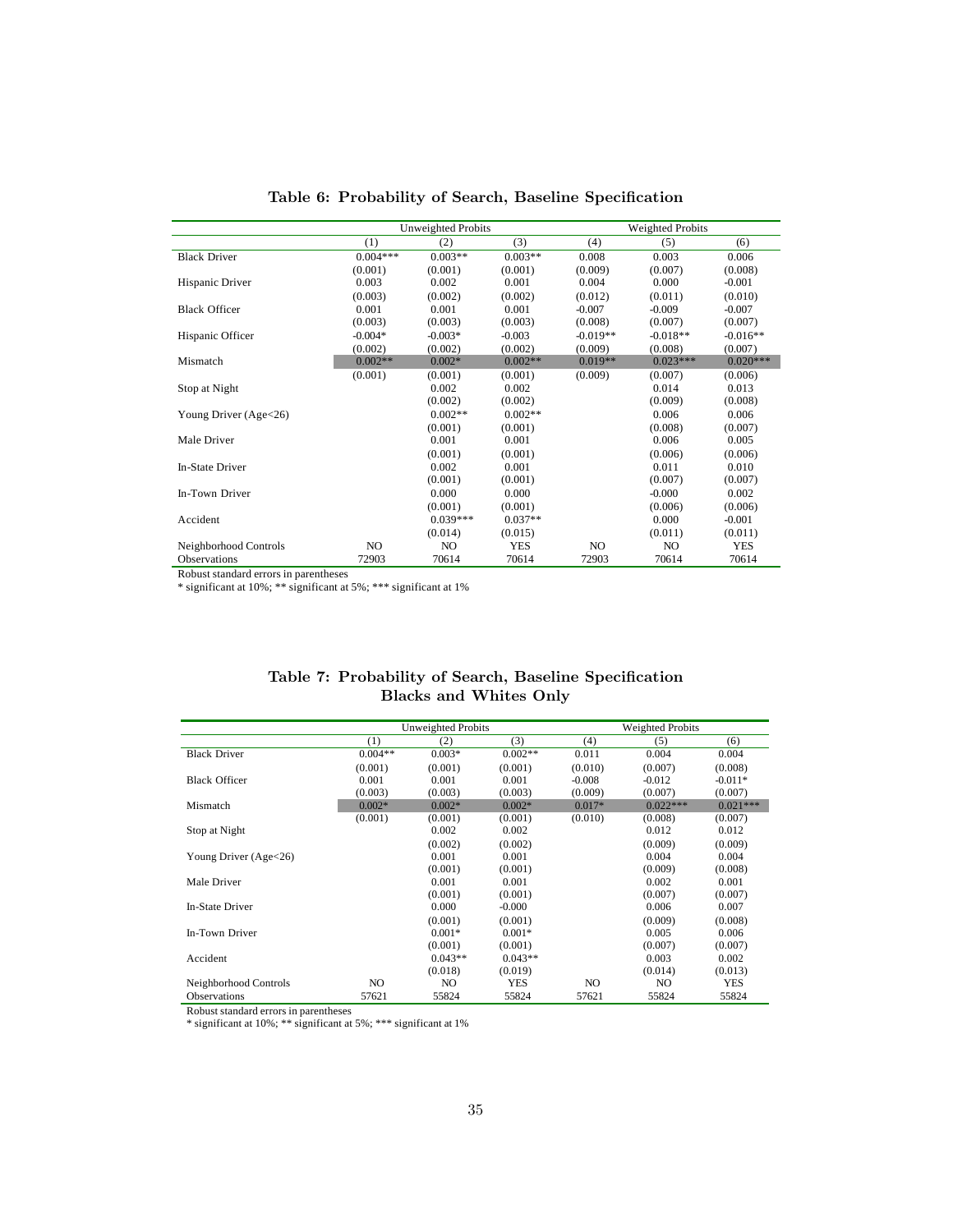|                        |            | <b>Weighted Probits</b> |            |
|------------------------|------------|-------------------------|------------|
|                        | Search 1   | Search <sub>2</sub>     | Search 3   |
| <b>Black Driver</b>    | $0.011*$   | 0.008                   | $0.011*$   |
|                        | (0.007)    | (0.005)                 | (0.007)    |
| Hispanic Driver        | 0.003      | 0.002                   | 0.003      |
|                        | (0.008)    | (0.006)                 | (0.008)    |
| <b>Black Officer</b>   | $-0.005$   | $-0.004$                | $-0.005$   |
|                        | (0.006)    | (0.004)                 | (0.006)    |
| Hispanic Officer       | $-0.010$   | $-0.009*$               | $-0.010$   |
|                        | (0.007)    | (0.005)                 | (0.007)    |
| Mismatch               | $0.014***$ | $0.011***$              | $0.014***$ |
|                        | (0.005)    | (0.004)                 | (0.005)    |
| Stop at Night          | $0.014**$  | $0.010**$               | $0.014**$  |
|                        | (0.006)    | (0.004)                 | (0.006)    |
| Young Driver (Age<26)  | 0.008      | 0.006                   | 0.008      |
|                        | (0.006)    | (0.004)                 | (0.006)    |
| Male Driver            | $0.010**$  | $0.007**$               | $0.010**$  |
|                        | (0.005)    | (0.003)                 | (0.005)    |
| <b>In-State Driver</b> | 0.007      | 0.006                   | 0.008      |
|                        | (0.007)    | (0.005)                 | (0.006)    |
| <b>In-Town Driver</b>  | 0.004      | 0.001                   | 0.004      |
|                        | (0.005)    | (0.004)                 | (0.005)    |
| Accident               | 0.001      | $-0.000$                | 0.001      |
|                        | (0.009)    | (0.006)                 | (0.009)    |
| Neighborhood Controls  | <b>YES</b> | <b>YES</b>              | <b>YES</b> |
| <b>Observations</b>    | 79.337     | 95,855                  | 79,369     |

Table 8: Probability of Search, Robustness Checks

\* significant at 10%; \*\* significant at 5%; \*\*\* significant at 1%

|  |                               | Table 9: Probability of Search, Robustness Checks |  |
|--|-------------------------------|---------------------------------------------------|--|
|  | <b>Blacks and Whites Only</b> |                                                   |  |

|                        |           | <b>Weighted Probits</b> |            |
|------------------------|-----------|-------------------------|------------|
|                        | Search 1  | Search 2                | Search 3   |
| <b>Black Driver</b>    | 0.010     | 0.007                   | 0.009      |
|                        | (0.007)   | (0.005)                 | (0.007)    |
| <b>Black Officer</b>   | $-0.010*$ | $-0.007*$               | $-0.010*$  |
|                        | (0.006)   | (0.004)                 | (0.006)    |
| Mismatch               | $0.014**$ | $0.011**$               | $0.014**$  |
|                        | (0.006)   | (0.005)                 | (0.006)    |
| Stop at Night          | $0.011*$  | 0.008                   | $0.011*$   |
|                        | (0.007)   | (0.005)                 | (0.007)    |
| Young Driver (Age<26)  | 0.006     | 0.004                   | 0.006      |
|                        | (0.006)   | (0.005)                 | (0.006)    |
| Male Driver            | 0.007     | 0.005                   | 0.007      |
|                        | (0.005)   | (0.004)                 | (0.005)    |
| <b>In-State Driver</b> | 0.003     | 0.002                   | 0.003      |
|                        | (0.008)   | (0.006)                 | (0.008)    |
| <b>In-Town Driver</b>  | 0.005     | 0.002                   | 0.005      |
|                        | (0.006)   | (0.004)                 | (0.006)    |
| Accident               | $-0.002$  | $-0.003$                | $-0.002$   |
|                        | (0.010)   | (0.006)                 | (0.010)    |
| Neighborhood Controls  | YES       | <b>YES</b>              | <b>YES</b> |
| <b>Observations</b>    | 62,539    | 74,837                  | 62,560     |

Robust standard errors in parentheses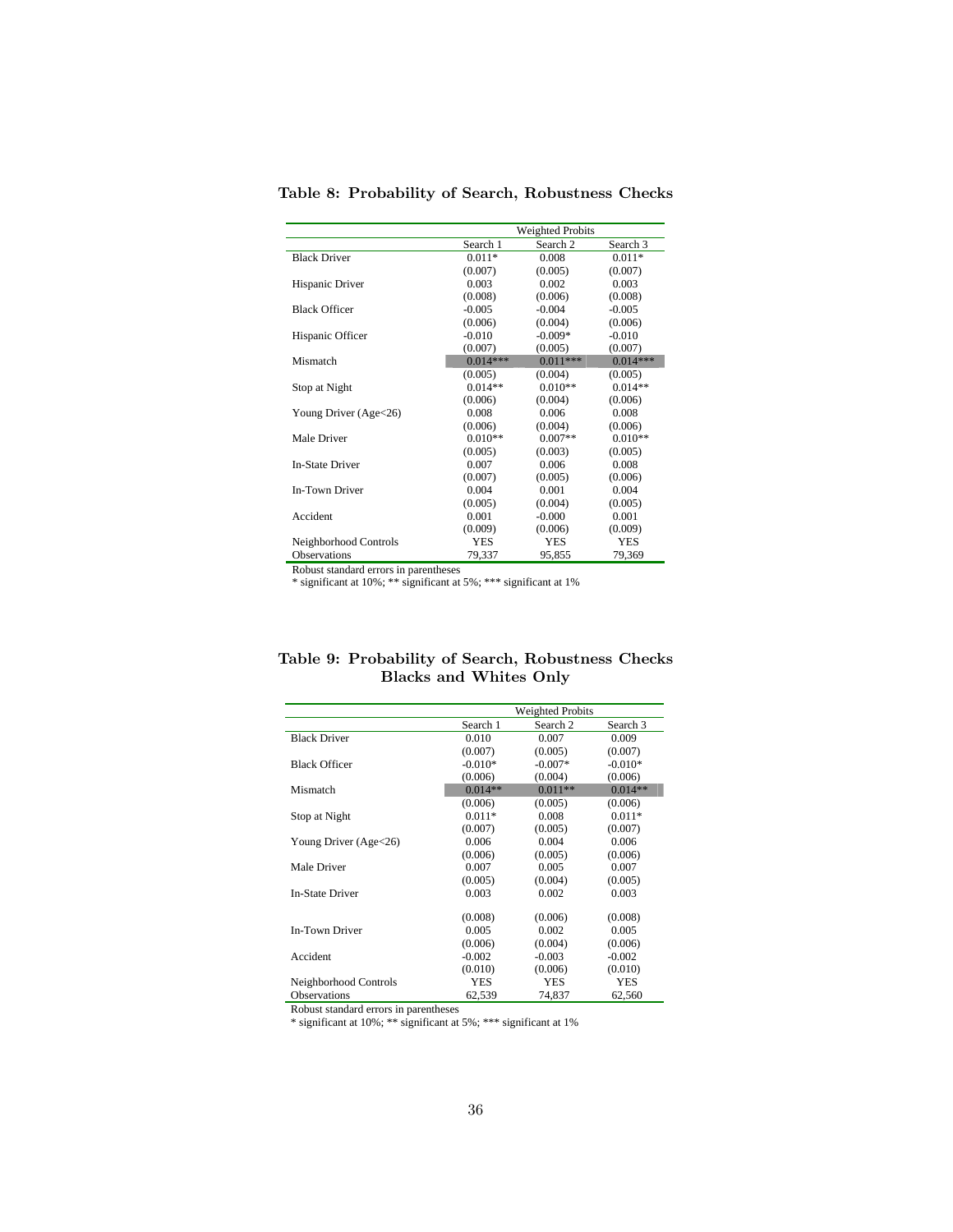|                        | <b>Weighted Probits</b> |                |            |  |  |
|------------------------|-------------------------|----------------|------------|--|--|
|                        | (1)                     | (2)            | (3)        |  |  |
| <b>Black Driver</b>    | $-0.005$                | $-0.002$       | 0.003      |  |  |
|                        | (0.008)                 | (0.008)        | (0.008)    |  |  |
| Hispanic Driver        | 0.001                   | 0.003          | 0.001      |  |  |
|                        | (0.011)                 | (0.011)        | (0.009)    |  |  |
| <b>Black Officer</b>   | $-0.012$                | $-0.009$       | $-0.007$   |  |  |
|                        | (0.008)                 | (0.008)        | (0.007)    |  |  |
| Hispanic Officer       | $-0.018**$              | $-0.015*$      | $-0.013*$  |  |  |
|                        | (0.009)                 | (0.009)        | (0.008)    |  |  |
| Mismatch               | $0.016**$               | $0.016**$      | $0.013**$  |  |  |
|                        | (0.008)                 | (0.008)        | (0.006)    |  |  |
| Stop at Night          |                         | 0.009          | 0.007      |  |  |
|                        |                         | (0.009)        | (0.007)    |  |  |
| Young Driver (Age<26)  |                         | $-0.004$       | $-0.003$   |  |  |
|                        |                         | (0.007)        | (0.006)    |  |  |
| Male Driver            |                         | 0.008          | 0.007      |  |  |
|                        |                         | (0.006)        | (0.005)    |  |  |
| <b>In-State Driver</b> |                         | 0.008          | 0.007      |  |  |
|                        |                         | (0.008)        | (0.007)    |  |  |
| In-Town Driver         |                         | $-0.002$       | $-0.000$   |  |  |
|                        |                         | (0.006)        | (0.006)    |  |  |
| Accident               |                         | 0.018          | 0.017      |  |  |
|                        |                         | (0.018)        | (0.018)    |  |  |
| Neighborhood Controls  | N <sub>O</sub>          | N <sub>O</sub> | <b>YES</b> |  |  |
| <b>Observations</b>    | 71,560                  | 69,346         | 69,346     |  |  |

Table 10: Probability of Search, Patrol Officers

\* significant at 10%; \*\* significant at 5%; \*\*\* significant at 1%

|                        |          | <b>Weighted Probits</b> |            |
|------------------------|----------|-------------------------|------------|
|                        | (1)      | (2)                     | (3)        |
| <b>Black Driver</b>    | $-0.001$ | 0.001                   | 0.005      |
|                        | (0.008)  | (0.008)                 | (0.009)    |
| <b>Black Officer</b>   | $-0.010$ | $-0.007$                | $-0.007$   |
|                        | (0.008)  | (0.008)                 | (0.007)    |
| Mismatch               | 0.014    | $0.013*$                | $0.013*$   |
|                        | (0.009)  | (0.008)                 | (0.007)    |
| Stop at Night          |          | 0.009                   | 0.008      |
|                        |          | (0.010)                 | (0.009)    |
| Young Driver (Age<26)  |          | $-0.010*$               | $-0.009$   |
|                        |          | (0.006)                 | (0.006)    |
| Male Driver            |          | 0.004                   | 0.004      |
|                        |          | (0.007)                 | (0.006)    |
| <b>In-State Driver</b> |          | 0.002                   | 0.003      |
|                        |          | (0.009)                 | (0.008)    |
| <b>In-Town Driver</b>  |          | 0.000                   | 0.000      |
|                        |          | (0.007)                 | (0.008)    |
| Accident               |          | 0.028                   | 0.028      |
|                        |          | (0.024)                 | (0.023)    |
| Neighborhood Controls  | NO.      | NO.                     | <b>YES</b> |
| <b>Observations</b>    | 56,409   | 54,684                  | 54,684     |

Table 11: Probability of Search, Patrol Officers Blacks and Whites Only

Robust standard errors in parentheses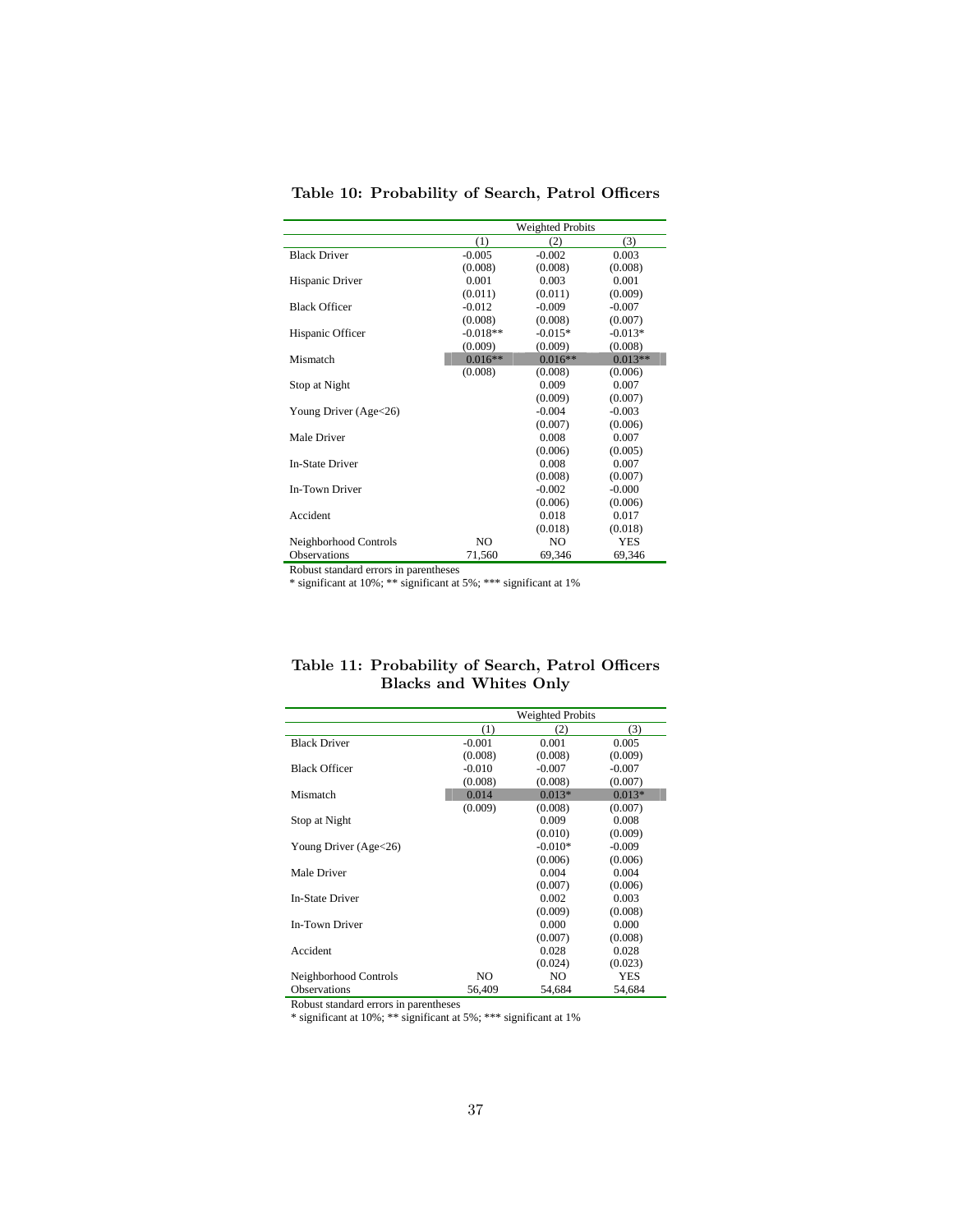|                        |          | Weighted Probits |           |
|------------------------|----------|------------------|-----------|
|                        | (1)      | (2)              | (3)       |
| <b>Black Driver</b>    | $-0.016$ | $-0.014$         | $-0.015*$ |
|                        | (0.015)  | (0.011)          | (0.009)   |
| Hispanic Driver        | 0.017    | 0.011            | $-0.003$  |
|                        | (0.027)  | (0.022)          | (0.014)   |
| <b>Black Officer</b>   | 0.005    | 0.003            | 0.009     |
|                        | (0.017)  | (0.014)          | (0.015)   |
| Hispanic Officer       | $-0.004$ | 0.004            | $-0.003$  |
|                        | (0.026)  | (0.024)          | (0.016)   |
| Mismatch               | $0.030*$ | $0.028*$         | $0.030**$ |
|                        | (0.018)  | (0.016)          | (0.013)   |
| Stop at Night          |          | 0.030            | $0.031*$  |
|                        |          | (0.021)          | (0.017)   |
| Young Driver (Age<26)  |          | $-0.009$         | $-0.012*$ |
|                        |          | (0.010)          | (0.007)   |
| Male Driver            |          | $0.022**$        | $0.017**$ |
|                        |          | (0.011)          | (0.008)   |
| <b>In-State Driver</b> |          | 0.012            | 0.008     |
|                        |          | (0.011)          | (0.010)   |
| In-Town Driver         |          | $-0.004$         | $-0.001$  |
|                        |          | (0.010)          | (0.008)   |
| Accident               |          | 0.010            | 0.010     |
|                        |          | (0.023)          | (0.024)   |
| Neighborhood Controls  | NO.      | NO.              | YES       |
| <b>Observations</b>    | 16,162   | 15,407           | 13,683    |

Table 12: Probability of Search, April-May 2001

\* significant at 10%; \*\* significant at 5%; \*\*\* significant at 1%

#### Table 13: Probability of Search, Unexperienced vs. Experienced Officers Weighted Probits

|                         |             | Inexperienced Officers $\left( \leq 10 \right)$ years) |             |          | Experienced Officers (>10 years) |            |
|-------------------------|-------------|--------------------------------------------------------|-------------|----------|----------------------------------|------------|
|                         | (1)         | (2)                                                    | (3)         | (4)      | (5)                              | (6)        |
| <b>Black Driver</b>     | $-0.008$    | $-0.004$                                               | $-0.002$    | 0.024    | 0.007                            | 0.014      |
|                         | (0.008)     | (0.007)                                                | (0.007)     | (0.018)  | (0.012)                          | (0.012)    |
| Hispanic Driver         | 0.002       | 0.004                                                  | 0.004       | 0.009    | $-0.005$                         | $-0.005$   |
|                         | (0.011)     | (0.010)                                                | (0.010)     | (0.022)  | (0.013)                          | (0.010)    |
| <b>Black Officer</b>    | $-0.004$    | $-0.001$                                               | $-0.003$    | $-0.006$ | $-0.014*$                        | $-0.008$   |
|                         | (0.009)     | (0.008)                                                | (0.006)     | (0.012)  | (0.008)                          | (0.007)    |
| Hispanic Officer        | $-0.026***$ | $-0.020***$                                            | $-0.018***$ | $-0.004$ | $-0.005$                         | $-0.003$   |
|                         | (0.006)     | (0.005)                                                | (0.004)     | (0.022)  | (0.017)                          | (0.014)    |
| Mismatch                | 0.008       | 0.010                                                  | 0.008       | $0.026*$ | $0.032**$                        | $0.024**$  |
|                         | (0.007)     | (0.006)                                                | (0.005)     | (0.015)  | (0.013)                          | (0.010)    |
| Stop at Night           |             | $0.025**$                                              | $0.022**$   |          | 0.002                            | 0.000      |
|                         |             | (0.011)                                                | (0.009)     |          | (0.009)                          | (0.007)    |
| Young Driver $(Age<26)$ |             | $-0.011**$                                             | $-0.009*$   |          | $0.024*$                         | $0.021*$   |
|                         |             | (0.005)                                                | (0.005)     |          | (0.013)                          | (0.011)    |
| Male Driver             |             | $-0.000$                                               | 0.000       |          | 0.009                            | 0.008      |
|                         |             | (0.006)                                                | (0.005)     |          | (0.008)                          | (0.006)    |
| In-State Driver         |             | $0.015***$                                             | $0.013***$  |          | $-0.004$                         | $-0.003$   |
|                         |             | (0.005)                                                | (0.004)     |          | (0.015)                          | (0.013)    |
| In-Town Driver          |             | $-0.012**$                                             | $-0.011*$   |          | 0.013                            | $0.013*$   |
|                         |             | (0.006)                                                | (0.006)     |          | (0.008)                          | (0.007)    |
| Accident                |             | 0.005                                                  | 0.004       |          | 0.003                            | 0.004      |
|                         |             | (0.009)                                                | (0.007)     |          | (0.016)                          | (0.015)    |
| Neighborhood Controls   | NO          | NO                                                     | <b>YES</b>  | NO.      | NO                               | <b>YES</b> |
| <b>Observations</b>     | 34073       | 33232                                                  | 33232       | 38830    | 37382                            | 37073      |

Robust standard errors in parentheses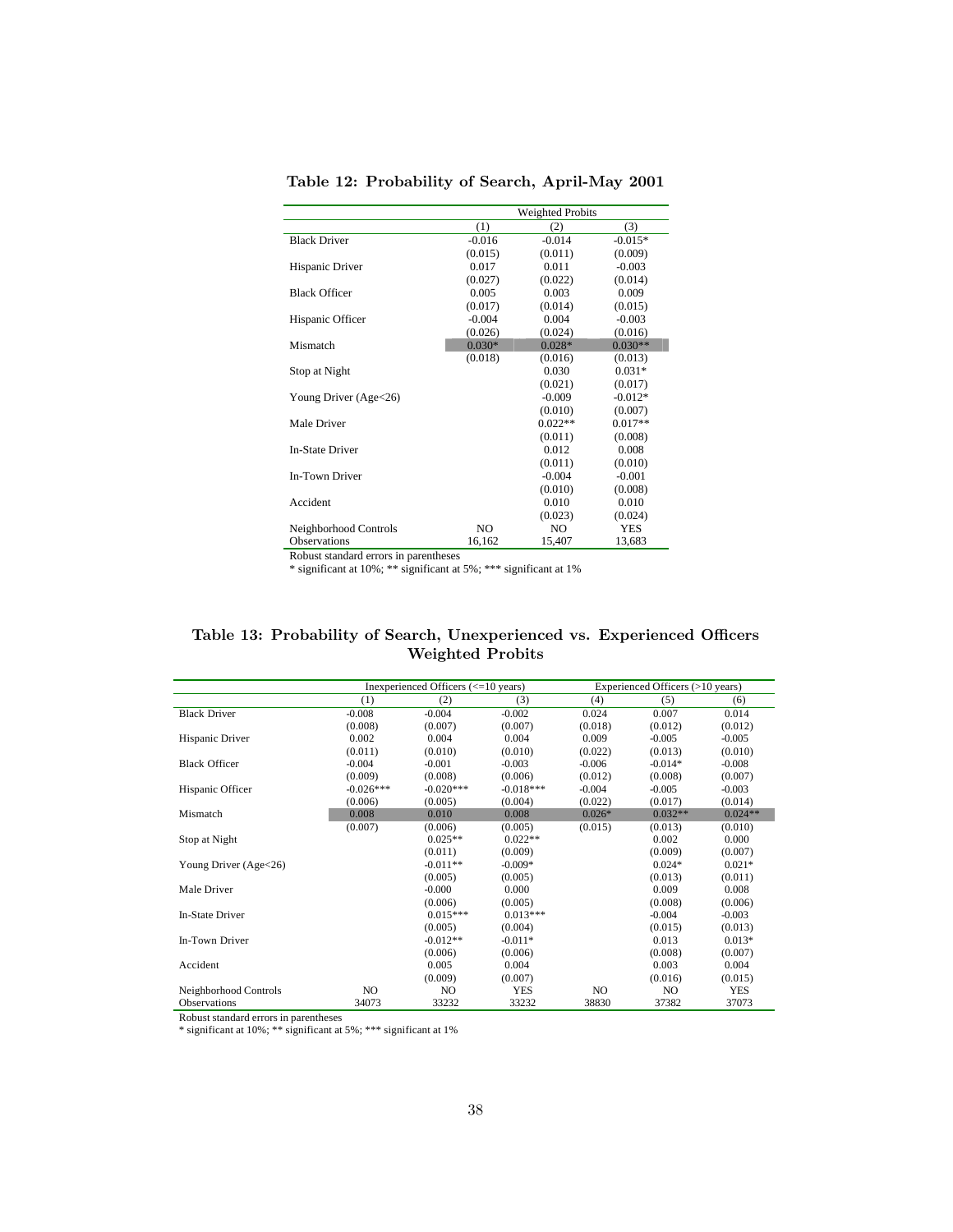| Census Benchmark        |       |              |          |       |       | Citation-Level Data                      |          |         |
|-------------------------|-------|--------------|----------|-------|-------|------------------------------------------|----------|---------|
| Population 18 and Older |       |              |          |       |       | Racial Breakdown of Officers by District |          |         |
| District                | White | <b>Black</b> | Hispanic | Asian | White | <b>Black</b>                             | Hispanic | Asian   |
| $A-1$                   | 76.7% | 3.3%         | 3.2%     | 15.1% | 62.8% | 24.8%                                    | 8.0%     | 4.4%    |
| $A-7$                   | 53.0% | 2.4%         | 36.6%    | 3.7%  | 72.1% | 16.4%                                    | 9.8%     | 1.6%    |
| $B-2$                   | 22.1% | 47.8%        | 17.0%    | 4.7%  | 51.7% | 35.7%                                    | 10.9%    | 1.7%    |
| $B-3$                   | 3.8%  | 78.9%        | 10.8%    | 1.1%  | 55.2% | 37.3%                                    | 6.6%     | 0.9%    |
| $C-6$                   | 87.5% | 1.8%         | 5.2%     | 4.0%  | 76.5% | 14.8%                                    | 7.4%     | 1.3%    |
| $C-11$                  | 41.4% | 28.7%        | 9.0%     | 12.5% | 70.4% | 17.3%                                    | 8.7%     | 3.6%    |
| $D-4$                   | 66.7% | 9.9%         | 8.8%     | 11.5% | 69.8% | 21.2%                                    | 7.3%     | 1.7%    |
| $D-14$                  | 71.3% | 3.9%         | 8.0%     | 13.1% | 71.1% | 16.3%                                    | 9.6%     | 3.0%    |
| $E-5$                   | 80.7% | 6.2%         | 7.8%     | 3.0%  | 71.1% | 22.2%                                    | 5.9%     | 0.7%    |
| $E-13$                  | 54.3% | 15.2%        | 25.0%    | 2.3%  | 60.5% | 21.6%                                    | 17.2%    | 0.8%    |
| $E-18$                  | 47.9% | 33.7%        | 11.9%    | 3.0%  | 59.1% | 30.7%                                    | 10.2%    | $0.0\%$ |

Table 14: Racial Composition of Police Districts

Source: The Census numbers are taken from the "Massachusetts Racial and Gender Profiling Project: Preliminary Tabulations," prepared by Northeastern University, Institute on Race and Justice. The citationlevel numbers were derived from our data.

|                       | (1)         | (2)         | (3)         |
|-----------------------|-------------|-------------|-------------|
| <b>Black Driver</b>   | 0.010       | 0.002       | 0.005       |
|                       | (0.012)     | (0.010)     | (0.009)     |
| Hispanic Driver       | $-0.003$    | $-0.009$    | $-0.010$    |
|                       | (0.015)     | (0.011)     | (0.008)     |
| <b>Black Officer</b>  | $-0.002$    | $-0.009$    | $-0.006$    |
|                       | (0.010)     | (0.008)     | (0.007)     |
| Hispanic Officer      | $-0.029***$ | $-0.027***$ | $-0.023***$ |
|                       | (0.006)     | (0.006)     | (0.004)     |
| Mismatch              | $0.025**$   | $0.029***$  | $0.024***$  |
|                       | (0.010)     | (0.009)     | (0.007)     |
| Stop at Night         |             | 0.003       | 0.004       |
|                       |             | (0.009)     | (0.008)     |
| Young Driver (Age<26) |             | 0.015       | 0.013       |
|                       |             | (0.012)     | (0.010)     |
| Male Driver           |             | $-0.001$    | $-0.001$    |
|                       |             | (0.009)     | (0.007)     |
| Accident              |             | $-0.004$    | $-0.004$    |
|                       |             | (0.012)     | (0.010)     |
| Neighborhood Controls | NO          | NO          | <b>YES</b>  |
| Observations          | 37047       | 36075       | 36075       |

Table 15: Probability of Search, Drivers Stopped in Their Own Neighborhood

Robust standard errors in parentheses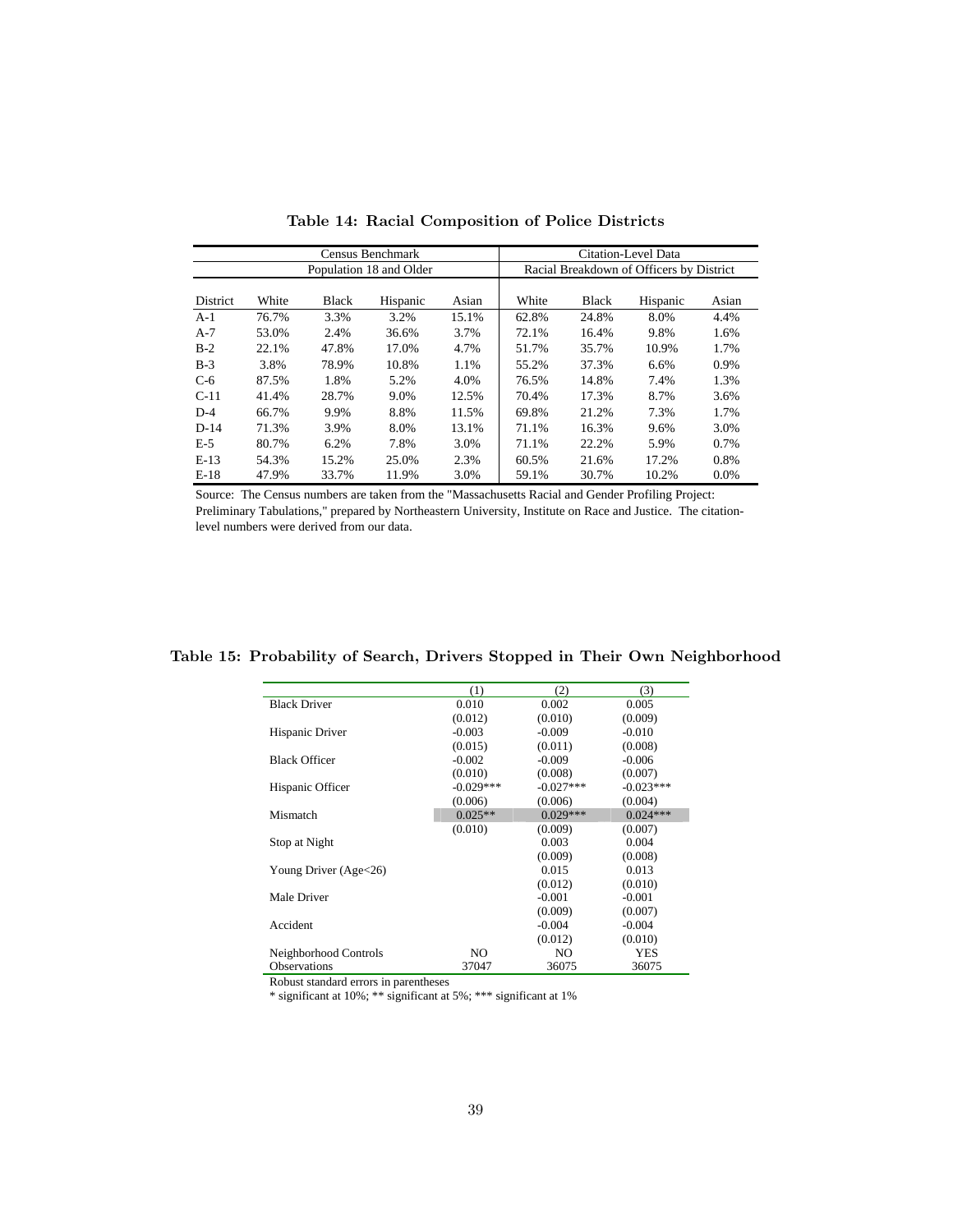|                         | (1)       | (2)        | (3)        |
|-------------------------|-----------|------------|------------|
| <b>Black Driver</b>     | 0.011     | 0.002      | 0.001      |
|                         | (0.012)   | (0.010)    | (0.010)    |
| <b>Black Officer</b>    | 0.003     | $-0.006$   | $-0.006$   |
|                         | (0.013)   | (0.010)    | (0.009)    |
| Mismatch                | $0.032**$ | $0.036***$ | $0.031***$ |
|                         | (0.013)   | (0.012)    | (0.009)    |
| Stop at Night           |           | 0.007      | 0.007      |
|                         |           | (0.012)    | (0.010)    |
| Young Driver $(Age<26)$ |           | 0.018      | 0.018      |
|                         |           | (0.014)    | (0.012)    |
| Male Driver             |           | $-0.007$   | $-0.005$   |
|                         |           | (0.011)    | (0.009)    |
| Accident                |           | $-0.004$   | $-0.003$   |
|                         |           | (0.016)    | (0.013)    |
| Neighborhood Controls   | NO.       | NO.        | YES        |
| <b>Observations</b>     | 27524     | 26803      | 26803      |

Table 16: Probability of Search, Drivers Stopped in Their Own Neighborhood **6** Blacks and Whites Only

\* significant at 10%; \*\* significant at 5%; \*\*\* significant at 1%

|                        |             | Diverse Neighborhoods |            |             | Homogeneous Neighborhoods |             |
|------------------------|-------------|-----------------------|------------|-------------|---------------------------|-------------|
|                        | (1)         | (2)                   | (3)        | (4)         | (5)                       | (6)         |
| <b>Black Driver</b>    | $-0.029*$   | $-0.032**$            | $-0.027*$  | 0.014       | 0.017                     | 0.015       |
|                        | (0.016)     | (0.014)               | (0.014)    | (0.011)     | (0.011)                   | (0.010)     |
| Hispanic Driver        | $-0.001$    | $-0.004$              | $-0.003$   | $-0.002$    | 0.002                     | 0.003       |
|                        | (0.016)     | (0.014)               | (0.013)    | (0.014)     | (0.015)                   | (0.014)     |
| <b>Black Officer</b>   | $-0.030***$ | $-0.025***$           | $-0.022**$ | 0.006       | 0.008                     | 0.009       |
|                        | (0.011)     | (0.009)               | (0.009)    | (0.010)     | (0.010)                   | (0.009)     |
| Hispanic Officer       | $-0.014$    | $-0.016$              | $-0.012$   | $-0.022***$ | $-0.018***$               | $-0.016***$ |
|                        | (0.015)     | (0.012)               | (0.013)    | (0.006)     | (0.006)                   | (0.005)     |
| Mismatch               | $0.028*$    | $0.027*$              | $0.023*$   | $0.016*$    | $0.017**$                 | $0.015**$   |
|                        | (0.015)     | (0.015)               | (0.012)    | (0.009)     | (0.009)                   | (0.007)     |
| Stop at Night          |             | 0.021                 | 0.021      |             | 0.006                     | 0.004       |
|                        |             | (0.016)               | (0.015)    |             | (0.009)                   | (0.008)     |
| Young Driver (Age<26)  |             | 0.003                 | 0.002      |             | $-0.004$                  | $-0.003$    |
|                        |             | (0.013)               | (0.012)    |             | (0.008)                   | (0.007)     |
| Male Driver            |             | $0.020**$             | $0.019**$  |             | $-0.010$                  | $-0.010$    |
|                        |             | (0.010)               | (0.009)    |             | (0.008)                   | (0.008)     |
| <b>In-State Driver</b> |             | 0.009                 | 0.005      |             | 0.010                     | $0.010*$    |
|                        |             | (0.017)               | (0.019)    |             | (0.007)                   | (0.006)     |
| In-Town Driver         |             | 0.005                 | 0.007      |             | $-0.002$                  | 0.000       |
|                        |             | (0.010)               | (0.010)    |             | (0.007)                   | (0.007)     |
| Accident               |             | $-0.008$              | $-0.010$   |             | 0.022                     | 0.023       |
|                        |             | (0.012)               | (0.010)    |             | (0.027)                   | (0.027)     |
| Neighborhood Controls  | NO.         | N <sub>O</sub>        | <b>YES</b> | NO.         | N <sub>O</sub>            | <b>YES</b>  |
| <b>Observations</b>    | 19758       | 19229                 | 19229      | 38655       | 37234                     | 37234       |

#### Table 17: Probability of Search, Diverse vs. Homogeneous Neighborhoods

Robust standard errors in parentheses<br>\* significant at 10%; \*\* significant at 5%; \*\*\* significant at 1%<br>The neighborhoods categorized as diverse are East Boston (including Charlestown), Roxbury/Mission Hill, Jamaica Plain